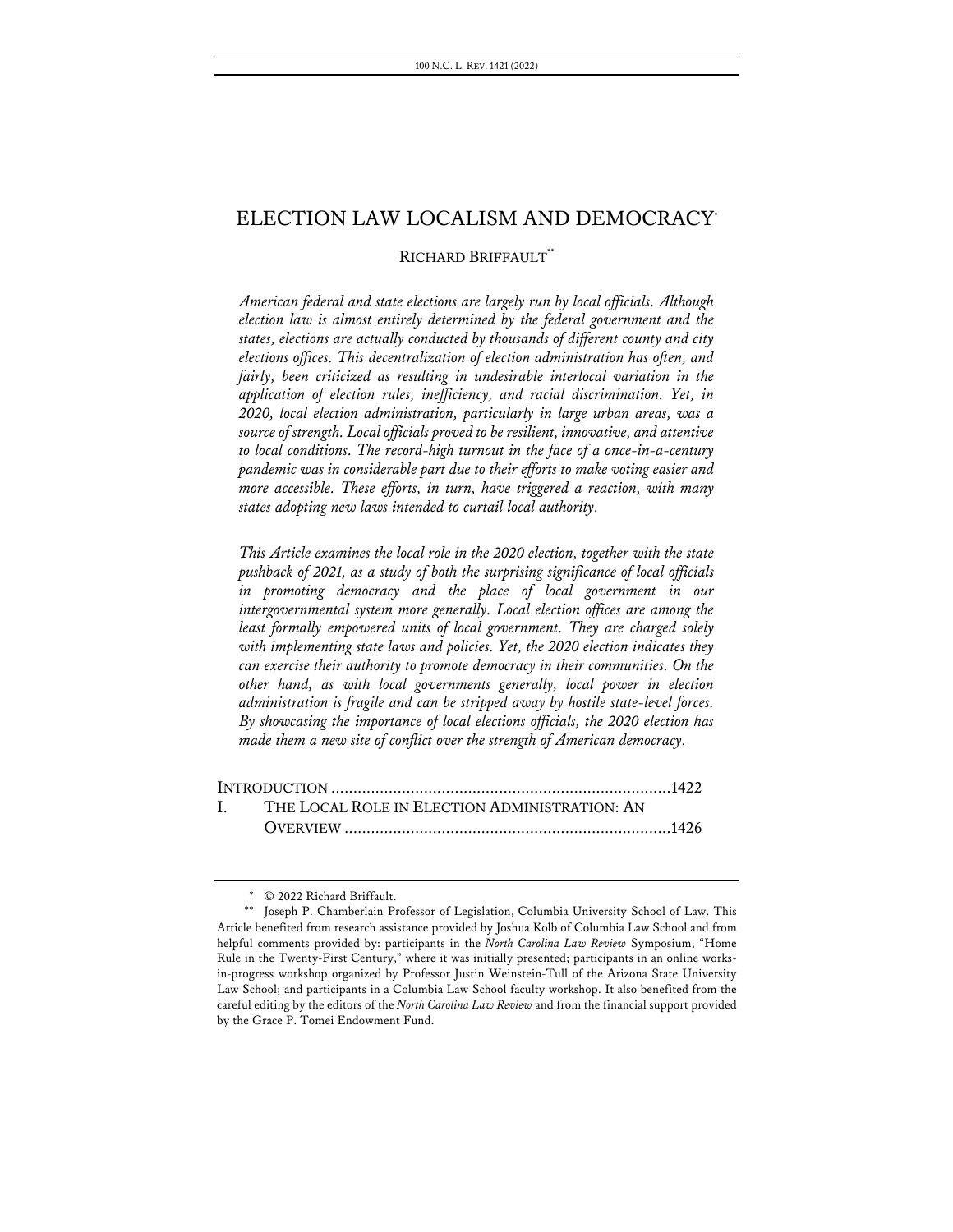| II       | ELECTION ADMINISTRATION LOCALISM: IN ACTION AND                  |  |
|----------|------------------------------------------------------------------|--|
|          |                                                                  |  |
|          | А.                                                               |  |
|          | В.                                                               |  |
|          |                                                                  |  |
|          |                                                                  |  |
|          |                                                                  |  |
|          |                                                                  |  |
|          |                                                                  |  |
|          |                                                                  |  |
|          |                                                                  |  |
| HL.      | BACKLASH: THE STATE LEGISLATIVE ATTACK ON                        |  |
|          |                                                                  |  |
| $IV_{-}$ | LESSONS FROM ELECTION ADMINISTRATION LOCALISM:                   |  |
|          |                                                                  |  |
|          | The Local Role in Election Administration 1461<br>A              |  |
|          | B. Lessons for Localism from Local Election Administration  1464 |  |

## **INTRODUCTION**

The local role in the administration of federal and state elections would appear to be an unlikely topic for a conference on home rule. Some state constitutional provisions may grant home rule localities authority to adopt their own rules with respect to elections for *local* office.<sup>1</sup> But home rule does not give local election officials any policy-making autonomy with respect to the administration of elections for *state* and *federal* office. Quite the opposite. As the Texas Supreme Court explained in one of the many state-local election disputes in the Lone Star State in 2020, when county clerks administer elections they act as "subordinate and derivative branch[es] of state government,"2 possessing, in classic Dillon's Rule fashion, "only such powers and privileges as have been expressly or impliedly conferred" by state law.<sup>3</sup>

<sup>1.</sup> For a thoughtful treatment of the tension between home rule authority over local elections and potentially preemptive state election laws, see generally Joshua S. Sellers & Erin A. Scharff, *Preempting Politics: State Power and Local Democracy*, 72 STAN. L. REV. 1361 (2020). Professor Joshua Douglas has provided a detailed examination of the ability of local governments to expand the franchise, change the voting process, adopt campaign finance reforms, and otherwise regulate *local* elections (e.g., elections for local office and local ballot propositions). *See generally* Joshua A. Douglas, *The Right To Vote Under Local Law*, 85 GEO. WASH. L. REV. 1039 (2017). My focus in this Article is on the impact of local administrative actions on *state and federal elections*.

<sup>2.</sup> State v. Hollins, 620 S.W.3d 400, 403–04 (Tex. 2020) (alteration in original) (quoting Avery v. Midland County, 406 S.W.2d 422, 426 (Tex. 1966), *vacated on other grounds*, 390 U.S. 474 (1968)).

<sup>3.</sup> *Id.* at 404 (quoting Wasson Ints., Ltd. v. City of Jacksonville, 489 S.W.3d 427, 430 (Tex. 2016)).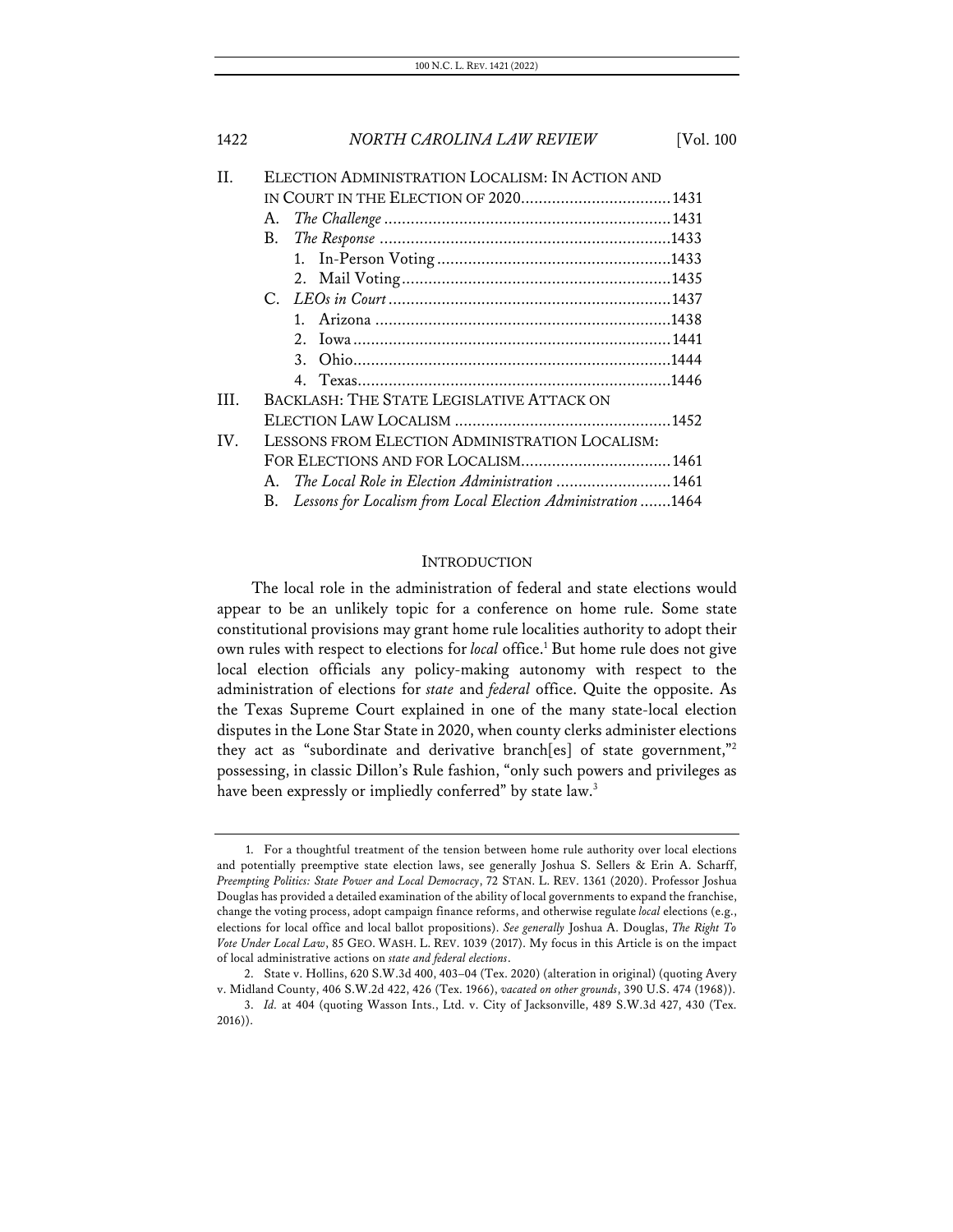Yet, the local role in running federal and state elections is crucial. As President Obama's Commission on Election Administration noted at the outset of its 2014 report:"The United States runs its elections unlike any other country in the world. Responsibility for elections is entrusted to local officials in approximately 8,000 different jurisdictions."4 This has been true throughout American history, and, although "[t]he power and discretion wielded by local staff has been trimmed by state and federal law since 2000, . . . local authority remains substantial."5 The local role is greatest in matters classically considered "housekeeping"—registering voters; processing absentee ballot applications; locating and managing polling places and vote centers; selecting, operating, and maintaining voting machinery; designing ballots; hiring and training poll workers; checking names against registration lists and checking IDs. These actions shape the quality of the voting experience and are critical in determining whether, in practice, eligible electors will be able to cast ballots and have them counted.6 The local role in these matters is nominally limited simply to carrying out state commands locally. But local election officials wield considerable discretion and can directly affect the implementation of state rules. <sup>7</sup> As the actions of local election officials in the 2020 election—and the backlash to those actions in many states in 2021—illustrate, local election offices play an essential role in making democracy work.

Much of the surprising success of the 2020 election—record high turnout facilitated by a massive, unprecedented shift to early and mail-in voting undertaken in the midst of a once-in-a-century pandemic, with few Election Day problems and no security breakdowns or proven fraud—is attributable in large measure to the work of local election officials.<sup>8</sup> Local administrators

<sup>4.</sup> PRESIDENTIAL COMM'N ON ELECTION ADMIN., THE AMERICAN VOTING EXPERIENCE: REPORT AND RECOMMENDATIONS OF THE PRESIDENTIAL COMMISSION ON ELECTION ADMINISTRATION 1 (2014), http://web.mit.edu/supportthevoter/www/files/2014/01/Amer-Voting-Exper-final-draft-01-09-14-508.pdf [https://perma.cc/TNU2-PMHW].

<sup>5.</sup> ALEC C. EWALD, THE WAY WE VOTE: THE LOCAL DIMENSION OF AMERICAN SUFFRAGE 2 (2009).

<sup>6.</sup> *See, e.g.*, PRESIDENTIAL COMM'N ON ELECTION ADMIN., *supra* note 4, at 32; EWALD, *supra* note 5, at 98–101.

<sup>7.</sup> *See, e.g.*, Peterson v. Dean, 777 F.3d 334, 346–47, 349 (6th Cir. 2015) (finding that Tennessee county administrators of elections, who can influence "precinct boundaries, polling stations, and early voting locations" and exercise discretion with respect to "policy matters . . . of political concern," are subject to patronage removal); Soelter v. King County, 931 F. Supp. 741, 745 (W.D. Wash. 1996), *aff'd*, 132 F.3d 40 (9th Cir. 1997) ("The Elections Manager [in the State of Washington] possesses a substantial degree of responsibility and discretion . . . . The officeholder makes significant decisions concerning how elections are conducted, where polling places are located, how and in what form information is disseminated to voters and the public at large, and in certain cases whether precincts are combined, united, or divided . . . . [H]e or she conducts hearings and issues binding rulings on challenges to voter registration.").

<sup>8.</sup> *See, e.g.*, Nathaniel Persily & Charles Stewart III, *Introduction: The Miracle and Tragedy of the 2020 U.S. Election*, *in* STANFORD-MIT HEALTHY ELECTIONS PROJECT,THE VIRUS AND THE VOTE: ADMINISTERING THE 2020 ELECTION IN A PANDEMIC 2, 18 (Chelsey Davidson & Zahavah Levine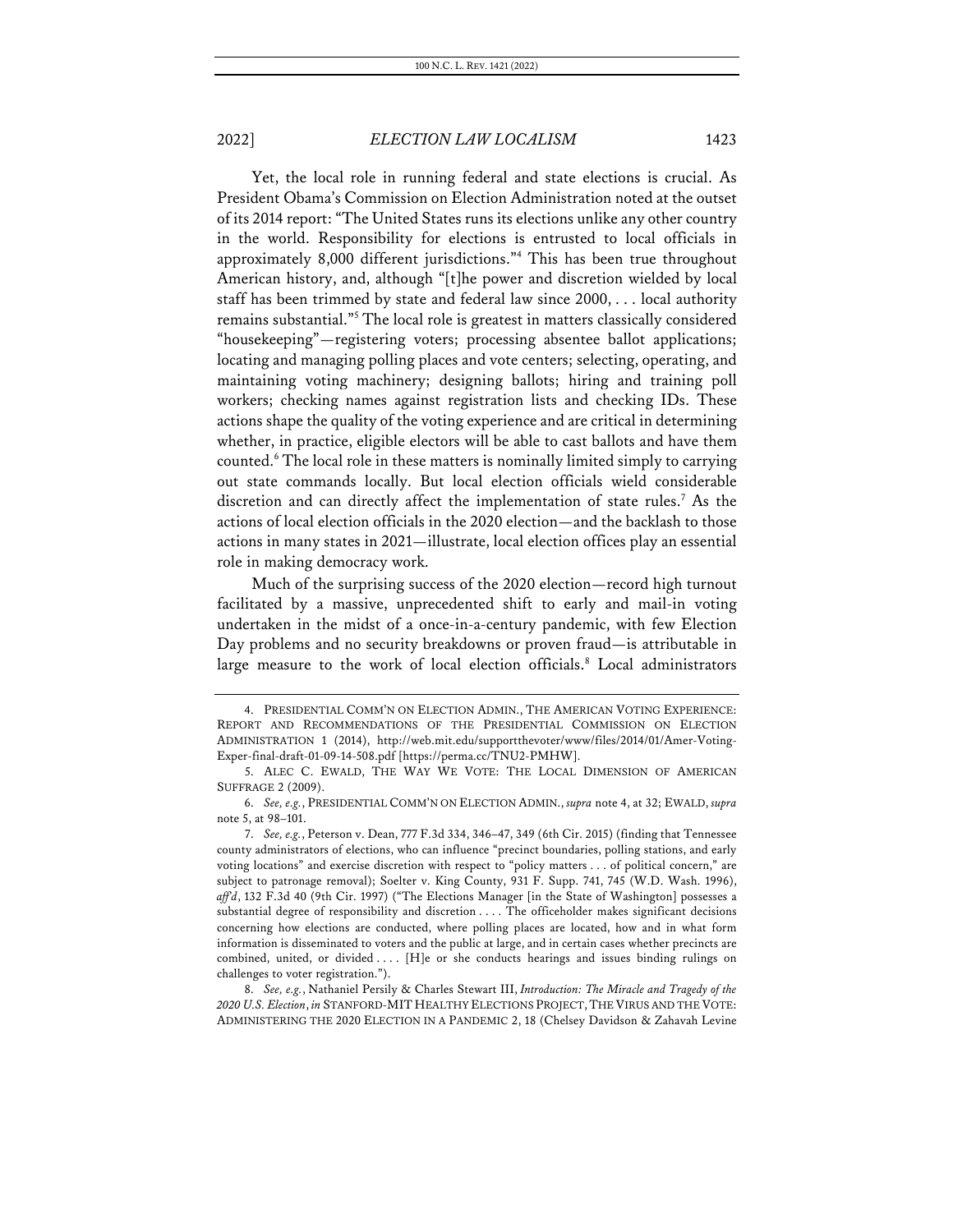proved to be resilient, innovative, and attentive to local conditions. They quickly adapted to the extraordinary circumstances of 2020 by finding new ways and places to vote. They addressed the public health threats posed by voting in traditional cramped polling sites by finding more spacious places consistent with social-distancing goals,<sup>9</sup> and they recruited tens of thousands of new and younger poll workers to replace the older workers most at risk from COVID-19.10 Local election officials around the country demonstrated a commitment often challenged by state officials, political campaigns, or hostile advocacy groups—to make it easier for eligible voters to vote. These local efforts, in turn, triggered state responses that have curtailed local authority. Following the playbook of the new preemption, $11$  some states even adopted punitive measures that could subject local election officials to civil or criminal penalties, or the loss of their jobs, for failure to comply with these new state restrictions.<sup>12</sup>

It would be a mistake to overly valorize the role of local election officials in promoting democracy. Local election administrators can be incompetent or antidemocratic, as illustrated by the New York City Board of Elections' disastrous initial miscounting of the ranked-choice votes in the city's 2021 mayoral primary<sup>13</sup> and by the shenanigans of the Q-Anon-friendly Mesa Colorado County Clerk in 2020.<sup>14</sup> And many state election officials also

eds., 2021) [hereinafter THE VIRUS AND THE VOTE], https://fsi.stanford.edu/news/virus-and-voteadministering-2020-election-pandemic [https://perma.cc/FJR7-9X9S] (describing the "historic and heroic administration of the 2020 election").

<sup>9.</sup> *See* Maia Brockbank, Alexa Gold, Emily Kohn, Anastasiia Malenko & Alex Stout, *Polling Place Management in the 2020 General Election*, *in* THE VIRUS AND THE VOTE, *supra* note 8, at 292, 298–99. 10. *See* Evie Freeman, Jacob McCall, Maia Brockbank & Anastasiia Malenko, *Poll Worker* 

*Recruitment in the 2020 General Election*, *in* THE VIRUS AND THE VOTE, *supra* note 8, at 261, 263–67. 11. *See, e.g.*, Richard Briffault, *The Challenge of the New Preemption*, 70 STAN. L. REV. 1995, 1995

<sup>(2018)</sup> (explaining that in recent years many state legislatures have engaged in a new and more aggressive form of preemption of local lawmaking that includes the adoption of punitive measures such as fines, civil or criminal liability, and removal from office for local officials who adopt or support local laws subject to state preemption).

<sup>12.</sup> *See id.* at 2002–07 (discussing the rise of punitive preemption).

<sup>13.</sup> *See* Eric Lach, *New York City's Needless Election Fiasco*, NEW YORKER (July 2, 2021), https:// www.newyorker.com/news/our-local-correspondents/new-york-citys-needless-election-fiasco [https:// perma.cc/5E2Q-LDG8 (dark archive)]. Nor is New York City's Board of Elections the only local elections office that has recently made serious mistakes. *See, e.g.*, Tom Magnarelli & Vaughn Golden, *After 2020 Election 'Failure,' Oneida County Elections Commissioners Resign*, WSKG (Feb. 17, 2021), http://wskg.org/news/after-2020-election-failure-oneida-county-elections-commissioner-resign [https://perma.cc/LB5C-SUZY].

<sup>14.</sup> *See* Matt Shuham, *Judge Bars Conspiratorial Colorado Clerk from Election Administration After Suspicious Leak*, TALKING POINTS MEMO (Oct. 14, 2021, 2:46 PM), https://talkingpointsmemo. com/news/judge-bars-conspiratorial-colorado-clerk-from-election-administration-after-suspicious-leak [https://perma.cc/GJX7-8J3C]; Matt Shuham, *A QAnoner Posted One County's Election Passwords. The County Clerk Allegedly Helped.*, TALKING POINTS MEMO (Aug. 31, 2021, 2:44 PM), https://talking pointsmemo.com/news/a-qanoner-posted-one-countys-election-passwords-the-county-clerk-allegedlyhelped [https://perma.cc/4Q3C-GLSL].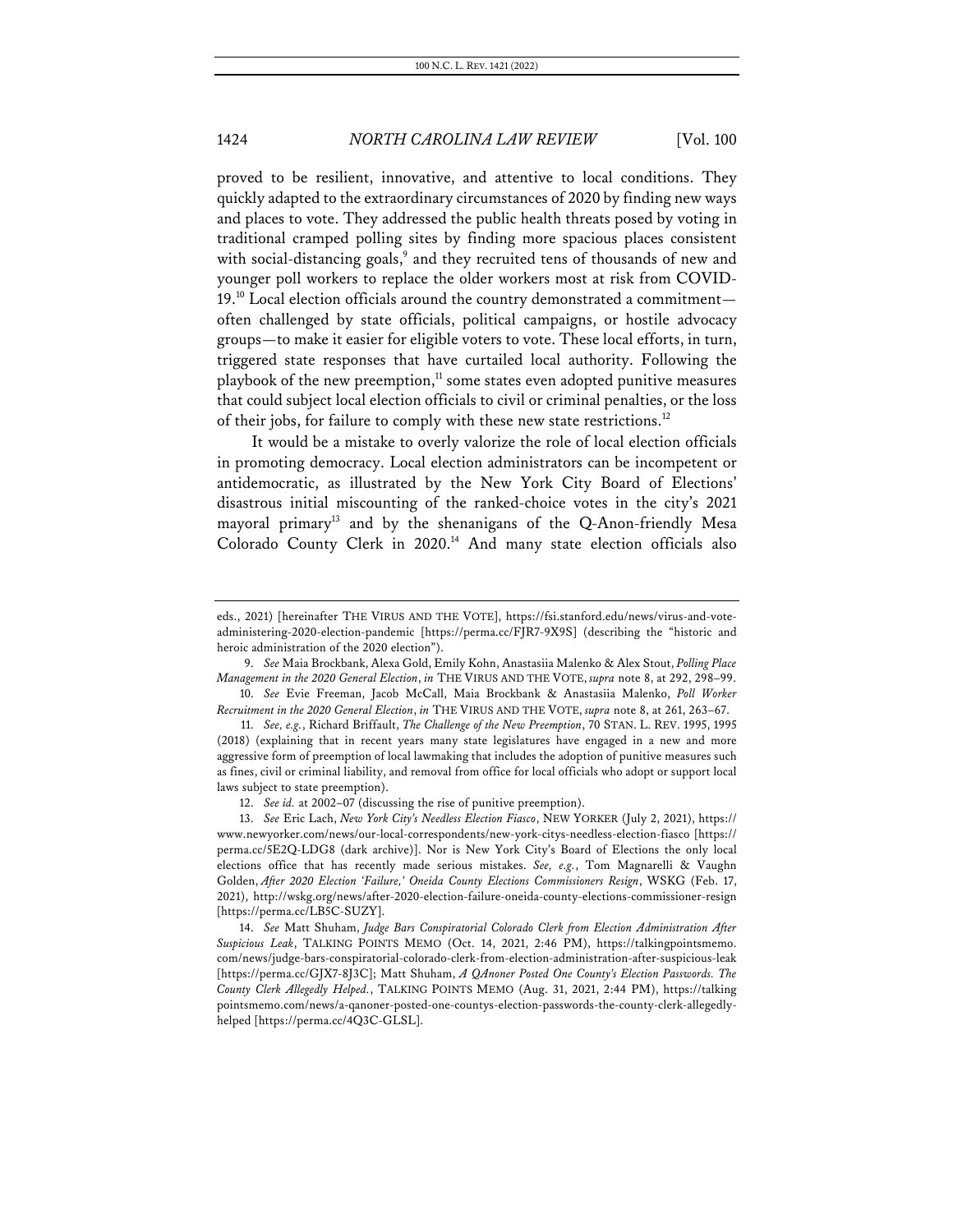undertook major and successful efforts to help voters in 2020.<sup>15</sup> But what is particularly striking is the degree to which local election officials—including, but not limited to, those in major urban centers like Maricopa County, Arizona (Phoenix); Fulton County, Georgia (Atlanta); and Harris County, Texas (Houston)16—were willing to push and even push beyond the limits of stategranted local authority to make it possible for their constituents to vote.

This Article treats the local role in conducting the 2020 election together with the state pushback of 2021 as a valuable case study of both the surprising significance of local election administration in promoting democracy and the place of local government in our federal-state-local system more generally. It proceeds in four parts. Part I provides a brief overview of the role of local election officials ("LEOs") in administering federal and state elections. Part II focuses on how LEOs responded to the COVID-19 pandemic in 2020, paying particular attention to some of the key litigation provoked by aggressive local efforts to facilitate voting. Part III turns to the 2021 state legislative response, with several Republican-dominated legislatures, driven by the Trumpian challenge to the legitimacy of the 2020 election, moving to strip LEOs of their powers to expand access to the franchise and imposing new administrative burdens and penalties on them. Part IV concludes with some observations about the local role in running elections and the significance of local election administration for thinking about local government and state-local relations more broadly. On the one hand, the 2020 election indicates that even the least formally empowered local units, lacking any claim of home rule and charged solely with implementing state laws and policies, can be attentive to local needs and concerns. Their actions reveal both the will and the ability to promote democracy in their communities. On the other hand, as with local government generally, local power in election administration is fragile and can be stripped away by hostile state-level forces. Moreover, the importance of the local role in elections, as revealed in 2020, has triggered new and troubling ideological campaigns to intimidate LEOs and enable antidemocratic forces to take over local election administration.

<sup>15.</sup> *See, e.g.*, Dominique Erney, Anne Glatz, Eliza Sweren-Becker & Wendy R. Weiser, *Mail Voting: What Has Changed in 2020*, BRENNAN CTR. FOR JUST. (Sept. 17, 2020), https://www. brennancenter.org/our-work/research-reports/mail-voting-what-has-changed-2020 [https://perma.cc/ GGV6-YL3D].

<sup>16.</sup> Although few in number, the populous metropolitan voting districts have an outsized importance to the American electorate. *See* David C. Kimball & Brady Baybeck, *Are All Jurisdictions Equal? Size Disparity in Election Administration*, 12 ELECTION L.J. 130, 130–31 (2013) ("[L]ess than six percent of the local election officials in the United States serve more than two-thirds of the voters in a national election.").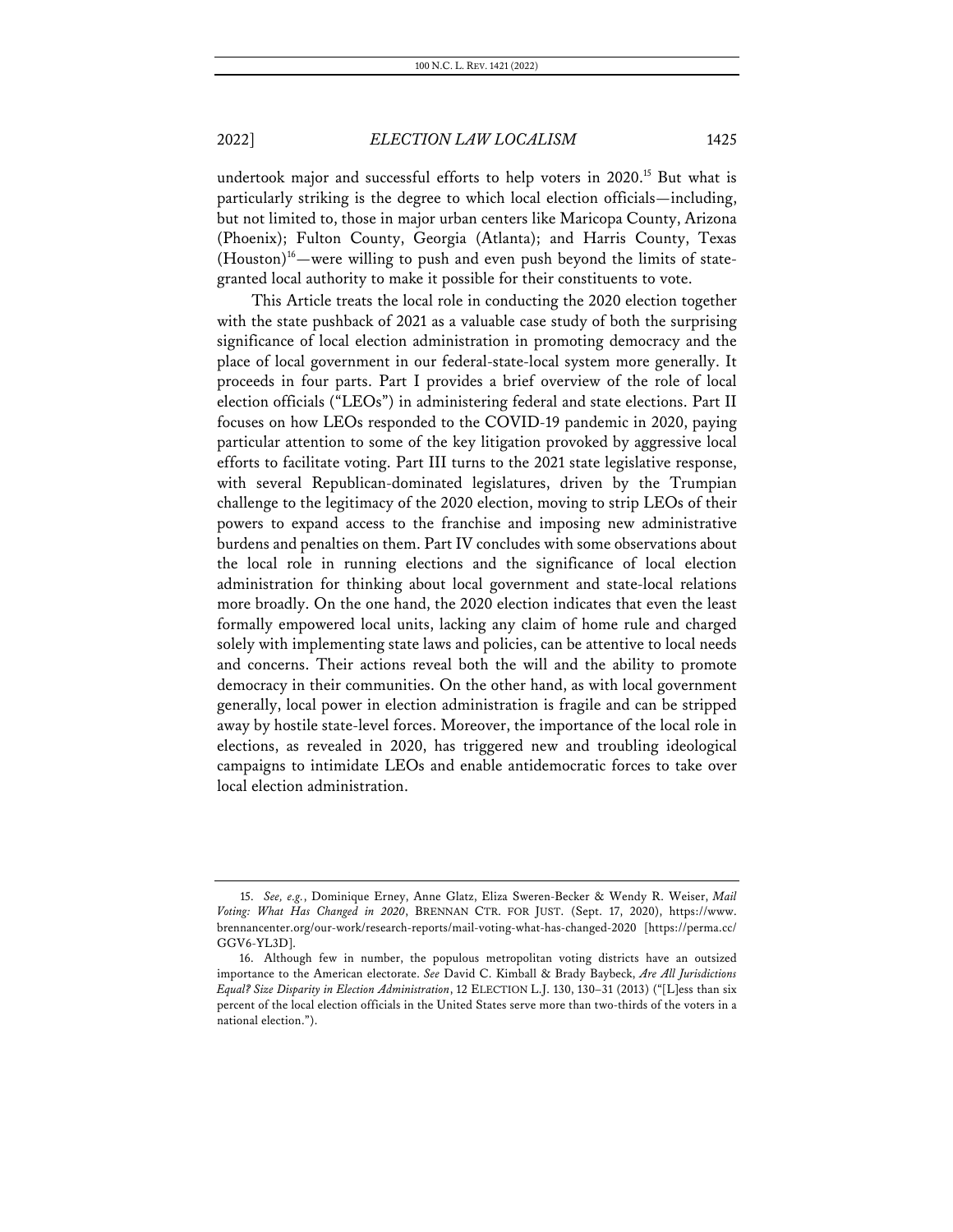## I. THE LOCAL ROLE IN ELECTION ADMINISTRATION: AN OVERVIEW

"The question of who runs elections is critical because elections are the ultimate accountability mechanism in a democracy."17 It says something about the United States that administration of our elections—including elections for federal office—has long been and continues to be highly decentralized, with local governments playing the leading operational role.<sup>18</sup> Fundamental election law decisions—such as registration and voter identification requirements, or authorization of early in-person voting or vote-by-mail—are made by the states, but the actual conduct of elections is handled almost entirely by local governments.19 Local officials register voters, process absentee ballot applications, and distribute and collect absentee ballots.<sup>20</sup> They also design ballots; recruit and train poll workers; manage early voting and Election Day operations; select and prepare vote centers and polling places; acquire, operate, maintain, test, and secure voting equipment; and count, canvass, and report the results.21 In short, they "are responsible for every aspect of the process in the electoral cycle."22

The local government that usually conducts elections is the county, although in some states both counties and municipalities run elections, and states in New England use their cities and towns.<sup>23</sup> Regardless of the type of jurisdiction, the structure of local election administration typically takes one of three forms. First, and most common, a single official may be in charge of administering elections. This is the practice for all or most elections in twentytwo states.<sup>24</sup> The local elections office goes by a variety of names—clerk, auditor, registrar, or supervisor of elections.25 As these titles suggest, in many places, particularly small- and medium-sized jurisdictions, running elections is just one of a number of functions for which the office is responsible. The heads of most single-person election offices are elected, but in at least eight states some are appointed by the county governing body or manager.<sup>26</sup>

<sup>17.</sup> KATHLEEN HALE, ROBERT MONTJOY & MITCHELL BROWN, ADMINISTERING ELECTIONS: HOW AMERICAN ELECTIONS WORK 27 (2015).

<sup>18.</sup> KAREN L. SHANTON, CONG. RSCH. SERV., R45549, THE STATE AND LOCAL ROLE IN ELECTION ADMINISTRATION: DUTIES AND STRUCTURES 1 (2019).

<sup>19.</sup> *Id.* at 3. The principal exceptions are Alaska, where the state conducts elections above the borough level, and Delaware, where all elections are conducted by the state. *Id.* at 7.

<sup>20.</sup> *Id.*

<sup>21.</sup> *Id.*

<sup>22.</sup> Marian K. Schneider, *Election Security: Increasing Election Integrity by Improving Cybersecurity*, *in* THE FUTURE OF ELECTION ADMINISTRATION: CASES AND CONVERSATIONS 243, 245 (Mitchell Brown, Kathleen Hale & Bridgett A. King eds., 2019) [hereinafter THE FUTURE OF ELECTION ADMINISTRATION].

<sup>23.</sup> HALE ET AL., *supra* note 17, at 38.

<sup>24.</sup> *Id.* at 39–40.

<sup>25.</sup> *Id.* at 40.

<sup>26.</sup> *Id.* at 40–41.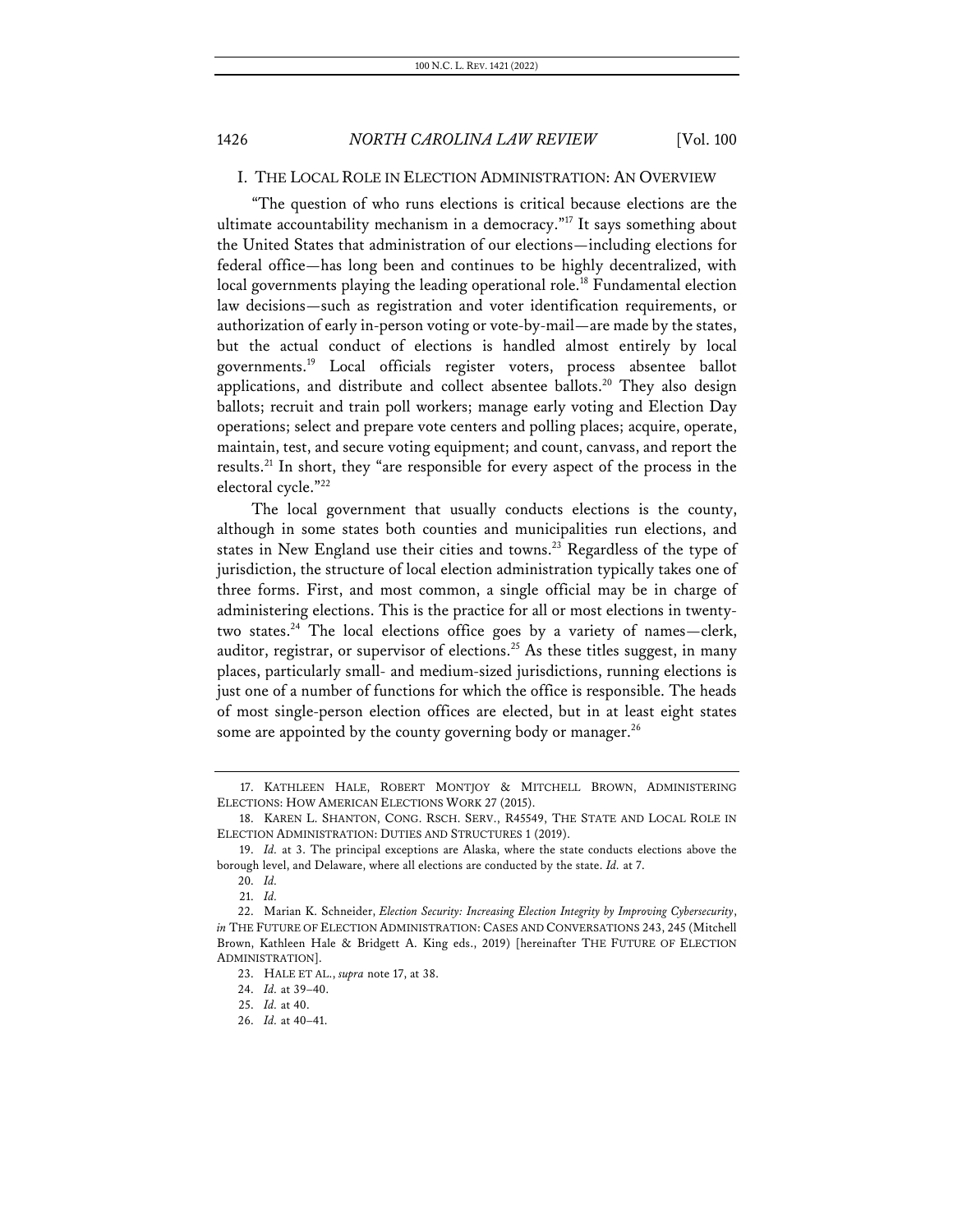Second, elections may be managed by multimember boards or commissions. This is the practice in about ten states. <sup>27</sup> These bodies are typically bipartisan in nature, with appointments made either at the state level—with input from local officials or party leaders, by local elected officials, or by a mix of state and local appointing officers.<sup>28</sup> These boards usually employ professional staff and are headed by an appointed director.<sup>29</sup>

Third, in eighteen states, the responsibility for election administration is split across a number of offices—some consisting of individuals, others multimember boards—with different offices handling different functions, such as voter registration, Election Day operations, or the canvass of the results.<sup>30</sup> These LEOs may be elected or appointed.<sup>31</sup>

With respect to all these features—single officer or multimember body, elected or appointed, election functions in a single office or split up—there may very well be variation within a single state as well as across states. In most states, the state government or state officials do not appoint and cannot remove LEOs.<sup>32</sup> Women account for more than 75% of LEOs, a number that reflects the relatively high level of representation of women in municipal and county clerk offices compared to other levels of government.<sup>33</sup>

Local governments typically bear most of the costs of elections, including elections for federal and state offices.<sup>34</sup> Before 2020, the only significant federal funding for state and local election administration was the \$3.65 billion made available to the states pursuant to the Help America Vote Act ("HAVA") of 2002 to upgrade voting machinery and improve voter registration systems, with the states committed to providing matching funds as a condition for the HAVA grants.<sup>35</sup> The federal funds were all appropriated more than a decade ago, except for an additional \$380 million provided in March 2018 for election security.36

<sup>27.</sup> *Id.*

<sup>28.</sup> *Id.* at 40–42.

<sup>29.</sup> *Id.* at 41–42.

<sup>30.</sup> *Id.*

<sup>31.</sup> *See id.* at 42.

<sup>32.</sup> *Id.* at 33.

<sup>33.</sup> NATALIE ADONA, PAUL GRONKE, PAUL MANSON & SARAH COLE, DEMOCRACY FUND, STEWARDS OF DEMOCRACY: THE VIEWS OF AMERICAN LOCAL ELECTION OFFICIALS 14 (2019), https://democracyfund.org/wp-content/uploads/2020/06/2019\_DemocracyFund\_StewardsOfDemocr acy.pdf [https://perma.cc/FQ3V-WUY6].

<sup>34.</sup> *See* SHANTON, *supra* note 18, at 9; GRACE GORDON, CAL.VOTER FOUND., DOCUMENTING AND ADDRESSING HARASSMENT OF ELECTION OFFICIALS 10 (2021), https://www.calvoter.org/ sites/default/files/cvf\_addressing\_harassment\_of\_election\_officials\_report.pdf [https://perma.cc/W9 KK-SDZ7].

<sup>35.</sup> *See* HALE ET AL., *supra* note 17, at 85; SHANTON, *supra* note 18, at 18–19; *see also* Help America Vote Act of 2002, Pub. L. No. 107-252, 116 Stat. 1666 (codified as amended in scattered sections of 5, 10, 36, 42 and 52 U.S.C.).

<sup>36.</sup> SHANTON, *supra* note 18, at 9.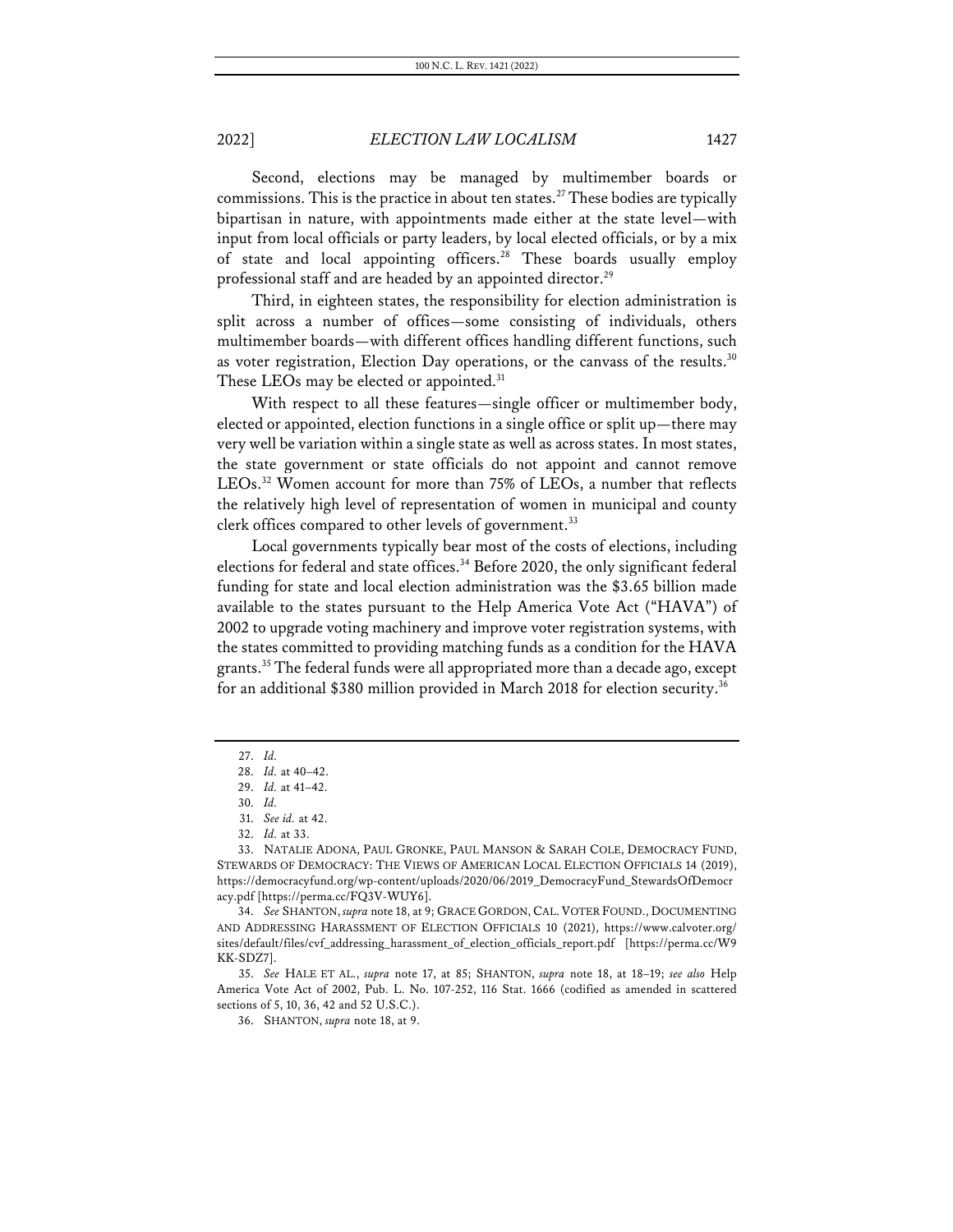Beyond the HAVA funds, "[l]ocalities typically assume primary responsibility" for most of the costs of conducting federal and state elections, "with states contributing to varying degrees."<sup>37</sup> The most common form of state support is to cover all or part of the costs of acquiring voting equipment, but twenty-four states provide no financial assistance even for acquiring voting equipment.38 Twenty states contribute to the costs of operating and maintaining voting equipment, and a few states cover or contribute to the costs of training local officials or share some election-specific costs, like printing ballots and transporting voting equipment.<sup>39</sup> Local governments incur significant electionrelated costs, often with little or no state support, for maintaining, updating, and securing voting equipment and registered voter databases, as well as for obtaining supplies long before balloting begins.<sup>40</sup> The costs of continuing software updates "are usually absorbed by cash-strapped local election jurisdictions."41 So, too, in most states, personnel costs are borne by local governments.42 As one federal district court explained in rejecting a private group's effort to bar Minneapolis from accepting a nonprofit donation to help fund the many extra expenses it incurred to conduct the 2020 election, the city had received no federal or state funds to defray the cost of the 2016 election and "the City's responsibility to self-fund federal elections within its boundaries is typical."43

Since the eighteenth century, American elections have largely been locally managed. For much of that time "[e]lection administration was an intermittent chore for various local officials whose primary responsibilities were in other functions of government."44 As elections became more administratively complex in the nineteenth and twentieth centuries, local offices expanded and in the larger urban centers came to specialize exclusively on elections.<sup>45</sup>

Local election administration has been far from unproblematic. LEOs in the South played a key role in enforcing racial exclusion during the Jim Crow era, and many big-city election offices have been staffed through patronage and operated to support the interests of local party machines. Nor are these concerns

43. Minn. Voters All. v. City of Minneapolis, No. 20-2049, 2020 WL 6119937, at \*1 (D. Minn. Oct. 16, 2020).

<sup>37.</sup> *Id.*

<sup>38.</sup> *Id.* at 10.

<sup>39.</sup> *Id.* at 10–11; *see also* NAT'L CONF. OF STATE LEGISLATURES, THE PRICE OF DEMOCRACY: SPLITTING THE BILL FOR ELECTIONS 9–13, 20–23 (2018), https://www.ncsl.org/Portals/1/Docu ments/Elections/Final\_Costs\_Report-Splitting\_the\_Bill\_for\_Elections\_32084.pdf [https://perma.cc/ V98M-ZGF6].

<sup>40.</sup> *See, e.g.*, Martha Kropf & JoEllen V. Pope, *Election Costs: A Study of North Carolina*, *in* THE FUTURE OF ELECTION ADMINISTRATION, *supra* note 22, at 185, 188–91.

<sup>41.</sup> HALE ET AL., *supra* note 17, at 147.

<sup>42.</sup> NAT'L CONF. OF STATE LEGISLATURES, *supra* note 39, at 21.

<sup>44.</sup> HALE ET AL., *supra* note 17, at 30.

<sup>45.</sup> *Id.* at 31.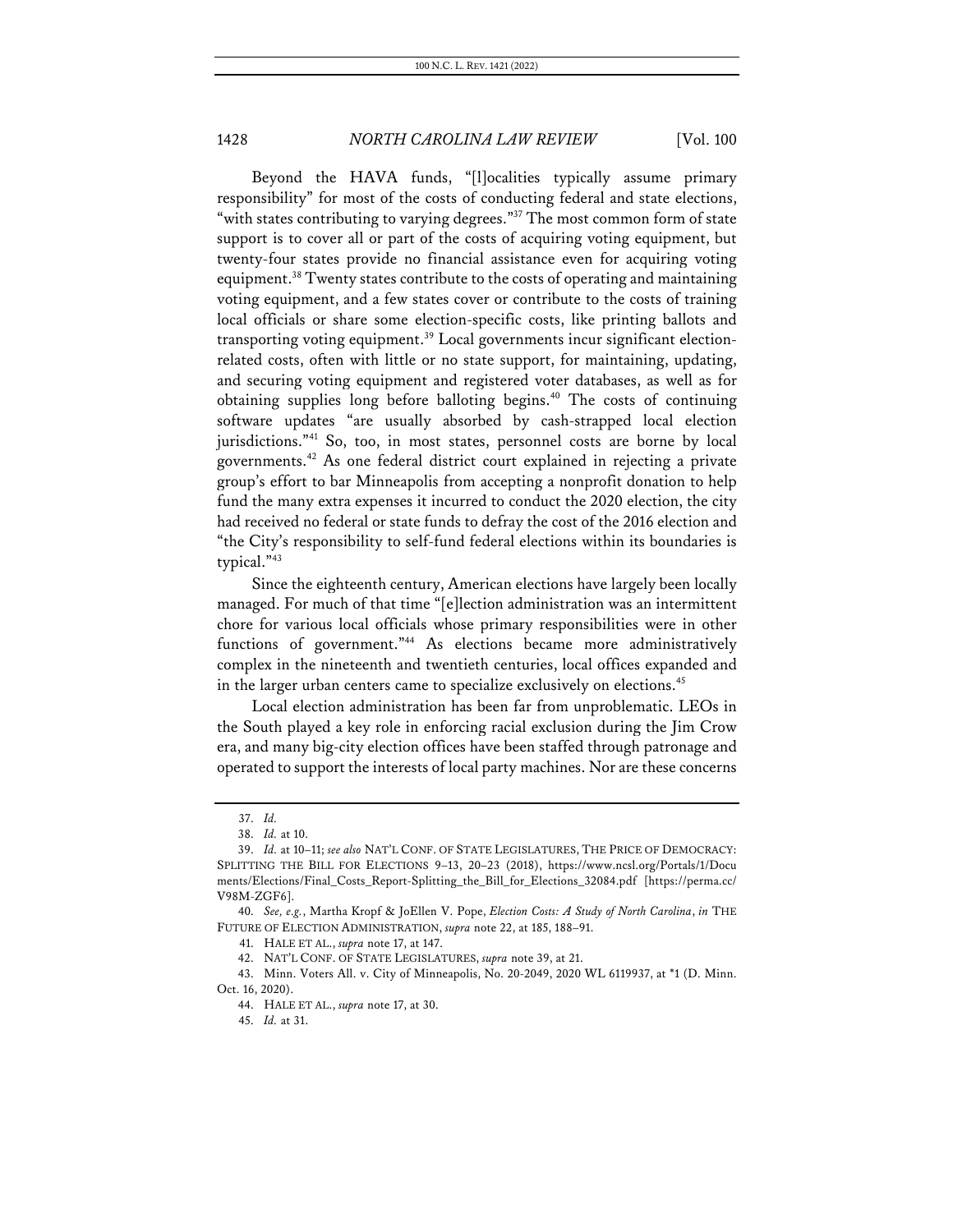purely historic, as some local governments have continued to try to dilute minority votes through the drawing of precinct lines,<sup> $46$ </sup> siting polling places in inconvenient locations, not hiring poll workers of color,<sup>47</sup> or burdening the enforcement of federal voting law protections.<sup>48</sup> Before the Supreme Court in *Shelby County v. Holder*<sup>49</sup> eliminated the requirement that changes in voting laws, practices, and procedures for certain "covered jurisdictions" be precleared by the Department of Justice, "the bulk of the Department of Justice's section 5 objections were against counties and local governments, not states."50 The lengthy wrangle over counting Florida's votes in the 2000 presidential election—with the LEO-designed "butterfly ballot"<sup>51</sup> and the inconsistent intercounty and intracounty treatment of the "intent of the voter" standard for

assessing disputed ballots<sup>52</sup>—dramatically made the entire country aware of some of the shortcomings of local election administration. That election, in turn, contributed to the enactment of HAVA, which strengthened the role of the states in election administration, particularly voter registration and the selection and acquisition of voting machinery.<sup>53</sup>

"The power and discretion wielded by local staff has been trimmed by state and federal law since 2000, but local authority remains substantial."54 The increased sophistication of voting technology; changes in voter registration practices; requirements concerning the maintenance of voter databases; the spread of new means of voting such as early in-person voting and all-mail elections; the development of new forms of voting, like ranked-choice voting; and the steady stream of new election laws in both red and blue states have all further heightened the importance of election administrators, particularly at the local level, in making the system work.

Although local election administration has, appropriately, been subject to considerable criticism, political scientist Alec Ewald has shown that "[l]ocal administration of U.S. elections has sometimes been a vector of inclusion in

<sup>46.</sup> *See, e.g.*, Sydnee Fielkow, Shelby County *and Local Governments: A Case Study of Local Texas Governments Diluting Minority Votes*, 14 NW. J.L. & SOC. POL'Y 348, 373–74 (2019).

<sup>47.</sup> *See, e.g.*, Harris v. Siegelman, 700 F. Supp. 1083, 1085 (M.D. Ala. 1988).

<sup>48.</sup> *See, e.g.*, Justin Weinstein-Tull, *A Localist Critique of* Shelby County v. Holder, 11 STAN. J.C.R. & C.L. 291, 311 (2015) [hereinafter Weinstein-Tull, *A Localist Critique*].

<sup>49.</sup> 570 U.S. 529 (2013).

<sup>50.</sup> Weinstein-Tull, *A Localist Critique*, *supra* note 48, at 294, 294 n.15.

<sup>51.</sup> For a sympathetic treatment of the state election law changes and administrative restrictions that led Palm Beach County Supervisor of Elections Theresa LePore to design the butterfly ballot, see HALE ET AL., *supra* note 17, at xxiv–xxv.

<sup>52.</sup> Bush v. Gore, 531 U.S. 98, 105–06 (2000).

<sup>53.</sup> *See, e.g.*, HALE ET AL., *supra* note 17, at 83–90.

<sup>54.</sup> EWALD, *supra* note 5, at 2. For a trenchant examination of how the continued state decentralization of most aspects of election administration to local elections offices can be an obstacle to the enforcement of federal election laws, see generally Justin Weinstein-Tull, *Election Law Federalism*, 114 MICH. L. REV. 747 (2016) [hereinafter Weinstein-Tull, *Election Law Federalism*].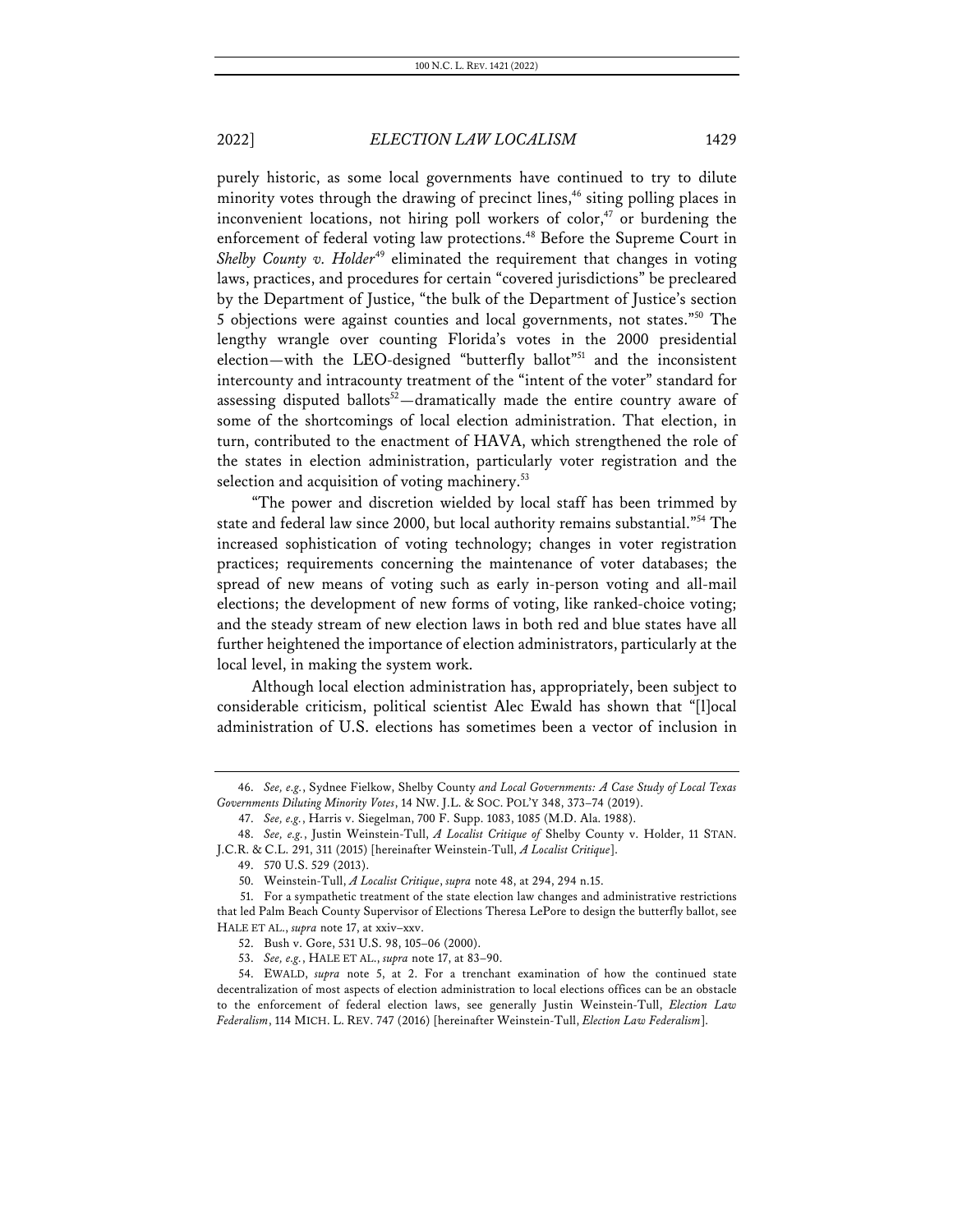American voting, a pathway along which the franchise expanded."<sup>55</sup> Historically, some local governments reduced or eliminated property ownership or tax payment requirements for voting before their states did, and some local governments extended the suffrage to women before either their state governments or the ratification of the Nineteenth Amendment.56 Although their power to determine the qualifications for the vote was limited to local elections, local administrative actions often had the effect of extending the franchise more broadly. With property assessed and compliance with property ownership requirements determined at the local level in late eighteenth and early nineteenth-century America, local officials often enfranchised residents ineligible under state law. "Inclusionary local practices acted as a kind of solvent, working hand in hand with changing ideological views to undercut the property qualification."<sup>57</sup> Then, as now, much of the pressure to loosen state requirements came in urban areas.<sup>58</sup> Some local governments continue to take the lead by extending the vote to noncitizens or people under eighteen and by implementing new methods of aggregating votes, such as ranked-choice voting, although these innovations are necessarily limited to elections for local office.<sup>59</sup>

In recent years, although formally subservient to their states, some county election officials resisted state purge laws<sup>60</sup> and state-directed cutbacks in early voting<sup>61</sup> and took a relatively lenient approach to the enforcement of stateenacted voter ID requirements.<sup>62</sup> Sometimes LEO efforts to extend the opportunity to vote early put effective pressure on state officials to extend early voting statewide.63 Even before the pandemic, populous metropolitan-area counties, facing the greatest stress at their Election Day polling places,

60. "Purge" laws are state laws that remove voters from voter registration lists on the theory that the voter has become ineligible to vote. Most commonly, this involves a determination that the voter no longer resides at the address at which she or he is registered. Nonresidence, in turn, is most commonly presumed from the voter's failure to vote in recent elections, followed by the voter's failure to respond to a postcard from the local elections office seeking to determine whether the voter still resides at the address. Aggressive purge laws disenfranchise relatively inactive voters. *See* EWALD, *supra* note 5, at 7. In *Husted v. A. Philip Randolph Institute*, 138 S. Ct. 1833 (2018), the Supreme Court sustained an Ohio purge law that removed from the voter registration list a voter who had failed to vote for two years and then failed to return to the local elections office a preaddressed, postage-paid return card, asking the voter to verify the voter still lived at that address. *Id.* at 1835–37.

61. Weinstein-Tull, *A Localist Critique*, *supra* note 48, at 301–03.

62. *Id.*; *see also* Louis Cholden-Brown, *Local Poll Site, National Implications*, 13 ELON L. REV. 109, 131–32 (2020) ("Localities have also filed amicus briefs seeking to preserve the VRA, through delineation of their experiences . . . .").

63. *See* Richard L. Hasen, *When Is Uniformity of People, Not Counties, Appropriate in Election Administration? The Cases of Early and Sunday Voting*, 2015 U. CHI. LEGAL F. 193, 201.

<sup>55.</sup> EWALD, *supra* note 5, at 129.

<sup>56.</sup> HALE ET AL., *supra* note 17, at 129–35.

<sup>57.</sup> EWALD, *supra* note 5, at 131.

<sup>58.</sup> *See* ALEXANDER KEYSSAR, THE RIGHT TO VOTE: THE CONTESTED HISTORY OF DEMOCRACY IN THE UNITED STATES 17 (rev. ed. 2009).

<sup>59.</sup> *See, e.g.*, Douglas, *supra* note 1, at 1054–66.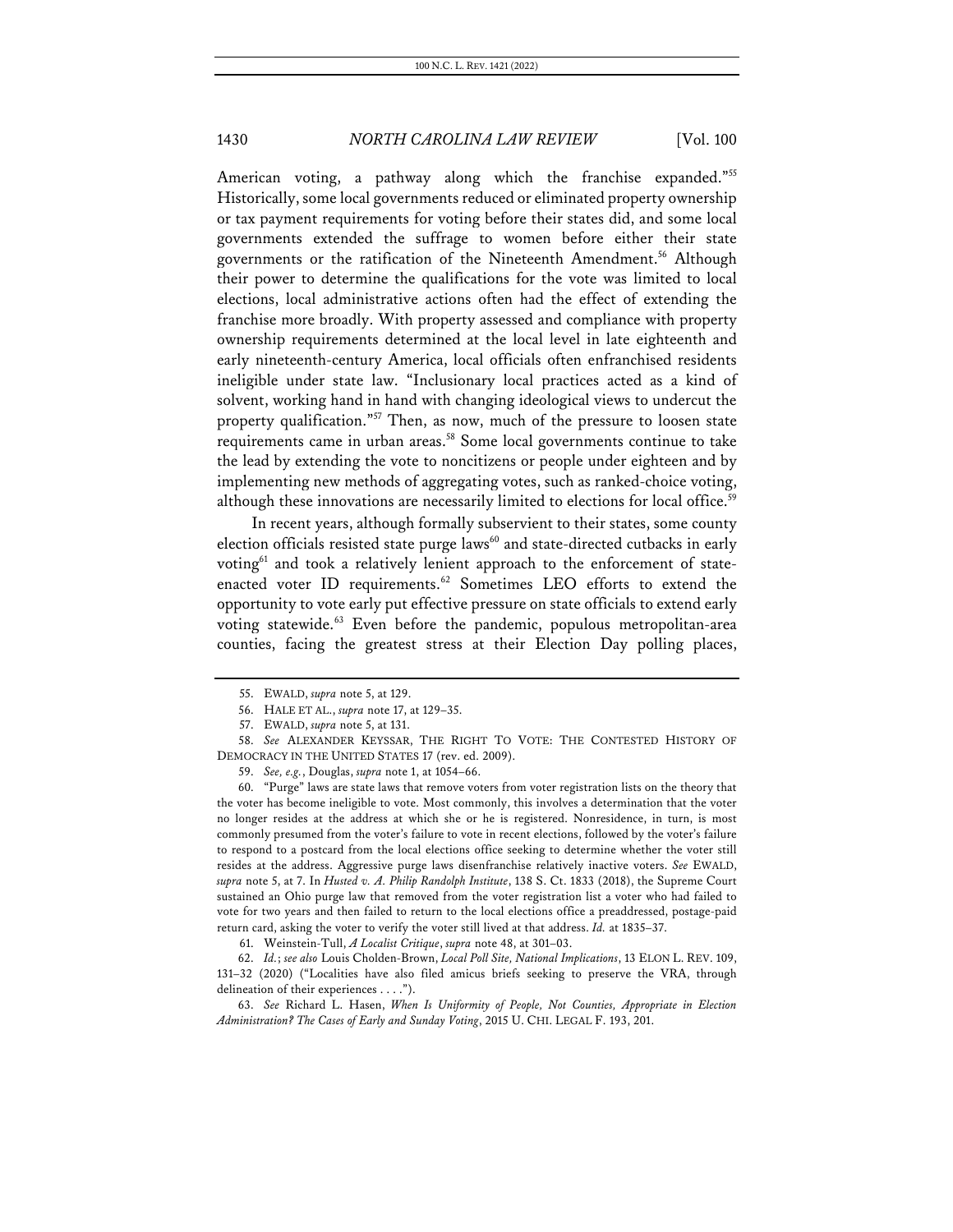supported the availability of early voting and other alternatives to Election Day voting. But the potential for LEOs to contribute to the advancement of democracy was most clearly demonstrated by their administration of the pandemic election of 2020, which is the focus of the next part.

# II. ELECTION ADMINISTRATION LOCALISM: IN ACTION AND IN COURT IN THE ELECTION OF 2020

## A. *The Challenge*

The COVID-19 pandemic presented an extraordinary challenge for running an election, especially one as freighted and tumultuous as the 2020 presidential election. The first and most salient public health responses to the pandemic were "social distancing" and "stay-at-home" directives—measures that were in strong tension with Election Day voting, particularly in oftencrowded urban polling places. Election Day voting requires an army of poll workers—over 900,000 worked at 116,000 polling sites in 2016.<sup>64</sup> Even in that prepandemic election, nearly 65% of local election officials surveyed reported that it was "very difficult" or "somewhat difficult" to obtain poll workers. In 2016, a majority of poll workers were over the age of sixty, and 24% were seventy-one years or older. With older people most subject to the ravages of the pandemic, the usual problem of recruiting a sufficient number of poll workers was magnified severalfold in 2020. Indeed, in the Wisconsin primary held in early April just as the pandemic was taking hold—the number of polling places in Milwaukee was cut from 180 to 5, and in Green Bay from 31 to 2, due to the absence of poll workers. <sup>65</sup> Finding and setting up polling sites for the November election that met COVID-19 standards of cleanliness and social distancing, recruiting tens of thousands of new poll workers, and acquiring personal protective equipment presented "an onslaught of new administrative challenges."66

Consequently, crucial to the election administration response to COVID-19 was the switch from Election Day polling place voting to the expanded use of early in-person and mail voting. The percentage of ballots cast on Election Day dropped from 54.5% in 2016 to just 30.5% in 2020, while the percentage of ballots cast by mail rose from 24.5% to 43.1%.<sup>67</sup> This rapid and unprecedented

<sup>64.</sup> U.S. ELECTION ASSISTANCE COMM'N, EAVS DEEP DIVE: POLL WORKERS AND POLLING PLACES 1 (2017), http://www.eac.gov/sites/default/files/document\_library/files/EAVSDeepDive\_poll workers\_pollingplaces\_nov17.pdf [https://perma.cc/EDK7-GAZV].

<sup>65.</sup> *See, e.g.*, Persily & Stewart, *supra* note 8, at 4–5, 17–18 (detailing "[the] historic and heroic administration of the 2020 election").

<sup>66.</sup> *Introduction to Chapter 3: In-Person Voting*, *in* THE VIRUS AND THE VOTE, *supra* note 8, at 231, 231.

<sup>67.</sup> U.S. ELECTION ASSISTANCE COMM'N, ELECTION ADMINISTRATION AND VOTING SURVEY 2020 COMPREHENSIVE REPORT 8–10 (2021), https://www.eac.gov/sites/default/files/docu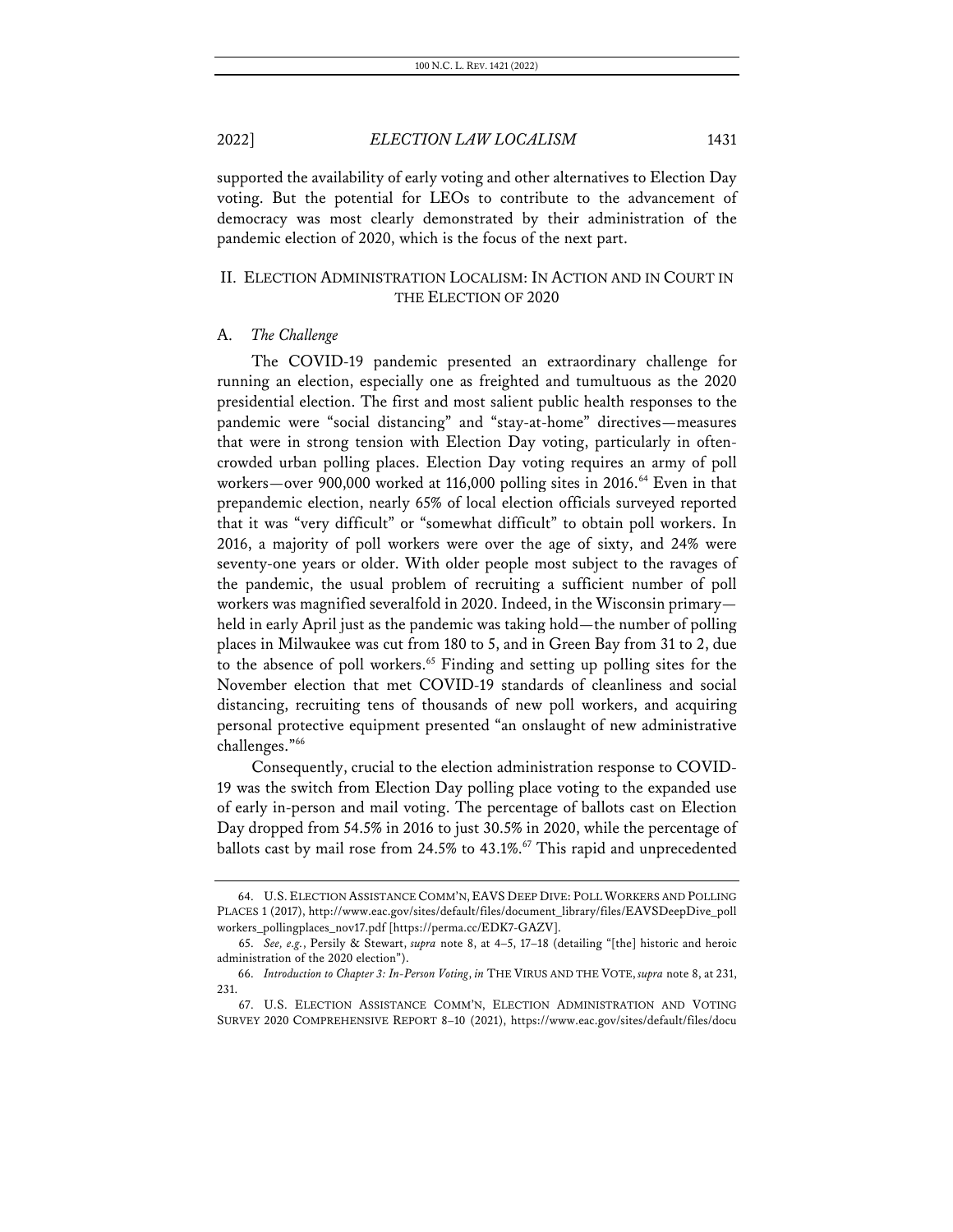shift presented a host of new challenges. Both early and mail voting had been on the rise in previous election cycles, but their use had been concentrated in a limited number of states. Prior to the pandemic, nineteen states—home to more than 43% of American voters—required an excuse or otherwise limited mail voting to certain groups.<sup>68</sup> By contrast, in 2020, only five states required an excuse to vote by mail.<sup>69</sup> Suddenly, millions of voters who had never before voted by mail were eligible to do so. Even in those states that had previously made mail voting broadly available, millions more voters took advantage of that option in 2020 than had done so before.

The unprecedented surge of tens of millions of voters to a system they had not previously used placed new burdens on both voters and LEOs. Voting by mail is more complicated than polling place voting. It entails many more steps. The voter must apply for a mail ballot; an election office has to verify that the applicant is eligible for a mail ballot; the election office has to send a ballot to the voter; the voter has to return the ballot in a timely fashion; and the elections office has to "process" and verify the ballot. $70$ 

Unlike the traditional experience of voting at a physical polling place under the supervision of election officials or volunteer election workers, marking an absentee/mailed ballot occurs in an unsupervised environment, usually at the voter's home. The ballot is then sent through the mail or delivered in person to the election office. Because the voter does not appear in person, election officials use other ways of verifying that the absentee/mailed ballot they are receiving comes from the intended eligible voter.<sup>71</sup>

Typically, this involves signature verification, or requiring the voter to sign an affidavit on the ballot's return envelope, which is then checked against the voter's signature on file in the elections office. This can cause problems if the voter fails to sign the ballot or there is a discrepancy between the ballot signature and the one on file. Some states require mail voters to include photocopies of their identification documents or have the mailed ballot envelope signed by witnesses or notarized.<sup>72</sup> The voter's failure to do this, or to take other steps required to assure that the ballot has been properly completed

ment\_library/files/2020\_EAVS\_Report\_Final\_508c.pdf [https://perma.cc/7G9A-68VV]. Early inperson voting also rose, albeit less dramatically than mail-in voting, from 25.3% to 30.6%. *Id.*

<sup>68.</sup> *See, e.g.*, *How Common Was By-Mail Voting Before COVID-19 and Which States Will Allow It in 2020?*, USAFACTS, https://usafacts.org/articles/voting-by-mail-and-covid-19/ [https://perma.cc/LKM 5-JB55] (Sept. 29, 2020, 1:24 PM).

<sup>69.</sup> *Id.*

<sup>70.</sup> *See Voting Outside the Polling Place: Absentee, All-Mail, and Other Voting at Home Options*, NAT'L CONF. ST. LEGISLATURES (Sept. 24, 2020), https://www.ncsl.org/research/elections-and-campaigns/ absentee-and-early-voting.aspx [https://perma.cc/ZPR8-S73G].

<sup>71.</sup> *Id.*

<sup>72.</sup> *Id.*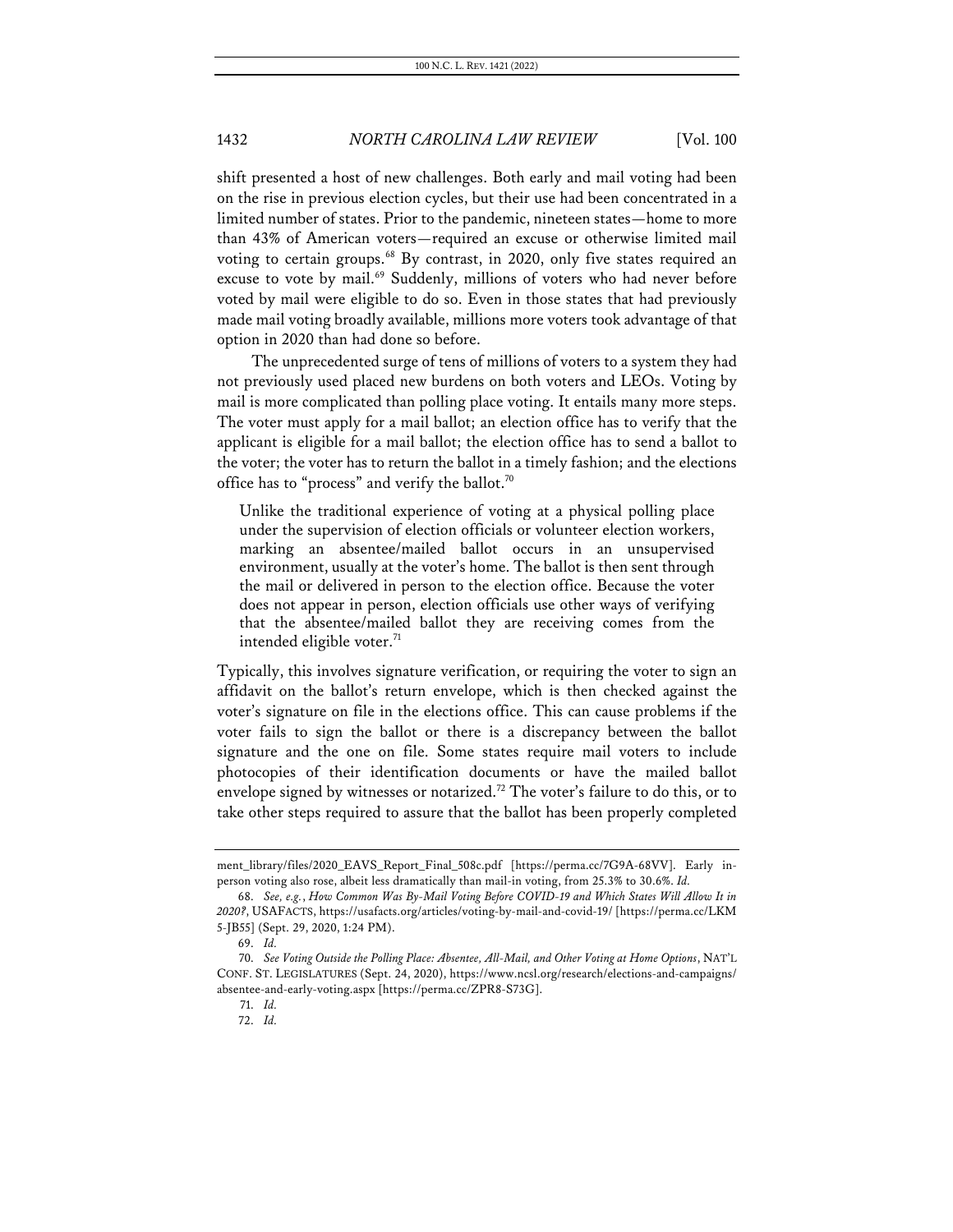and returned, can cause problems for both the voter and voting officials. There is generally a higher voter error rate for mail-in ballots than polling place ballots, with new mail-in voters especially prone to error.<sup>73</sup> For the LEOs there is the expense of new supplies and equipment to print, fold, mail, unfold, and tabulate the ballots. The whole system depends on a postal service whose reliability many voters came to doubt.

## B. *The Response*

In 2020, many local election administrators, particularly in major urban centers, proved to be resilient, innovative, and attentive to local circumstances and concerns. They addressed the problems of both pandemic in-person voting and the transition to an unprecedented volume of mail-in voting.

#### 1. In-Person Voting

For in-person voting, this involved massive investment in hygiene and safety in traditional polling places and the expansion of voting hours and voting centers to address social distancing concerns. City and county election offices gave voters greater choices as to where to vote and found new types of voting locations, like outdoor tents, sports arenas, parks, fairgrounds, and convention centers.74 LEOs also enjoyed extraordinary success in recruiting tens of thousands of new and younger poll workers to replace the older workers most at risk from COVID-19.75 LEOs engaged in extensive outreach to local

75. Evie Freeman, Jacob McCall, Maia Brockbank & Anastasiia Malenko, *Poll Worker Recruitment in the 2020 General Election*, *in* THE VIRUS AND THE VOTE, *supra* note 8, at 261, 261–77; Barbara

<sup>73.</sup> *See* Nathaniel Rakich, *Why Rejected Ballots Could Be a Big Problem in 2020*, FIVETHIRTYEIGHT (Oct. 13, 2020, 7:00 AM), https://fivethirtyeight.com/features/why-rejected-ballots-could-be-a-bigproblem-in-2020/ [https://perma.cc/W6K6-K5EQ].

<sup>74.</sup> *See* Lisa Keen, *The 2020 Primary Elections*, *in* THE VIRUS AND THE VOTE, *supra* note 8, at 28, 44 (discussing how Fulton County, Georgia, partnered with the Atlanta Hawks to use Atlanta's State Farm Arena); Mathew Simkovits, *Michigan 2020: Election Administration in the Coronavirus Pandemic*, *in* THE VIRUS AND THE VOTE, *supra* note 8, at 80, 93–94 (discussing how Michigan used the Henry Ford Detroit Pistons Performance Center as a satellite voting center and the Detroit Lions' Ford Field as a place to receive ballots); Craig Mauger, *Detroit, Michigan Secretary of State Partner To Ensure Integrity of November Election*, DETROIT NEWS, https://www.detroitnews.com/story/news/politics/2020/09/ 02/detroit-sos-jocelyn-benson-partner-november-election/5689364002/ [https://perma.cc/Z4F5-PR WV] (Sept. 2, 2020, 10:07 AM) (explaining that the Detroit Red Wings, Tigers, Pistons, and Lions will work with Detroit officials to use their arenas to support election administration); Audrey Conklin, *Drive-Thru Voting, Ballot Drop-Offs Pop Up in Minnesota, Texas, Other States*, FOX NEWS (Oct. 4, 2020), https://www.foxnews.com/politics/drive-thru-voting-ballot-drop-offs [https://perma.cc/7RXY-MVG H] (discussing the use of the Oakland-Alameda County, California, Coliseum for in-person voting); Carrie Levine & Matt Vasilogambros, *Running an Election in a Pandemic, in 10 Steps*, CTR. FOR PUB. INTEGRITY (Sept. 9, 2020), https://publicintegrity.org/politics/elections/ballotboxbarriers/runningelection-lessons-pandemic-10-steps/ [https://perma.cc/9952-F7XE] (explaining that St. Louis County told voters they could go to any polling place in the county, not just the one to they which they were assigned; poll workers would print the correct ballot on demand; this was expected to cut polling locations by one-third; and "voters who face lines can change locations").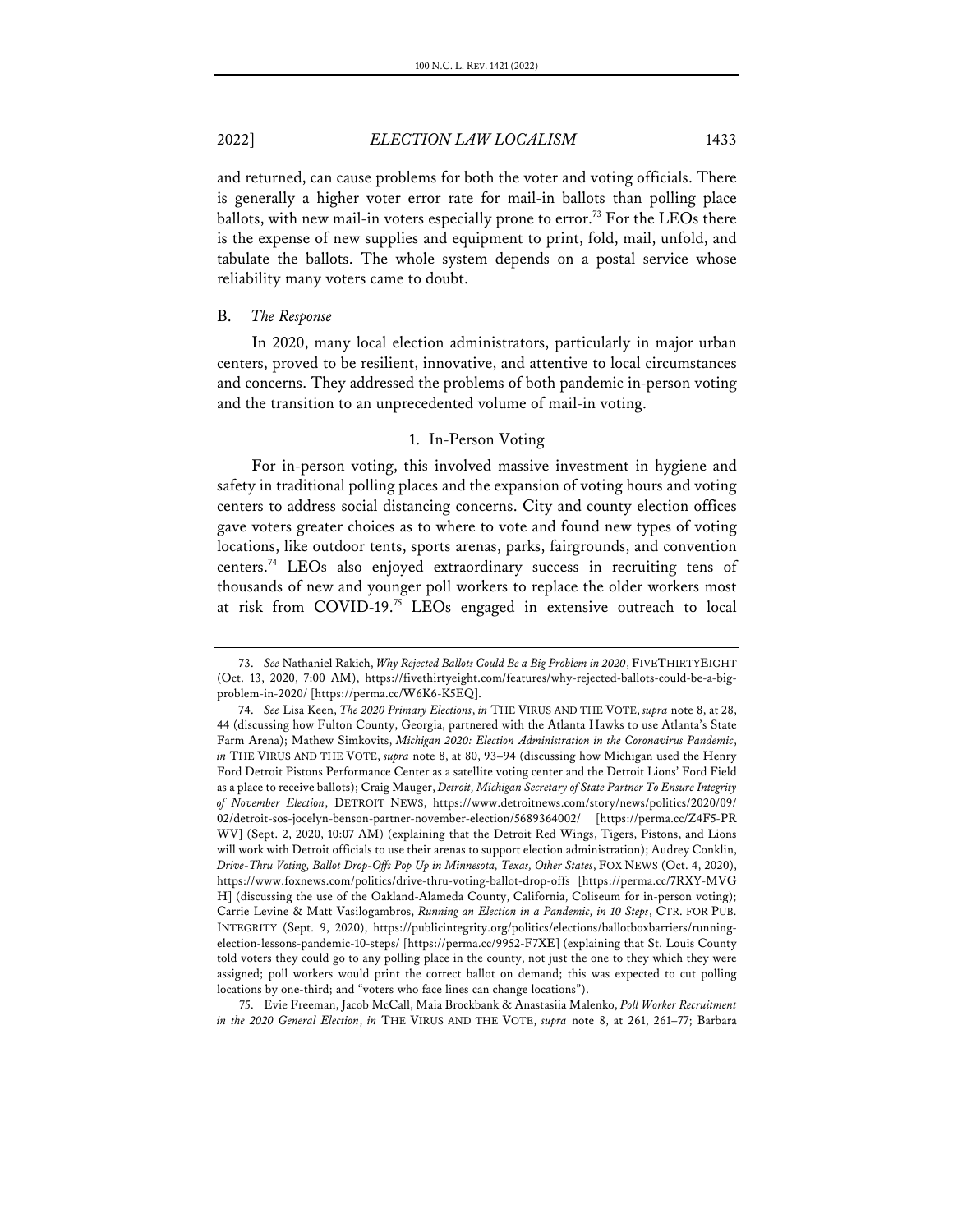businesses, nonprofits, civic groups, schools, and universities. In some instances, they persuaded local organizations to sponsor a polling place by providing workers or collaborated with their local government to have local public servants assigned to the polls.<sup>76</sup> Some increased compensation or offered other incentives.<sup>77</sup>

This extensive array of in-person voting measures largely involved the exercise of preexisting local discretionary authority. These actions underscore the local capacity for taking the initiative, as well as the advantage decentralized administration offers in terms of easier connections and ability to work with local businesses, civil society organizations, and community groups in locating and obtaining access to voting sites, securing the donation of supplies, recruiting volunteer workers, and successfully seeking additional funding. As one close study of the 2020 election in Michigan concluded, "Michigan's decentralized election system itself may have contributed to the efficiency of in-person voting in the 2020 general election, as the system allowed town clerks to tailor the location and procedures of polling places to the unique needs of their own counties."78

This herculean effort to obtain new polling places, furnish them with equipment and supplies, make them safe and secure, hire new workers, and provide staff with personal protective equipment imposed major financial burdens on many traditionally underfunded election offices. The federal Coronavirus Aid, Relief, and Economic Security Act ("CARES Act") provided states with \$400 million to address the consequences of the pandemic for the election—a sum many elections officials concluded was not nearly enough to meet the need.79 Much of the gap was closed by an additional \$400 million in

Sprunt, *Poll Worker Numbers Have Many Election Officials Breathing Sigh of Relief*, WABE (Oct. 29, 2020), https://www.wabe.org/on-poll-workers-many-election-officials-breathe-sigh-of-relief/ [https://perma. cc/JH44-4RYX].

<sup>76.</sup> *See* Amanda Zerbe, *Florida 2020: Election Administration in the Coronavirus Pandemic*, *in* THE VIRUS AND THE VOTE, *supra* note 8, at 56, 70; Simkovits, *supra* note 74, at 91; Mikaela Pyatt, Alexa Gold & Krithika Iyer, *Nevada 2020: Election Administration in the Coronavirus Pandemic*, *in* THE VIRUS AND THE VOTE, *supra* note 8, at 103, 111; Haley Schwab & Joven Hundal, *Arizona 2020: Election Administration in the Coronavirus Pandemic*, *in* THE VIRUS AND THE VOTE, *supra* note 8, at 176, 181.

<sup>77.</sup> *See* Zerbe, *supra* note 76, at 70 (mentioning supplemental financial incentives offered poll workers in Palm Beach County, Florida); Simkovits, *supra* note 74, at 91 (discussing how Detroit, Michigan, increased poll worker pay from \$175 to \$500 per day); Pyatt et al., *supra* note 76, at 111 (detailing that some counties in Nevada increased hourly pay to attract poll workers); Bree Baccaglini, *Georgia 2020: Election Administration in the Coronavirus Pandemic*, *in* THE VIRUS AND THE VOTE, *supra* note 8, at 201, 207 (discussing how some counties in Georgia experimented with hazard pay to increase recruitment).

<sup>78.</sup> Simkovits, *supra* note 74, at 93.

<sup>79.</sup> Pub. L. No. 116-136, tit. V, 134 Stat. 281, 530 (2020) (codified in scattered sections of the U.S.C.); *see also* Maggie Miller, *State and Local Officials Beg Congress To Send More Election Funds Ahead of November*, HILL (July 8, 2020, 5:31 PM), https://thehill.com/policy/cybersecurity/506464-state-andlocal-officials-beg-congress-to-send-more-election-funds-ahead [https://perma.cc/JH44-4RYX].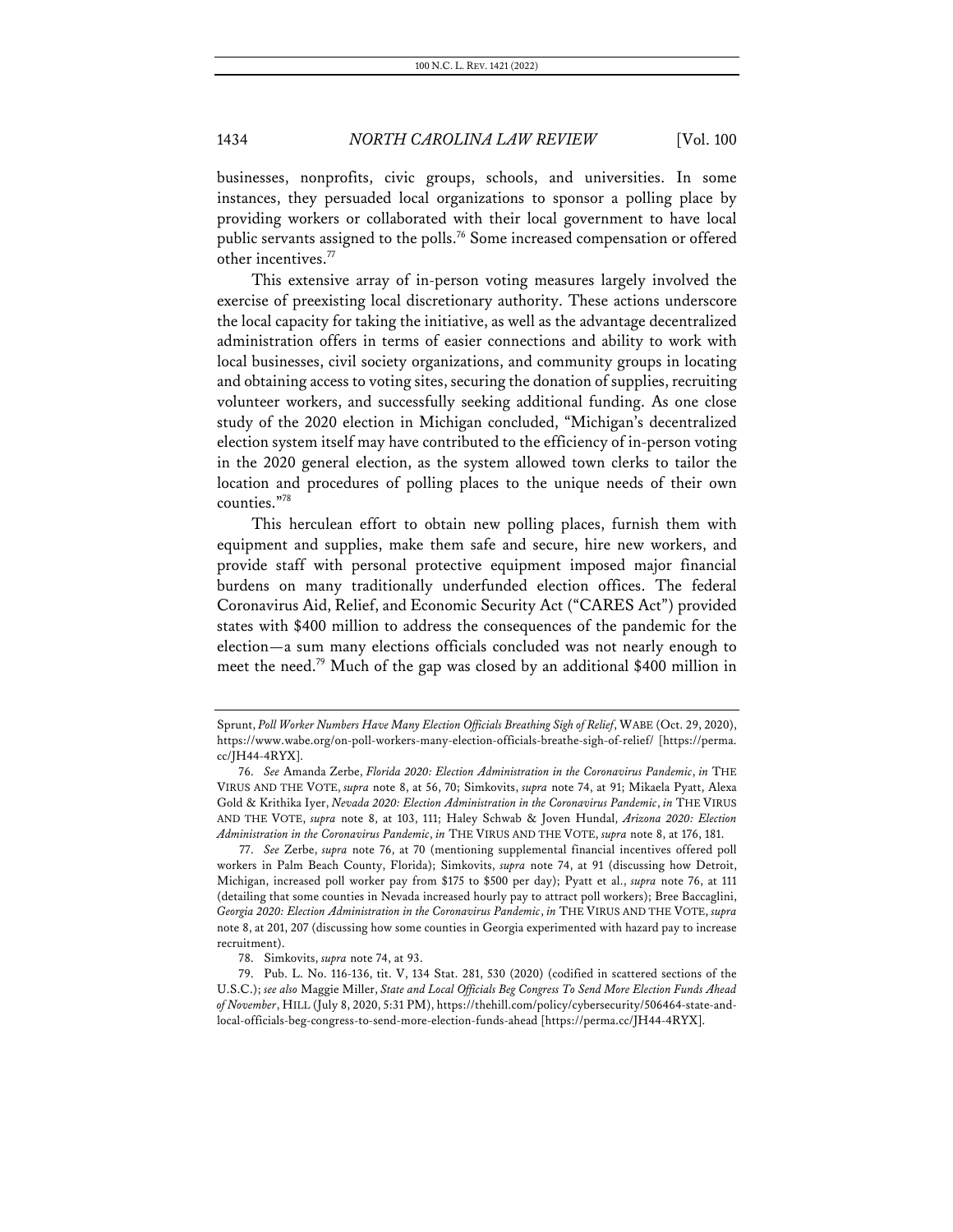grants directly to 2,500 local elections offices by the Center for Tech and Civic Life ("CTCL"), which was funded significantly by Priscilla Chan and Mark Zuckerberg. These grants proved to be a lightning rod for litigation and legislative attack.<sup>80</sup> But apart from the CTCL grants, LEOs acted largely within the traditional scope of their authority, albeit with considerably more initiative than skeptics might have anticipated.

## 2. Mail Voting

LEO efforts to make mail voting more accessible and attractive to voters were, if anything, more innovative and attentive to local circumstances and concerns, and, judging by the enormous shift to mail voting, even more successful. As already indicated, mail voting is far more complicated and uncertain for both voters and clerks. It entails many more steps, the filling out of more forms, checking of more boxes, and signing on more lines than inperson voting, with the timely mailing of ballots by and back to local election offices subject to the vagaries of the postal service. The massive shift to voteby-mail entailed significant costs in terms of the need to educate voters and to obtain the equipment needed to print, mail, and tabulate the mail ballots. Here, too, CTCL grants were critical to LEO success.

LEOs took the initiative to make mail-in voting more easily available to and usable by voters in at least four different ways. First, as discussed later in this section, some sought to expand *eligibility* to vote by mail by arguing for expansive interpretations of the state laws limiting eligibility. Second, and more commonly, many sought to expand the *availability* of mail-in voting by sending mail-ballot applications, or mail ballots, to voters before receiving requests.<sup>81</sup> Third, some sought to address the voter error problem by increasing educational outreach to voters, taking administrative actions that reduced the likelihood of errors, and seeking or adopting interpretations of state laws that rendered the

<sup>80.</sup> Multiple lawsuits were filed around the country by political groups—mostly with the term "voters alliance" in their name—to bar local elections offices from accepting or using CTCL grants. All were rejected. *See, e.g.*, Wis. Voters All. v. City of Racine, No 20-CV-01487, 2020 WL 9254456 (E.D. Wis. Nov. 6, 2020); Ga. Voter All. v. Fulton County, 499 F. Supp. 3d 1250 (N.D. Ga. 2020); Pa. Voters All. v. Centre County, 496 F. Supp. 3d 861 (M.D. Pa. 2020); Minn. Voters All. v. City of Minneapolis, No. 20-2049, 2020 WL 6119937 (D. Minn. Oct. 16, 2020); Tex. Voters All. v. Dallas County, 495 F. Supp. 3d 441 (E.D. Tex. 2020); Iowa Voter All. v. Black Hawk County, No. C20- 2078, 2020 WL 6151559 (D. Iowa Oct. 20, 2020); Election Integrity Fund v. City of Lansing, No. 20 cv-950, 2020 WL 6605987 (W.D. Mich. Oct. 19, 2020).

<sup>81.</sup> *See, e.g.*, Elise Viebeck, *Mailing of Ballots to All Voters in Las Vegas Area Puts Sharp Focus on Election Safeguards*, WASH. POST (May 29, 2020), https://www.washingtonpost.com/politics/mailingof-ballots-to-all-voters-in-las-vegas-area-puts-sharp-focus-on-election-safeguards/2020/05/28/912c099 a-9f63-11ea-b5c9-570a91917d8d\_story.html [https://perma.cc/3ZTS-G9NG (dark archive)]. The Nevada Secretary of State said she would send absentee ballots for the state's June 9 primary to all active voters. *Id.* The Registrar of Voters in Clark County (the state's most populous county and the home of Las Vegas) said he would go beyond the state's plan by sending ballots to *inactive* as well as active registered voters. *Id.*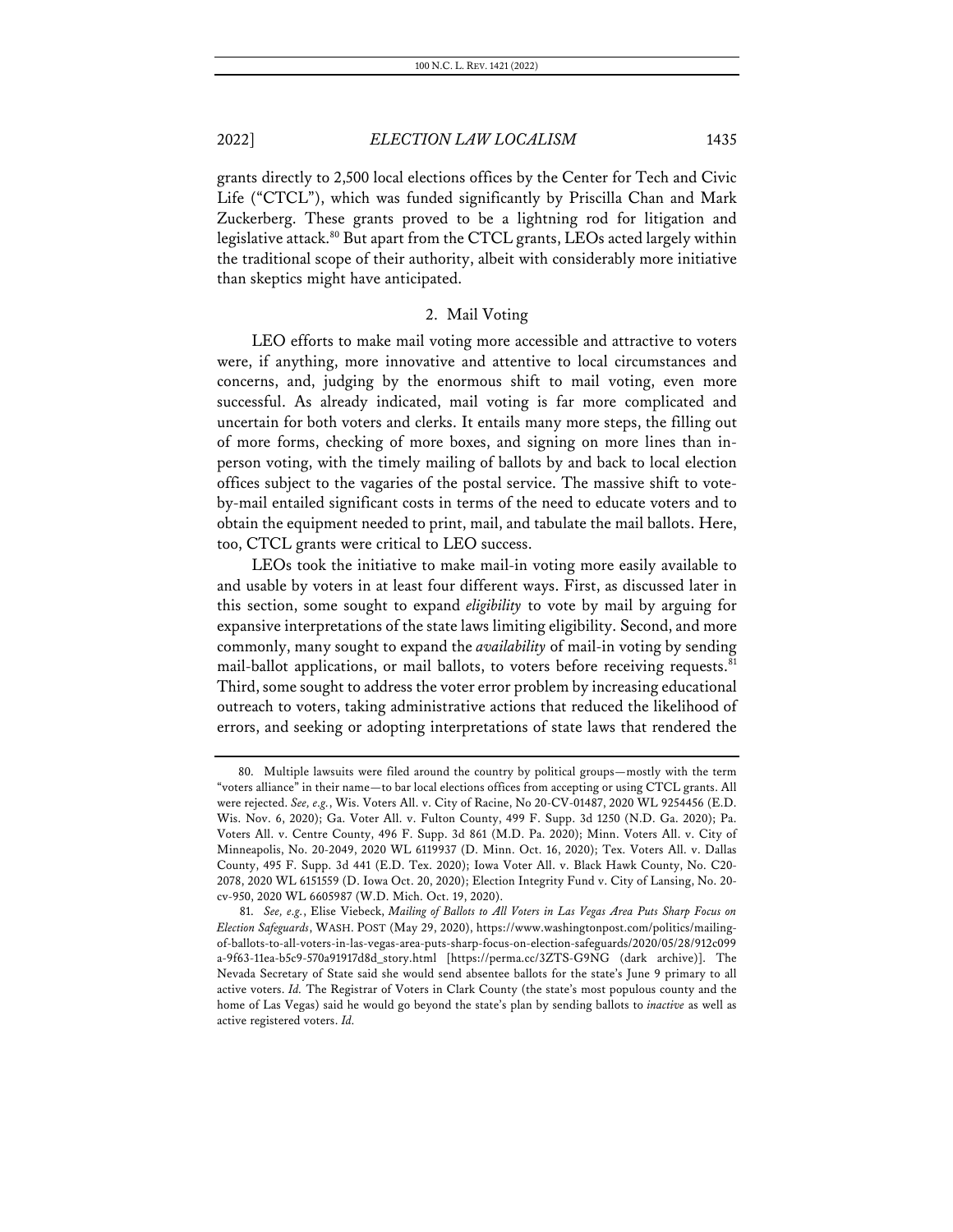errors harmless.<sup>82</sup> Fourth, LEOs around the country sought to address voter anxieties about the uncertain performance of the postal service by adopting new ways, or dramatically expanding old ways, for voters to return their ballots directly to elections offices without having to use the mail. This involved holding community events—like "Democracy in the Park"<sup>83</sup> in Madison, Wisconsin—at which ballots could be collected; sending mobile voting units like Philadelphia's "Voteswagon"84-to libraries and other community locations to collect ballots; the use of drive-in, drive-through, and curbside voting by which motorists could return their ballots to early voting centers and election offices; and the expanded use of drop boxes at locations throughout the city or county.85

Some of these LEO actions to make mail-in voting more available were legally unproblematic and simply highlighted the creative ability of LEOs to use their traditional powers to acquire technology, organize balloting, undertake voter information campaigns, sponsor community events, and manage their offices, albeit under difficult circumstances. Even without the use of legally uncertain measures, LEOs in North Carolina conducted elections with recordbreaking turnout and the lowest mail ballot rejection rate in recent elections.<sup>86</sup> A study found that "[a]ccomplishing these feats required local election officials to adapt their processes in order to receive, count, and tabulate a five-fold increase in mail votes."87

Other actions raised significant legal issues, with LEOs pushing—or breaking through—the envelope of their administrative authority. Local efforts to get ballots to voters, facilitate error correction, or expand the use of drop boxes<sup>88</sup> were often more than arguably inconsistent with state law or administrative directives. To achieve their goals of vindicating the right to vote,

<sup>82.</sup> Examples of these efforts include the decision of the Maricopa County Recorder to make it easier for voters to correct their ballots in a manner not authorized by and arguably inconsistent with state law, see *infra* notes 92–97 and accompanying text, as well as the "prefilling" of voter information in absentee ballot applications by the county recorders in several Iowa counties, see *infra* notes 127–41 and accompanying text.

<sup>83.</sup> *See* JT Cestkowski, *City of Madison Stands by 'Democracy in the Park' Despite Letter from Republicans*, WKOW.COM (Oct. 1, 2020), https://www.wkow.com/news/politics/city-of-madisonstands-by-democracy-in-the-park-despite-letter-from-republicans/article\_531e606c-b418-55d7-b68f-3 88a89a2db0b.html [https://perma.cc/H6S3-39YV].

<sup>84.</sup> *See, e.g.*, Dan Koob, *Philadelphia Sends Out 'Voteswagon' To Collect Mail-In Ballots*, CBS PHILLY (May 30, 2020, 10:55 PM), https://philadelphia.cbslocal.com/2020/05/30/philadelphia-sends-outvoteswagon-to-collect-mail-in-ballots/ [https://perma.cc/YW2C-GP4T].

<sup>85.</sup> *See, e.g.*, Conklin, *supra* note 74.

<sup>86.</sup> *See* Christopher Middleton, *North Carolina 2020: Election Administration in the Coronavirus Pandemic*, *in* THE VIRUS AND THE VOTE, *supra* note 8, at 117, 134.

<sup>87.</sup> *Id.*

<sup>88.</sup> Only eight states explicitly permitted the use of drop boxes, although they had been available in some counties in at least nineteen states even before 2020. *See* Axel Hufford, *Ballot Drop Boxes in the 2020 Elections*, *in* THE VIRUS AND THE VOTE, *supra* note 8, at 354, 356–57.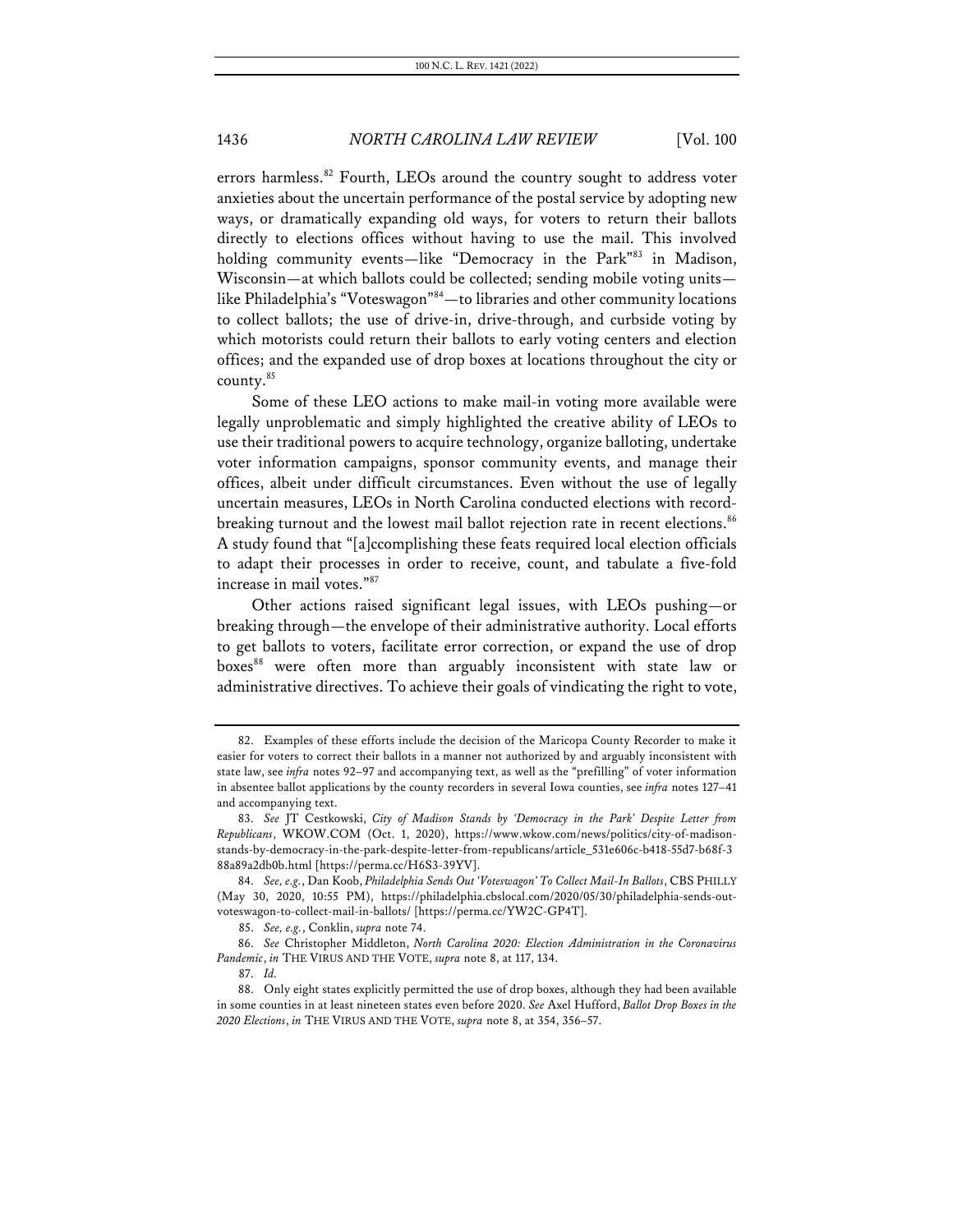some LEOs appealed to their states to change the relevant voting laws.<sup>89</sup> Sometimes state and local officials worked together to promote ballot access.<sup>90</sup> Others sued their state or supported or joined lawsuits brought by civic or political groups seeking to expand ballot access.<sup>91</sup>

But, as discussed more fully in the next section, in several instances state officials—governors, attorneys generals, and secretaries of state (the chief state elections officer in most states)—pushed back hard, suing to block these voterfriendly initiatives. Local officials lost these suits far more often than not, but taken together the cases illustrate both the willingness of local officials to go to bat for the voting rights of their constituents, and the unwillingness of the courts, even as they recognized the key operational role of local election administrators, to allow local administrators to pursue policies opposed by their states.

#### C. *LEOs in Court*

This section examines the principal litigations in four states—Arizona, Iowa, Ohio, and Texas—that together addressed the range of means local election offices sought to use to advance mail voting—eligibility, availability, error prevention and correction, and ballot return. It is organized by state, rather than by issue, because the focus here is not on the issues per se but on the nature and scope of local efforts and the judicial response to state-local conflict in this area.

<sup>89.</sup> *See, e.g.*, Axel Hufford & Sarah Maung, *Pennsylvania 2020: Election Administration in the Coronavirus Pandemic*, *in* THE VIRUS AND THE VOTE, *supra* note 8, at 135, 143 (describing the Philadelphia City Commissioner's appeal to the state legislature by mail to take immediate action to undo a state court decision concluding that mail ballots returned without "secrecy sleeves" had to be rejected).

<sup>90.</sup> *See, e.g.*, Pa. Democratic Party v. Boockvar, 238 A.3d 345, 354 n.9 (Pa. 2020) (describing how four county election boards joined the Pennsylvania Secretary of State in seeking a resolution of the question of their authority to establish temporary ballot collection sites and to discount certain voter errors in the completion of absentee ballots); Fontes v. State, No. CV 2020-011845, 2020 WL 6498932, at \*1 (Ariz. Super. Ct. Oct. 6, 2020) (order denying claim for declaratory, injunctive, and special action relief) (demonstrating that the Arizona Secretary of State and Maricopa County Recorder together supported a contested interpretation of state law); *cf.* Democratic Senatorial Campaign Comm. v. Pate, 950 N.W.2d 1, 2–3 (Iowa 2020) (per curiam) (ordering the Iowa Secretary of State to authorize mailing of absentee ballot applications to all voters but rejecting other county actions to facilitate the completion of mail ballot applications, following an initiative taken by three Iowa counties).

<sup>91.</sup> *See, e.g.*, Ohio Democratic Party v. LaRose, No. 20CV-5634, 2020 WL 5637174, at \*1 (Ohio Ct. Com. Pl. Sept. 15, 2020) ("This case concerns how voters may return absentee ballots for the November 3, 2020, general election, and specifically the possible use of multiple ballot 'drop boxes' in each county to which Ohio voters might return their absentee ballots if they elect not to rely upon the U.S. Mail."); *In re* State, 602 S.W.3d 549, 550 (Tex. 2020) ("In this original proceeding, amidst the COVID-19 pandemic, and with elections upcoming in July and November, the parties ask us to determine whether a voter's lack of immunity from the disease and concern about contracting it at a polling place is a 'disability' within the meaning of the statute.").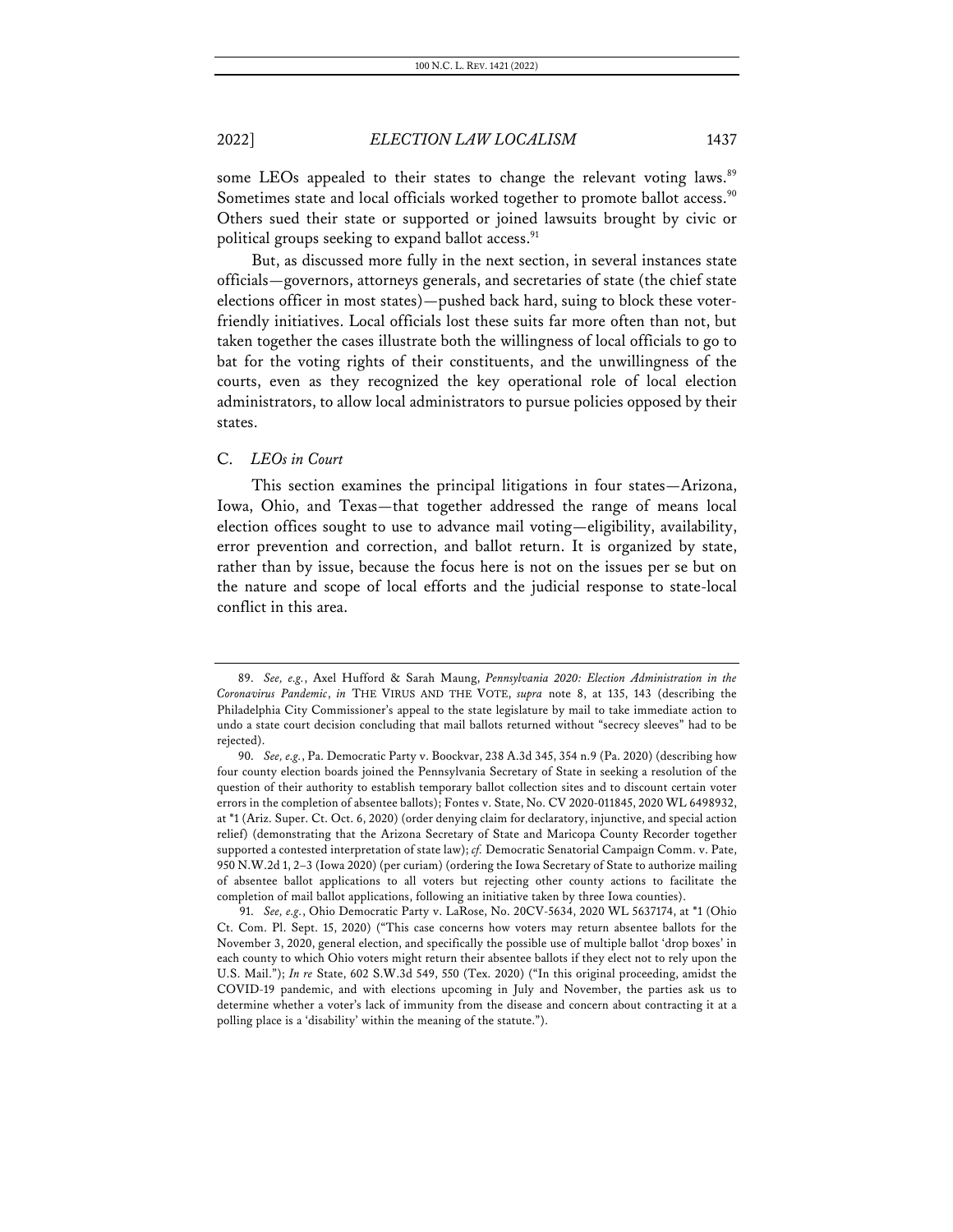## 1. Arizona

Between March and October 2020, Adrian Fontes—the Recorder for Maricopa County, Arizona's most populous county (the fourth most populous county in the United States and the home of Phoenix, the state's largest city) undertook several controversial initiatives to make it easier for his constituents to vote by mail. These were challenged in three lawsuits brought by state officials or a hostile political organization.<sup>92</sup>

Fontes first sought to facilitate the availability of absentee ballots. On March 13, 2020, with the COVID-19 pandemic rapidly emerging as a national crisis and the state's presidential primary just four days away, Fontes announced he would mail ballots and a postage-paid return envelope to every registered voter in the county. As he explained, "We're doing this . . . to make sure that every eligible voter can safely fill out a ballot, put it in the envelope and maintain appropriate social distance by just popping in and dropping it off at any of the polling locations that will be open on Tuesday."93 Arizona law provided for the mailing of ballots to all voters who had asked to be placed on the state's "permanent early voting list,"94 but in sending ballots to *all* registered voters in the county, Fontes went beyond state law. Fontes acknowledged this, but did not see it as a fatal obstacle: "There is no explicit authority in law for this and there's also no prohibition in law."95

This was not the first time the County Recorder had treated state election law as a floor and not a ceiling on local efforts to facilitate voting.<sup>96</sup> In 2018, he opened up five "emergency voting centers" in the period between the end of early voting and Election Day to enable voters to cast their ballots if, as state law provided, they anticipated that due to "unforeseen circumstances" they would be unable to vote on Election Day. When some Republicans asserted

<sup>92.</sup> Dillon Rosenblatt, *Court Stops County Recorder from Sending Ballots to All Voters for Tuesday Election*, ARIZ. CAPITOL TIMES (Mar. 13, 2020), https://azcapitoltimes.com/news/2020/03/13/courtstops-county-recorder-from-sending-ballots-to-all-voters-for-tuesday-election/ [https://perma.cc/DR2 W-LZWJ].

<sup>93.</sup> *Id.*

<sup>94.</sup> At the time of the litigation, Arizona election law provided for a "permanent early voting list," ARIZ. REV. STAT. ANN. § 16-544 (2020). In 2021, the law was amended to provide only for an "active early voting list." Act of May 11, 2021, ch. 359, 2021 Ariz. Legis. Serv. (West) (codified at ARIZ. REV. STAT. ANN. § 16-544 (2021)). Unlike under the pre-2021 law, an Arizona voter who has not voted early in all elections in the two previous consecutive election cycles will be removed from the early voting list. *See* ARIZ. REV. STAT. ANN. § 16-544H(4) (Westlaw through the 1st Spec. Sess. of the 55th Leg. and 1st Reg. Sess. of the 55th Leg.). The law on the books in the 2020 election had no such restriction.

<sup>95.</sup> Rosenblatt, *supra* note 92 (quoting Adrian Fontes).

<sup>96.</sup> For a general discussion of the role of floors versus ceilings in state-local conflicts, see RICHARD BRIFFAULT, NESTOR M. DAVIDSON & LAURIE REYNOLDS, THE NEW PREEMPTION READER: LEGISLATION, CASES, AND COMMENTARY ON THE LEADING CHALLENGE IN TODAY'S STATE AND LOCAL GOVERNMENT LAW 8–9 (2019) [hereinafter BRIFFAULT ET AL., THE NEW PREEMPTION READER].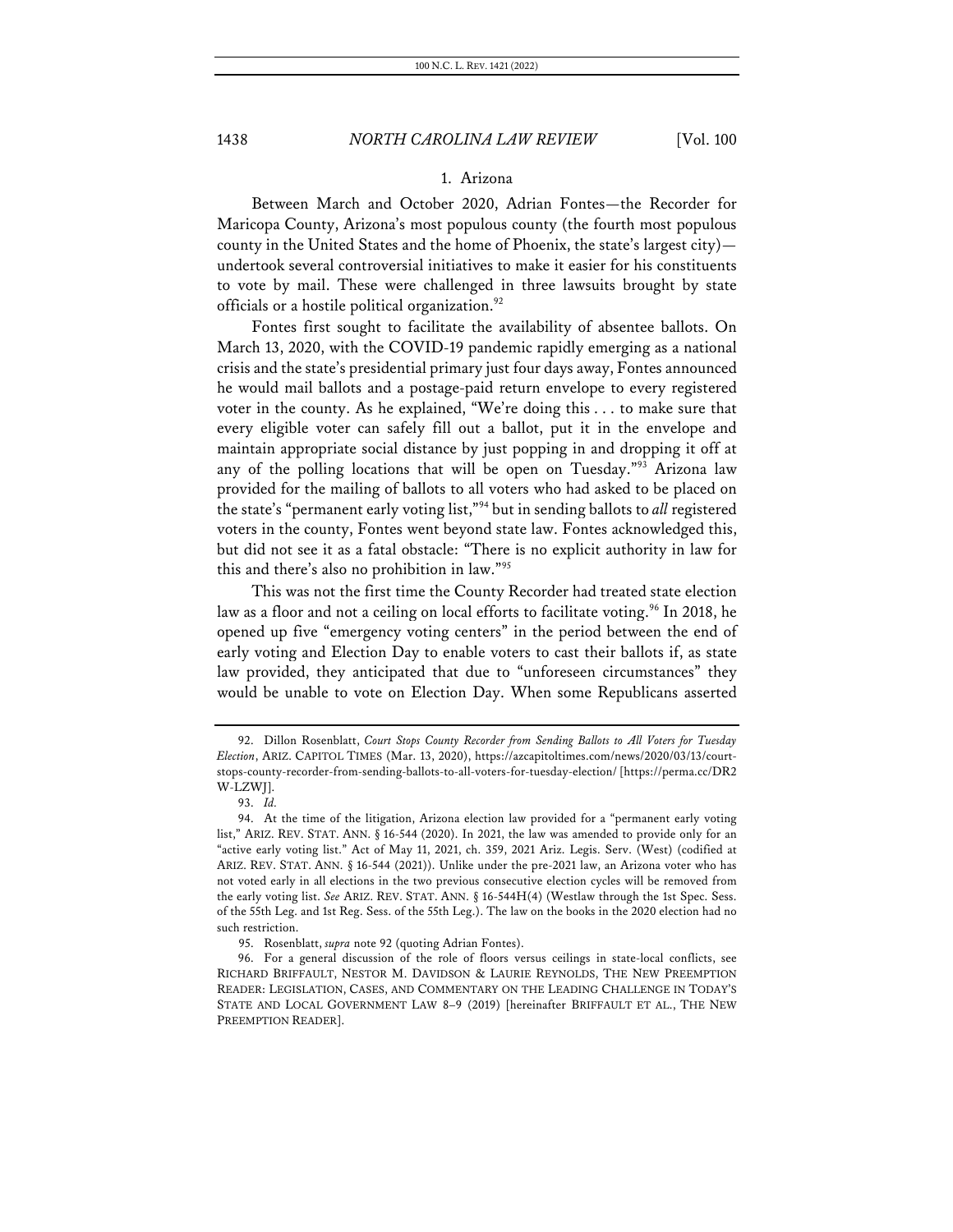Fontes's interpretation of "unforeseen circumstances" was more liberal than the law intended, he defended his action, saying, "The intent of the law is to make sure people who want to vote can vote . . . . All I'm trying to do is let people vote."97

Although Fontes was able to implement this action to facilitate voting in 2018,<sup>98</sup> his 2020 effort in response to COVID-19 was immediately blocked by Arizona's Republican Attorney General who obtained an injunction premised on the theory that the Arizona law authorizing the county recorder to mail ballots to electors who "make a verbal or signed request to the county recorder" by eleven days before the election<sup>99</sup> was a ceiling, not a floor, that prohibited the Recorder from sending a ballot to anyone who had not requested one.<sup>100</sup> The Maricopa County Superior Court agreed and enjoined Fontes's action.<sup>101</sup>

A second Maricopa action sought to ameliorate the consequences of voter error. For both the March 2020 presidential preference primary and the August primary, the Recorder included with the mailed ballot an instruction that if the voter makes a mistake in marking a candidate's name, she can "cross out" the mistake by drawing a line through the name and the oval marked next to it and then filling in the oval next to the corrected selection. This differed from the provision of the state's Election Procedures Manual that requires the voter to destroy the ballot and request a new one—a more time-consuming and uncertain process.<sup>102</sup> A group calling itself the Arizona Public Integrity Alliance sought a preliminary injunction barring Maricopa from including the correction instruction with mail ballots for the November election.<sup>103</sup> The Maricopa County Superior Court found the plaintiffs were likely to succeed on the merits of whether the county was required to follow the state rule but nonetheless denied the injunction.<sup>104</sup> The court expressed doubt whether voters would be

<sup>97.</sup> Jeremy Duda, *Republicans Question Fontes Decisions on Emergency Voting Centers*, ARIZ. MIRROR (Nov. 15, 2018, 4:54 PM), http://www.azmirror.com/2018/11/15/republicans-question-fontes-decisions -on-emergency-voting-centers/ [https://perma.cc/6WF3-3K4T].

<sup>98.</sup> The Republican state legislature, however, subsequently adopted a new law tightening up on the ability of voters to use the emergency voting option. *See Arizona Law Restricting Emergency Voting Centers Goes into the Books*, KTAR (Apr. 18, 2019, 12:00 PM), https://ktar.com/story/2539074/arizonalaw-restricting-emergency-voting-centers-goes-into-the-books/ [https://perma.cc/E2U9-EARP].

<sup>99.</sup> ARIZ. REV. STAT. ANN. § 16-542(A), (E) (Westlaw through 2021 1st Spec. Sess. of 55th Leg. and 1st Reg. Sess. of 55th Leg.).

<sup>100.</sup> Verified Civil Complaint for Declaratory Injunctive, Special Action, and Quo Warranto Relief at 7, Fontes v. Arizona, No. CV 2020-011845, 2020 WL 6498932, at \*7 (Ariz. Super. Ct. Oct. 6, 2020).

<sup>101.</sup> *See* Rosenblatt, *supra* note 92.

<sup>102.</sup> *See* Ariz. Pub. Integrity All. v. Fontes, LC2020-000252-001 DT, at \*3–4 (Ariz. Super. Ct. Sept. 4, 2020) (order denying plaintiffs' application for a preliminary injunction and defendants' motion to dismiss) (discussing the relevant provision of the Secretary of State's Election Procedures Manual).

<sup>103.</sup> *Id.* at \*1–2.

<sup>104.</sup> *Id.* at \*5–6.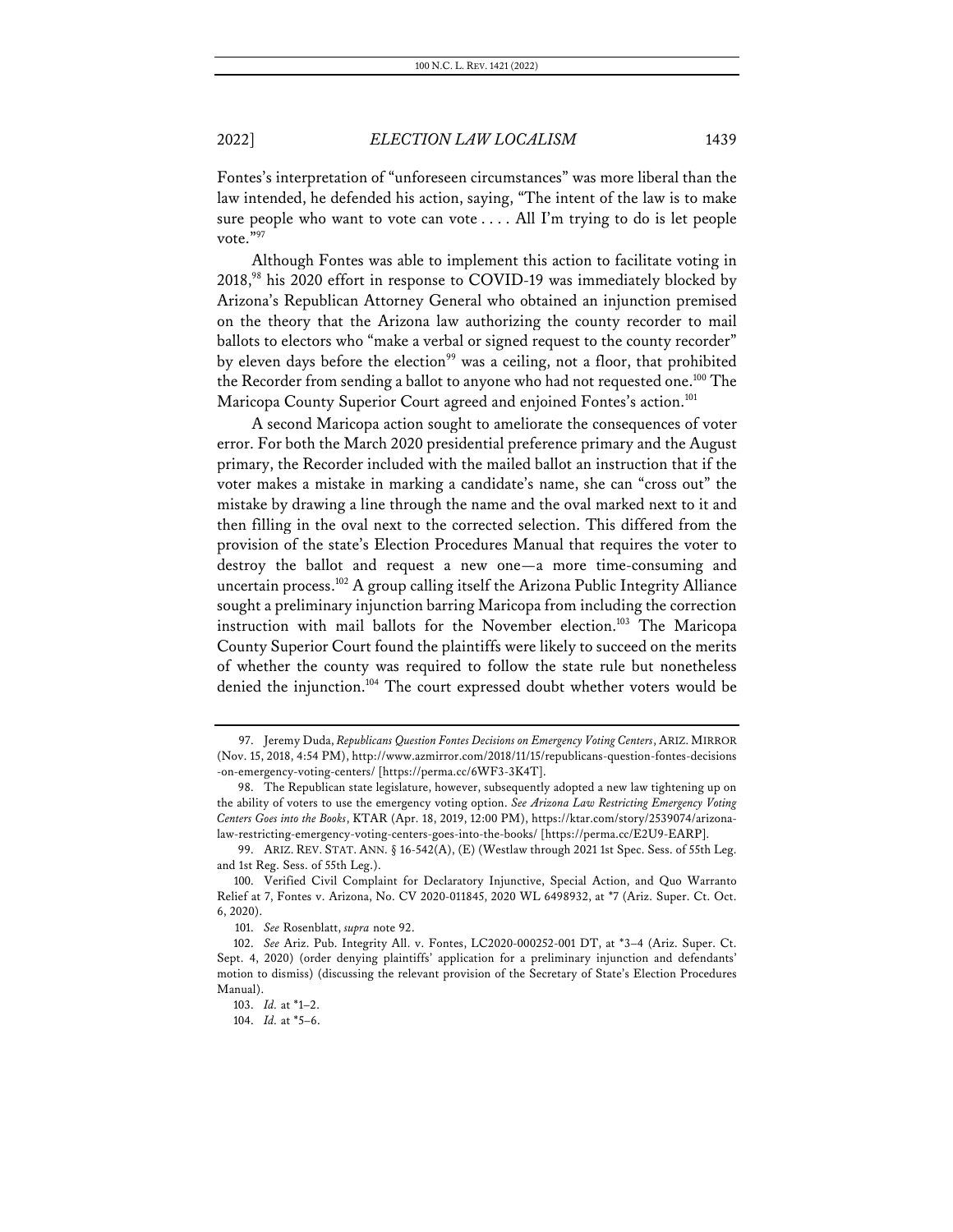harmed by the instruction, noted the logistical difficulty and cost to the county of printing 2.5 million new instruction sheets in time to meet the statutory deadlines for mailing the ballots, and concluded that public policy weighed against the injunction.<sup>105</sup> As the court explained, under Arizona election procedure, if a voter returned a ballot that indicated two choices, the ballot would be rejected by the machine reader but given a manual review to determine the voter's intent.<sup>106</sup> In avoiding the need for the voter to request and obtain a second ballot, "the County Defendants' approach is understandable, and nothing suggests improper motives behind it."107

The Arizona Supreme Court reversed in an opinion that sharply slapped down the Recorder and rejected his position that he was vindicating the rights of Arizona mail-in voters.<sup>108</sup> Invoking a trope used by many other state courts in the 2020 state-local election administration fights, the court emphasized the importance of statewide rules to maintain "impartiality, uniformity and efficiency."109 The court emphasized the public interest in requiring the Recorder to abide by state law, and the plaintiffs' "beneficial[] interest[]" in compelling the Recorder "to perform his legal duty."110

The Maricopa Recorder's one litigation success involved advancing a position taken by the Democratic Secretary of State in the face of opposition from the Republican Attorney General. Under Arizona law, a voter who cannot go to the polls due to illness or disability is entitled to vote with the assistance of a bipartisan two-person special election board.<sup>111</sup> The board is required to deliver the ballot personally to the voter and provide the necessary assistance in-person.<sup>112</sup> But in 2020, "personal contact during the pandemic may entail a health risk to certain voters, especially those who are elderly or have compromised immune systems, and especially because the two members of the special election board will almost always be strangers to the voter."<sup>113</sup> In response, the Secretary of State issued guidance authorizing county recorders to develop procedures for special election boards to use video meetings.<sup>114</sup> Maricopa developed such a process, which essentially permitted the board to mark the ballot for the voter. As the Attorney General noted, under this

<sup>105.</sup> *Id.* at \*6, 8.

<sup>106.</sup> *Id.* at \*4.

<sup>107.</sup> *Id.* at \*8.

<sup>108.</sup> Ariz. Pub. Integrity All. v. Fontes, 475 P.3d 303, 309 (Ariz. 2020).

<sup>109.</sup> *Id.*

<sup>110.</sup> *Id.* at 309–10. The court also concluded that the instructions could have been replaced in time to meet the deadlines; it did not consider the cost of doing so. *Id.* at 310.

<sup>111.</sup> ARIZ. REV. STAT. ANN. § 16-549(C) (Westlaw through 2021 1st Spec. Sess. of 55th Leg. and 1st Reg. Sess. of 55th Leg.).

<sup>112.</sup> *Id.*

<sup>113.</sup> Fontes v. State, 2020 WL 6498932, at \*2 (Ariz. Super. Ct. Oct. 5, 2020) (order denying claims for declaratory, injunctive, and special action relief).

<sup>114.</sup> *Id.*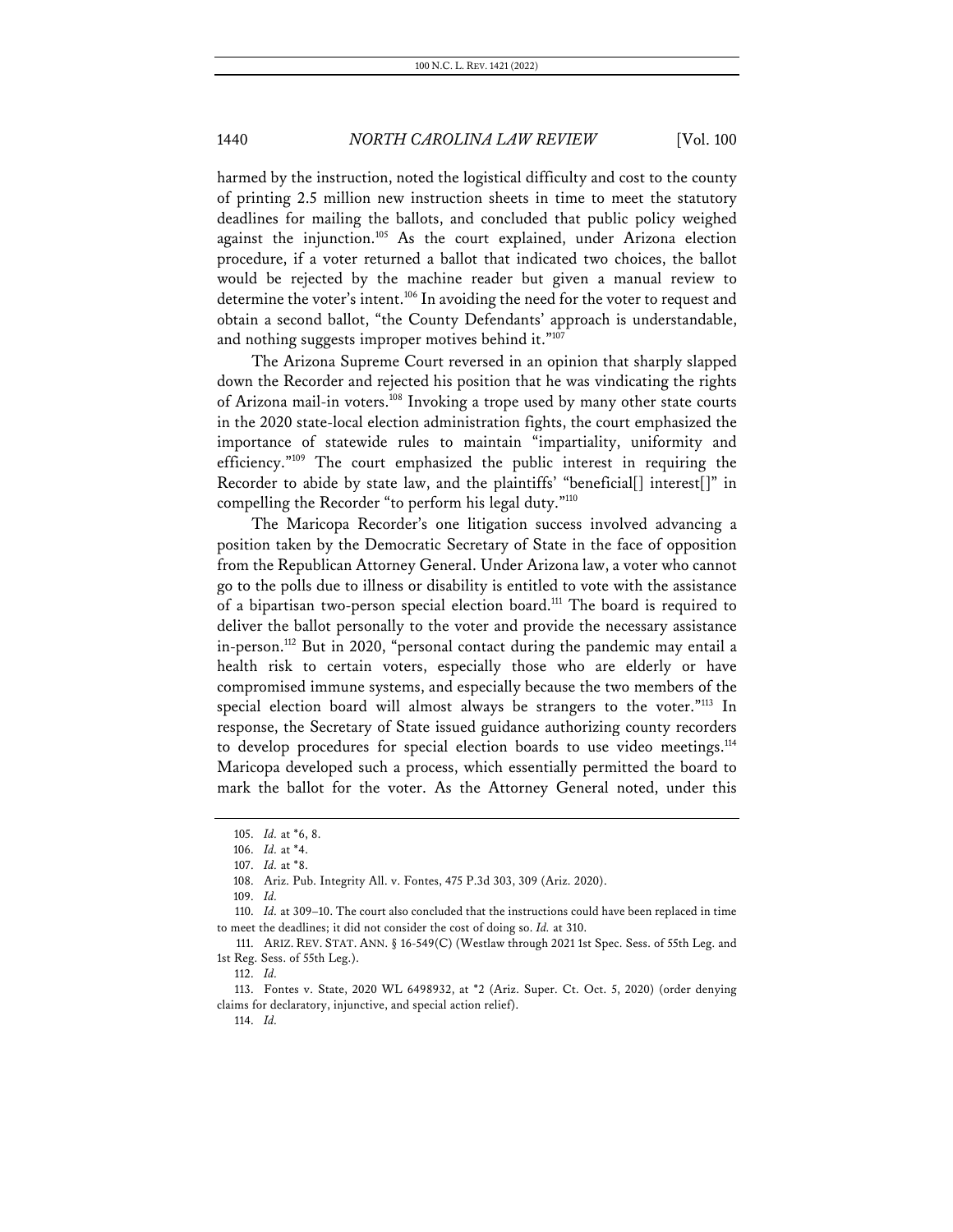procedure, the voter would "never touch the ballot, mark it, sign it, or physically return it."115 The Recorder, supported by the Secretary of State, brought suit for a declaration that the video board policy was lawful;<sup>116</sup> the Attorney General counterclaimed, seeking a declaration of invalidity and injunctive relief.<sup>117</sup>

The Maricopa County Superior Court agreed with the Attorney General that the County Recorder "has no general authority over the conduct of elections, only the authority granted by statute."118 The relevant statute required the interaction between a special election board and a voter to be "in person" and that "cannot be construed to mean by video meeting."119 But the court also found the Recorder has a "duty" under federal law—"as does everyone involved in the election process"—to make "reasonable modifications" to state law to accommodate voters with disabilities.<sup>120</sup> When the Attorney General countered that "it is not the County Recorder's place to decide what reasonable modifications must be made," the court responded by emphasizing that "by statute, the County Recorder administers special election boards" so it was up to the Recorder in the first instance to decide whether a special election board could use the video procedure.<sup>121</sup> Consequently, the court denied the Attorney General any injunctive or declaratory relief.<sup>122</sup>

#### 2. Iowa

The efforts of county auditors in three Iowa counties—Johnson, Linn, and Woodbury<sup>123</sup>—to reduce the likelihood that voters would make mistakes in their absentee ballot applications and the work LEOs would have to undertake to correct those errors, culminated in two back-to-back decisions of the Iowa Supreme Court in mid-October 2020, both rejecting the LEOs' efforts.

To obtain an absentee ballot, an Iowa voter must submit an application that includes their name, signature, date of birth, address, and "voter verification number," which is either a driver's license or ID number issued by the Department of Transportation, or a voter PIN number issued by the Secretary of State.<sup>124</sup> If the application is incomplete—e.g., missing the voter

<sup>115.</sup> *Id.* at \*3.

<sup>116.</sup> *Id.*

<sup>117.</sup> *Id.*

<sup>118.</sup> *Id.*

<sup>119.</sup> *Id.*

<sup>120.</sup> *Id.* at \*3–4. 121. *Id.* at \*4.

<sup>122.</sup> *Id.* at \*6.

<sup>123.</sup> Their county seats are, respectively, Iowa City (home of the University of Iowa), Cedar Rapids, and Sioux City. The counties are, respectively, the fourth, second, and sixth most populous in the state.

<sup>124.</sup> *See* Democratic Senatorial Campaign Comm. v. Pate, 950 N.W.2d 1, 4 (Iowa 2020) (per curiam).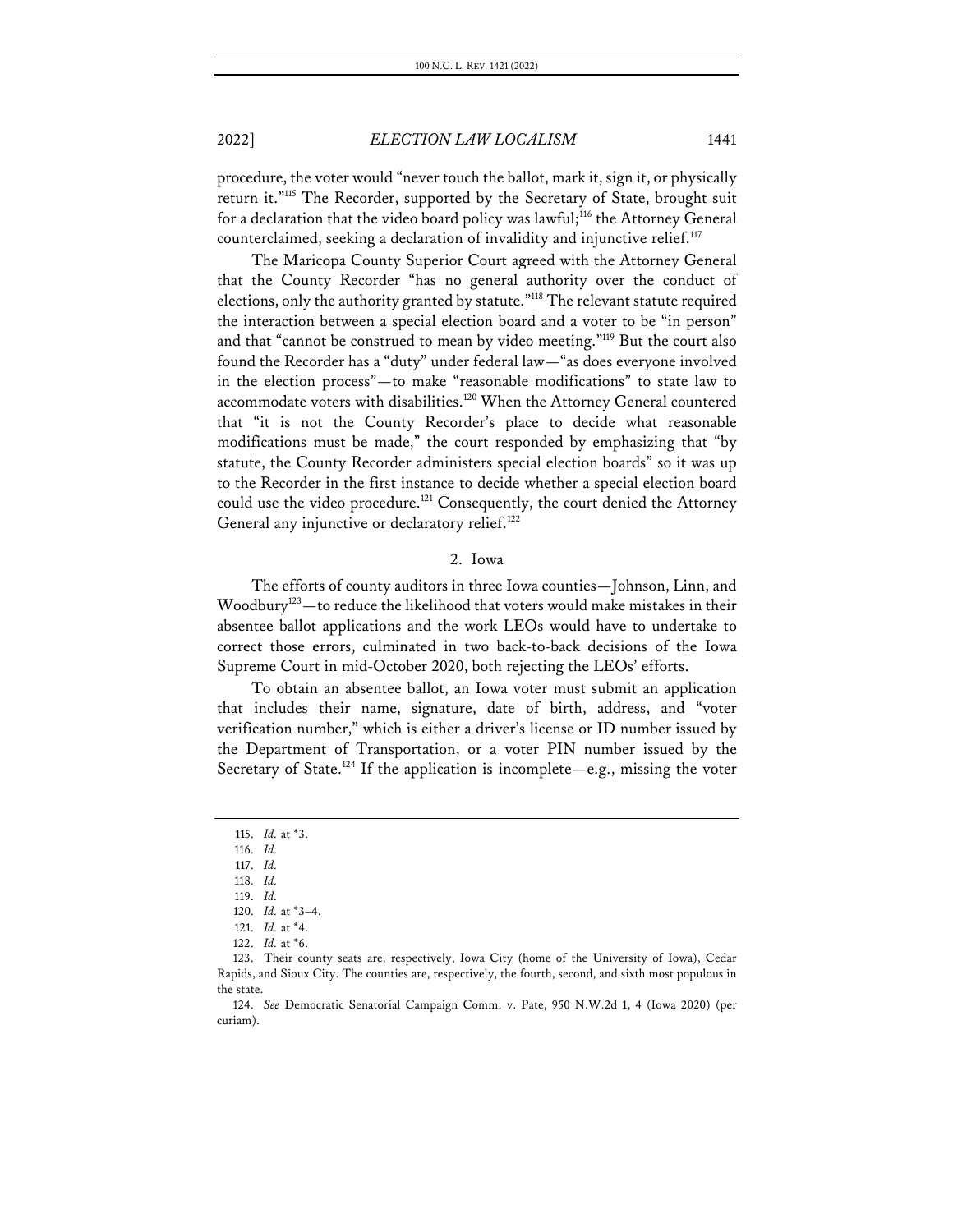verification number—it will be rejected.<sup>125</sup> Many voters misplace the card with their verification number or make mistakes in completing the form.126 Prior to 2020, to avoid having to contact the voter to get the additional information, county auditors often "prefilled" applications by including information, such as the verification number, drawn from the voter registration database.<sup>127</sup> Alternatively, if the application was submitted without the information, a county auditor's office would complete it (and correct other minor errors) from public records.128 In June 2020, however, the legislature passed a law eliminating these options. The new measure expressly required the voter to provide the necessary information and directed the auditors to contact the voter if there was a problem with the application or to obtain any information necessary to complete the application.<sup>129</sup>

In July 2020, the Johnson, Linn, and Woodbury County Auditors began mailing absentee ballot applications to all registered voters in their counties with prefilled ballot application forms—to facilitate absentee voting and lessen administrative expenses during the pandemic.<sup>130</sup> Thereafter, the Secretary of State obtained permission from the Iowa Legislative Council to send out absentee ballot applications statewide but also issued a "directive" to the county auditors barring them from using prefilled ballot request forms.131 Initially, the Secretary of State took no action to enforce the directive against the county auditors, but the Republican National Committee and other Republican plaintiffs sued the auditors to enjoin the mailing of prefilled applications and to claw back the forms of the voters who had completed and returned them.132 Iowa county courts, relying on state law and the Secretary of State's directive, concluded the auditors lacked authority to prefill the absentee ballot forms and granted the Republicans the requested relief.

Several Democratic organizations then brought suit challenging the Secretary of State's directive barring prefilling. A county district court granted a stay against the enforcement of the Secretary of State's order, finding that the county auditors' actions advanced the "public's interest in maximizing voter participation in the upcoming general election . . . by making absentee voting as easy and widely available as possible."133 The state supreme court reversed the stay, finding the Secretary of State had acted within the scope of his

<sup>125.</sup> *Id.*

<sup>126.</sup> *See, e.g.*, *id.* at 11 (Appel, J., specially concurring); League of United Latin Am. Citizens of Iowa v. Pate, 950 N.W.2d 204, 223–30 (Iowa 2020) (Oxley, J., dissenting).

<sup>127.</sup> *Democratic Senatorial Campaign Comm.*, 950 N.W.2d at 3.

<sup>128.</sup> *See League of United Latin Am. Citizens of Iowa*, 950 N.W.2d at 208 (per curiam).

<sup>129.</sup> *Democratic Senatorial Campaign Comm.*, 950 N.W.2d at 9–12 (Appel, J., specially concurring).

<sup>130.</sup> *Id.* at 3 (majority opinion).

<sup>131.</sup> *Id.* at 2–3.

<sup>132.</sup> *Id.* at 3.

<sup>133.</sup> *Id.* at 5.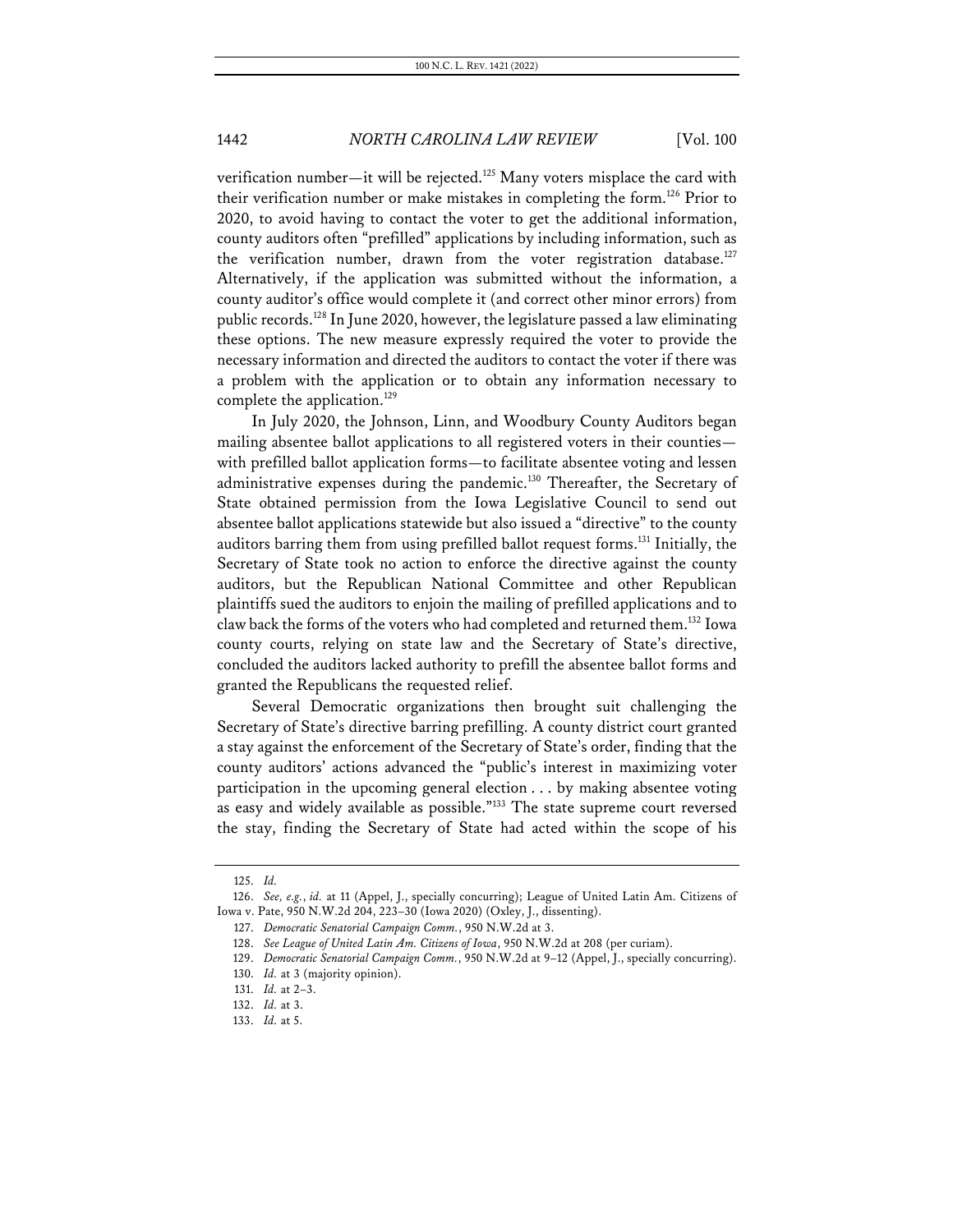authority.134 The court also took a swipe at the counties, noting that although Iowa counties enjoy constitutional home rule authority, the Iowa statute dealing with the procedure for obtaining an absentee ballot "overrides any home rule authority of county auditors" and that, "[n]othing in Iowa law restricts the Secretary of State's ability to take prompt action when county auditors in specific counties are not following state election laws."135

Justice Brent Appel, concurring specially, parted company with the majority in assessing the practical reasonableness of the LEOs' actions. As he explained, there was little ballot security gained—and a burden imposed on voting rights—by requiring voters to supply the identification information themselves:

[I]f a voter does not know their voter PIN number, they may contact the county commissioner of election, who will provide the voter that information to them if the caller provides two items of identification, e.g., name, address, or birth date. . . . One wonders why a voter who has forgotten or misplaced a PIN number may simply obtain it from the county auditor by providing publically [sic] available information, but the county auditor cannot send the number to the registered voter at his voting address on a prefilled absentee ballot request.<sup>136</sup>

The prefilling issue came before the Iowa Supreme Court again in a direct attack by a voting rights group on the new statute barring auditors from correcting defective applications from information within auditors' records.<sup>137</sup> The court found the burden on Iowa voters was neither severe nor discriminatory and was justified by the standard arguments about fraud and public confidence in the electoral process.<sup>138</sup> The dissent pointed to the burdens on the county auditors, who were struggling to protect the right to vote. As Justice Dana Oxley, writing for the three dissenters, put it:

The majority dismisses the record evidence not only about the pandemic and its effects on county auditors' ability to keep up with record-breaking requests for absentee ballots—requests made at the urging of the defendant [the Secretary of State] that voting by mail is the safest way to vote—it also dismisses the record evidence about the significant number of ballot requests county auditors will receive with missing or incorrect information . . . . 139

<sup>134.</sup> *Id.* at 9.

<sup>135.</sup> *Id.* at 5.

<sup>136.</sup> *Id.* at 18–19 (Appel, J., specially concurring).

<sup>137.</sup> League of United Latin Am. Citizens of Iowa v. Pate, 950 N.W.2d 204, 206–07 (Iowa 2020).

<sup>138.</sup> *Id.* at 209–11.

<sup>139.</sup> *Id.* at 217–18 (Oxley, J., dissenting).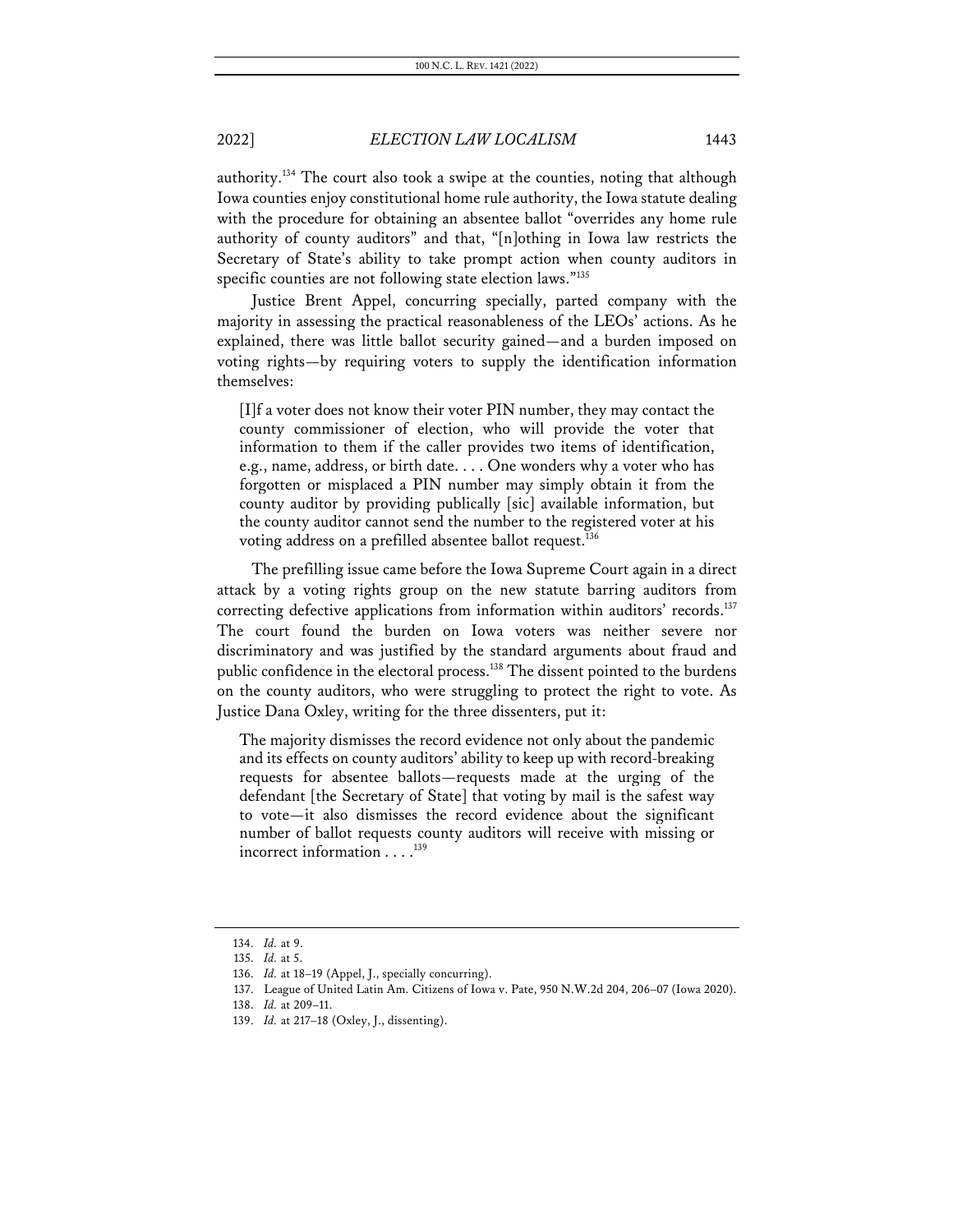She explained that "[t]o meet the demands of a record numbers of absentee ballot requests for the June primary, workers in auditors' offices statewide worked overtime and added additional staff. In Scott County, for example, staff worked fourteen straight twelve-to-fourteen-hour workdays to meet the high demand for absentee ballots"—and that was under the old Iowa law that allowed them to correct incomplete or inaccurate information based on voter records in their database.<sup>140</sup> She cited the statement by the president of the Iowa State Association of County Auditors, issued with the approval of the association's executive board, and affidavits submitted by county auditors from three different counties about the high percentage of absentee ballot applications with missing or incorrect ID numbers, the efficiency and security of the prior system of using information in the database to correct errors, and the enormous burdens on both administrators and voters posed by the new requirement.<sup>141</sup> Although they did not prevail, the county auditors' statements underscored their on-theground knowledge of the obstacles mail voters face and the LEO efforts to help voters overcome the hurdles added by the legislature.

#### 3. Ohio

The focus of the litigation in Ohio was drop boxes—secure containers maintained by county boards of elections as a means for voters, concerned about the well-publicized delays in mail delivery by the U.S. Postal Service, to return their mail ballots directly to the elections office. Ohio law was silent on the use of drop boxes, but prior to 2020 some counties had used them—either inside the county elections office or as part of a drive-through facility outside the county office—and some had used them in the June primary.<sup>142</sup> With the surge in mail-in voting, limiting drop boxes to county offices was often inadequate to handle the demand. During the primary, voters caused major traffic backups when they lined up in their vehicles to use the single drop boxes at the elections' offices in urban places like Hamilton (Cincinnati) and Montgomery (Dayton) Counties.143 For the general election, many counties, particularly larger urban ones, sought to place multiple drop boxes at satellite locations, such as public libraries, county agency buildings, or branch offices of the county sheriff. For example, Franklin County (Columbus) was considering four to five drop box locations around the county; Mahoning County (Youngstown) planned ten additional drop boxes at locations other than the board's office.<sup>144</sup> Even in

<sup>140.</sup> *Id.* at 219.

<sup>141.</sup> *Id.* at 223–30.

<sup>142.</sup> *See* Ohio Democratic Party v. LaRose, No. 20CV-5634, 2020 WL 5637174, at \*5–7 (Ohio Ct. Com. Pl. Sept. 15, 2020).

<sup>143.</sup> *Id.* at \*5–6.

<sup>144.</sup> *Id.* at \*6.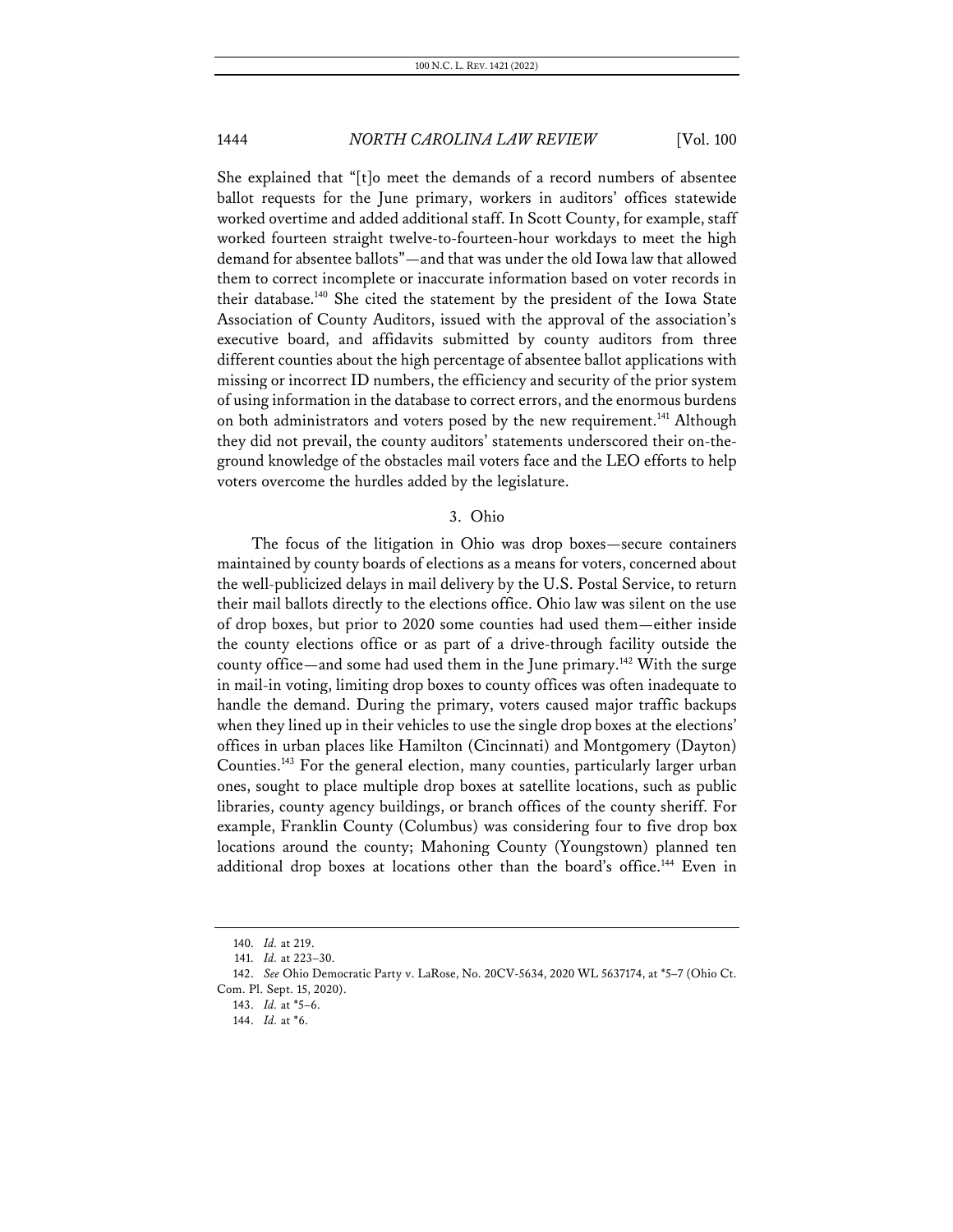smaller, more rural counties, LEOs concerned about the "[s]poradic"<sup>145</sup> nature of local mail service sought to add satellite drop boxes.

On August 12, 2020, the Ohio Secretary of State moved to stop the counties by issuing Directive 2020-16, which "prohibited [county boards] from installing a drop box at any location other than the board of elections."146 Voters and the Ohio Democratic Party, with five cities and three counties supporting the plaintiffs as amici, challenged the directive in state court, and another set of voters and a civil rights group, again with supportive cities and counties as amici, sued in federal court.<sup>147</sup> The plaintiffs initially prevailed in the state court of common pleas. Relying heavily on the affidavits of the county boards for its findings of fact and on their general authority to administer elections, the court concluded that the secretary's directive was "arbitrary and unreasonable" and that "every board of elections is legally permitted to consider enhancing safe and convenient delivery of absentee ballots, and may tailor ballot drop box locations or conceivably other secure options to the needs of their individual county."148 The court specifically rejected the Secretary's contention that the one-drop-box-per-county rule promoted equality across the state:

Unless Ohio rearranges its government structure so that every county has roughly the same population and comparable geographic access to a drop box and places for voting, there will inevitably be serious inconvenience caused many voters by such an arbitrary rule. Treating one drop box per county as "equal" is equivalent to arguing that every county needs only 100 (or some other arbitrary number) of voting machines, regardless of the population. That view of "equal" treatment is nonsense.<sup>149</sup>

The court of appeals reversed. It rejected the Secretary of State's argument that Ohio law—which calls for the voter casting an absentee ballot to either mail the ballot to the county director of elections or to "personally deliver it to the director"<sup>150</sup>—requires that delivery must occur only at the office of the county board of elections.151 But the court concluded that the Secretary's directive did not violate the absentee ballot law and that nothing in Ohio law precluded the directive.<sup>152</sup>

The federal litigation followed a similar path. The district court initially enjoined the Secretary's directive; the Sixth Circuit then stayed the injunction

<sup>145.</sup> *Id.*

<sup>146.</sup> *Id.* at \*1.

<sup>147.</sup> *Id.* at \*1–2.

<sup>148.</sup> *Id.* at \*18.

<sup>149.</sup> *Id.* at \*16.

<sup>150.</sup> OHIO REV. CODE § 3509.05(A) (2022).

<sup>151.</sup> *See* Ohio Democratic Party v. LaRose, 159 N.E.3d 1241, 1249–53 (Ohio Ct. App. 2020).

<sup>152.</sup> *Id.* at 1256–57.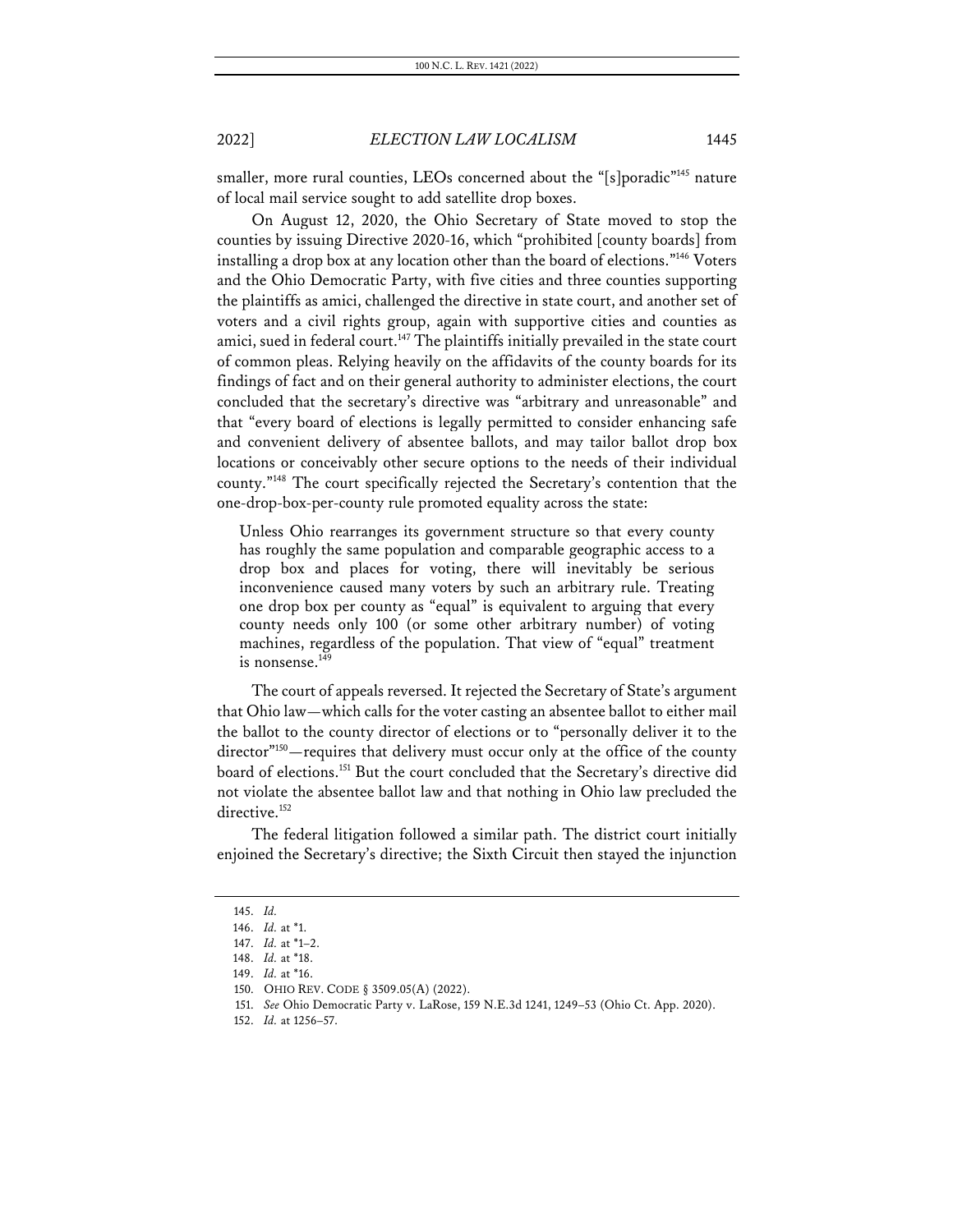pending appeal in an opinion that noted, inter alia, the appeals court's view that the Secretary of State would likely succeed on the merits as the restriction on drop boxes was both reasonable and nondiscriminatory and "promote[d] uniformity, which in turn promotes the fair administration of elections."<sup>153</sup>

Judge Helene White's dissent from the Sixth Circuit's decision, by contrast, is noteworthy for the great weight she gave to the role of the county boards under Ohio law and as a matter of common sense in deciding on the number and location of drop boxes. As she explained, "the legislature crafted a statute that . . . places primary responsibility for administering elections in bipartisan county boards of elections. These boards have the duty to oversee the administration of elections, including the duty to '[f]ix and provide the places for registration and for holding primaries and elections.'"154 As she noted, "Although the Secretary has overall control of the election, and may promulgate directives, the individual county boards are granted the authority to control the local aspects of elections. . . . This makes sense; county populations, geographic dimensions, and infrastructure vary considerably throughout the state."155 Like the state trial court, she dismissed the Secretary's asserted interest in statewide uniformity in the number of drop boxes per county as "ignor[ing] that each county has its own bipartisan election commission with knowledge of the county's needs. Uniformity in the number of ballot drop-off locations across counties with 850,000 voters and counties with less than 10,000 voters promotes unequal, rather than uniform, voting opportunities."156

#### 4. Texas

State and local officials clashed in state and federal courts over three issues affecting the availability of absentee ballots for Texas voters—eligibility, access to absentee ballot applications, and drop boxes. The first round broke out in the spring when a group of voters and the Texas Democratic Party sued the Travis County Clerk to expand the availability of mail voting.157 Texas law limits mail voting to voters sixty-five and older or who have a "physical condition that prevents the voter from appearing at the polling place on election day without a likelihood . . . of injuring the voter's health."<sup>158</sup> The plaintiffs sought a declaration that the widespread community transmission of COVID-19 meant that every voter had a disability entitling them to vote by mail. The Travis County District Court agreed, directing both the county and the state to accept

<sup>153.</sup> A. Philip Randolph Inst. of Ohio v. LaRose, 831 F. App'x 188, 192 (6th Cir. 2020).

<sup>154.</sup> *Id.* at 193 (White, J., dissenting) (quoting OHIO REV. CODE § 3501.11 (2020)).

<sup>155.</sup> *Id.* at 194 (citing OHIO REV. CODE §§ 3501.04, 3501.05, 3501.11).

<sup>156.</sup> *Id.*

<sup>157.</sup> Travis County is the home of Austin and is the fifth most populous county in the state. *Travis County*, PLACE & SEE, https://placeandsee.com/wiki/travis-county [https://perma.cc/KKF5-M6W9].

<sup>158.</sup> TEX. ELEC. CODE ANN. §§ 82.002(a)(1), 82.003 (Westlaw through the end of the 2021 Reg. and Called Sess. of the 87th Leg.).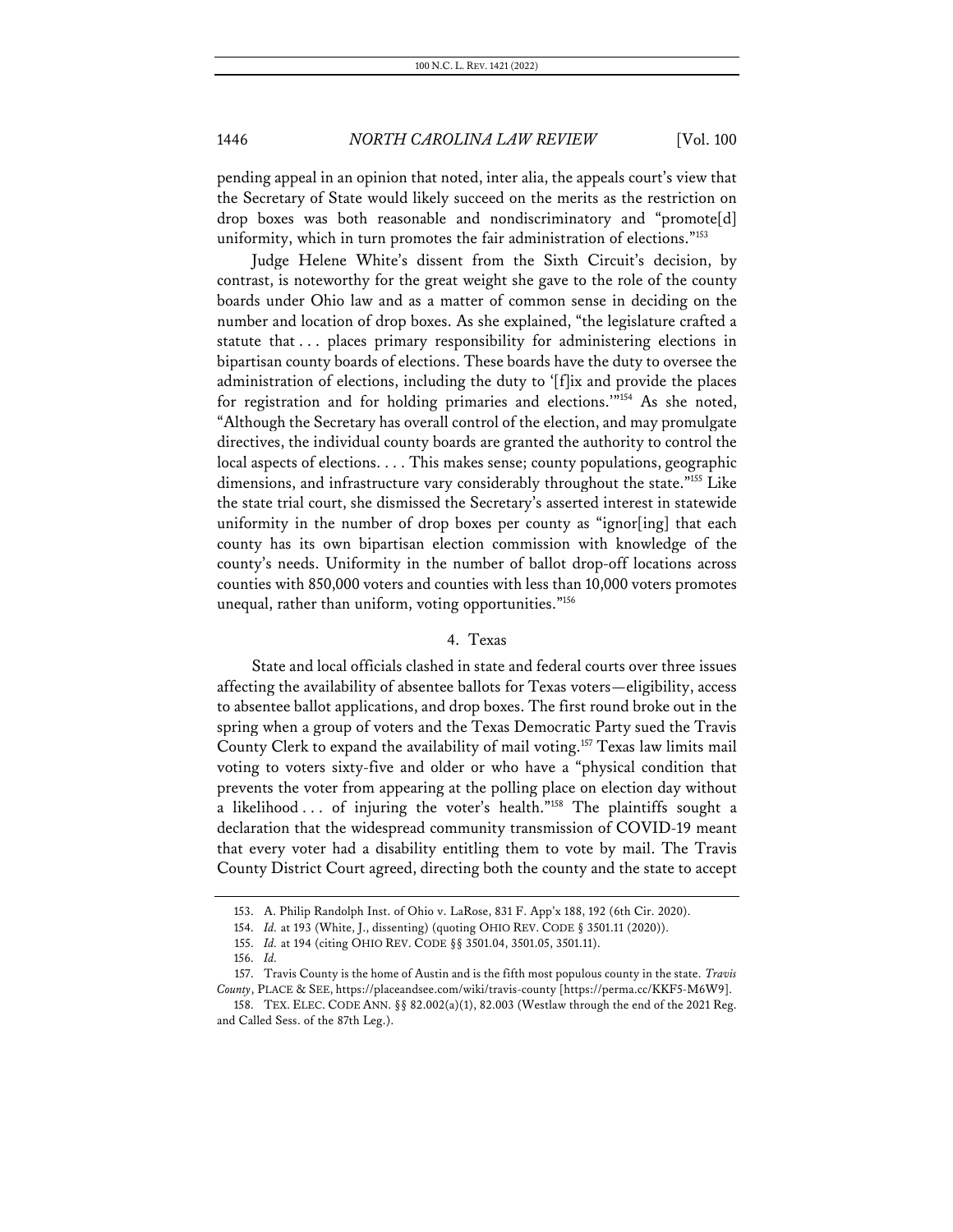absentee ballot applications and absentee ballots from all voters who claimed disability due to COVID-19 for the July 14 runoff election and all subsequent elections in 2020.<sup>159</sup> The State immediately appealed. Travis County did not. Rather, Travis County, joined by four other counties—including Harris County (Houston) and Dallas County, the two most populous counties in the state sought to defend the district court's order.<sup>160</sup>

While the State's appeal was pending, Attorney General Ken Paxton issued a "guidance letter" rejecting the Travis County District Court's interpretation of the mail-in ballot law. The letter directed county election officials to disregard the court's interpretation and threatened "third parties" with criminal penalties if they "advise voters to apply for a ballot by mail for reasons not authorized by the Election Code, including fear of contracting COVID-19 without an accompanying qualifying disability."161 After winning a temporary victory before the court of appeals, the plaintiffs ultimately lost when the Texas Supreme Court unanimously agreed with the Attorney General that lack of immunity to COVID-19 is not a "disability."<sup>162</sup> But the court rejected the Attorney General's request for a writ of mandamus.<sup>163</sup>

The court's opinion—complemented by the three concurring opinions has two striking features. First, the court gave considerable attention to the statements by county election officers and other LEOs supporting the district court's reading of disability.164 The court also acknowledged county efforts to promote voting by mail and to obtain additional funding to handle the influx of mail-in ballots.165 This seems to have been intended to justify the court's conclusion that the county officials had not "gone rogue" and would abide by the court's decision so that a writ of mandamus need not be issued. The discussion also underscored the role of LEOs in voicing the concerns of local voters. As the court noted, the Harris County Clerk explained that "[e]lection officials . . . have advised [voters] to vote by mail if they do not have immunity to a highly contagious disease that is likely to injure their health."166 The Harris County District Attorney urged that "Harris County wishes to increase the ratio of VBM [vote by mail] as a practical not a partisan matter because doing

<sup>159.</sup> Tex. Democratic Party v. DeBeauvoir, No. D-1-GN-20-001610, 2020 Tex. Dist. LEXIS 983, at \*7–8 (Apr. 17, 2020).

<sup>160.</sup> *See generally In re* State, 602 S.W.3d 549, 550 (Tex. 2020) (noting that the State petitioned the Texas Supreme Court for a writ of mandamus upon entry of the Travis County District Court's order).

<sup>161.</sup> Letter from Ken Paxton, Att'y Gen. of Texas, to County Judges and County Election Officials (May 1, 2020), https://www.texasattorneygeneral.gov/sites/default/files/images/admin/2020/Press/ Mail-in%20Ballot%20Guidance%20Letter\_05012020.pdf [https://perma.cc/5NVA-RF8H].

<sup>162.</sup> *In re* State, 602 S.W.3d at 550.

<sup>163.</sup> *Id.*

<sup>164.</sup> *Id.* at 554–57.

<sup>165.</sup> *Id.* at 554.

<sup>166.</sup> *Id.*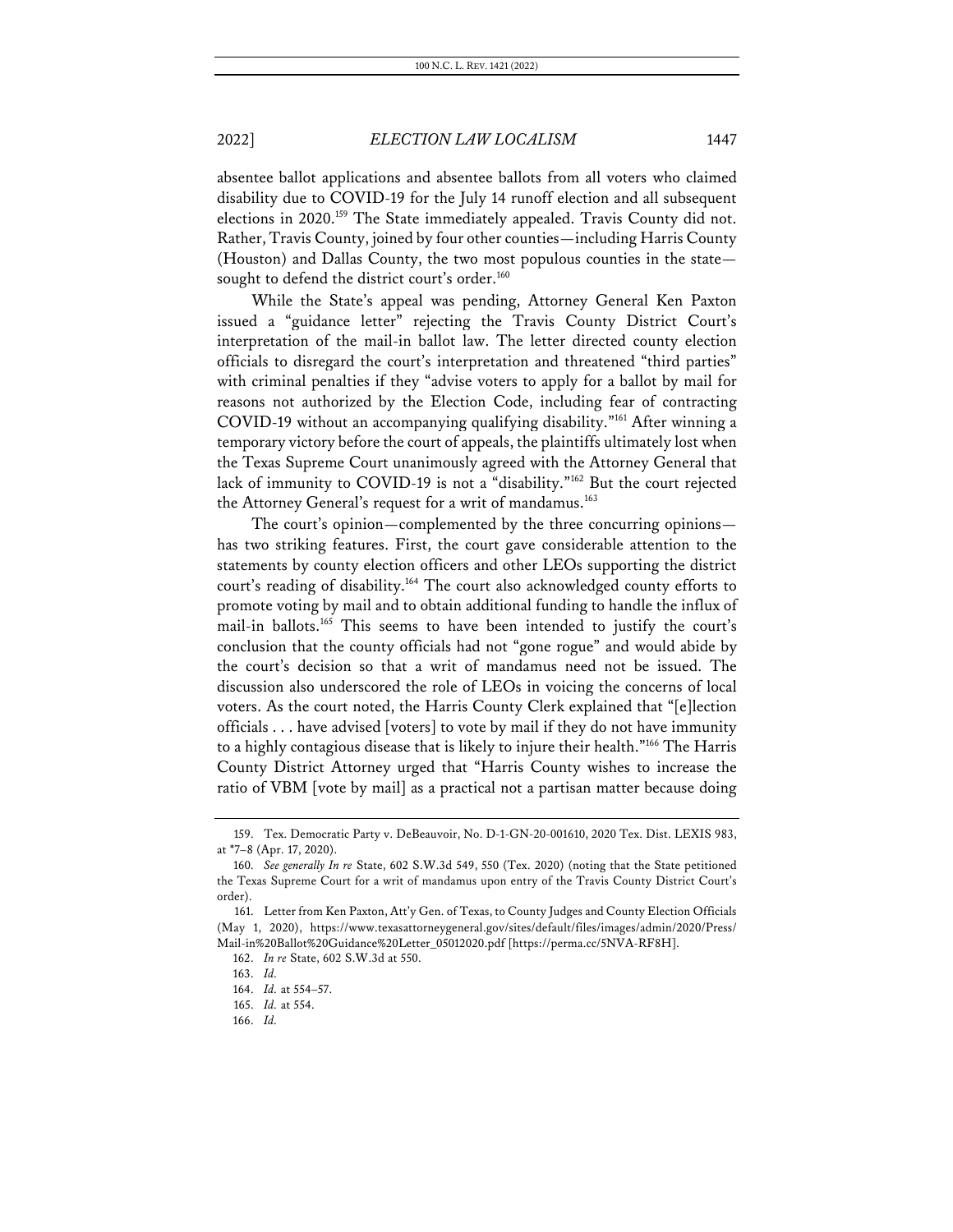so will enable less crowded conditions during in-person voting and thus better social distancing."<sup>167</sup> Similarly, the court explained that the Dallas County Commissioners Court—the county's governing body—"issued a resolution stating that due to the threat of COVID-19, any voter who wanted a mail-in ballot could check the box indicating a disability."168 Although the court was not persuaded by the urban counties, it was willing to give voice to their concerns.

Second, in declining the Attorney General's request for a writ of mandamus, the justices left some room for a broader COVID-19-influenced reading of "disability" than the Attorney General was willing to recognize. The court confirmed the position of the county election officers that they had no duty to probe a voter's disability claim.<sup>169</sup> And the court agreed that "a voter can take into consideration aspects of his health and his health history that are physical conditions in deciding whether, under the circumstances, to apply to vote by mail because of disability."170 So, if a voter was concerned that she might be particularly susceptible to the virus or to a more serious case if infected, she might conclude she qualified for an absentee ballot, and the local election officer would have no obligation—or authority—to challenge her. $^{171}$ 

A second round of state-local conflict occurred in August and September when Harris County Clerk Chris Hollins announced he would mail every registered voter in the county an application to vote by mail. The Director of Elections ordered him to drop the plan. When it was unclear whether Hollins would comply, the State sued, claiming the plan was beyond the clerk's authority.172 Hollins enjoyed initial success in the local district court, which denied the State's application for a temporary injunction, $173$  and in the state court of appeals, which affirmed.<sup>174</sup> The State argued that Hollins's proposal would confuse voters and cause some ineligible voters to apply for an absentee ballot, potentially "walking them into a felony."175 But the appeals court emphasized the "educational nature of the materials sent with the applications, specifically, the red-siren graphics accompanying a warning that, despite receiving the application, not all voters are eligible to vote by mail."176 Indeed, rather than confuse voters, the court of appeals found that for voters deciding

<sup>167.</sup> *Id.*

<sup>168.</sup> *Id.* at 556.

<sup>169.</sup> *Id.*

<sup>170.</sup> *Id.* at 560.

<sup>171.</sup> *Id.* at 561. Five justices in three concurring opinions went beyond the opinion of the court in emphasizing the final authority of the voter to determine whether, due to the pandemic, she is entitled to vote by mail. *See id.* at 562–63 (Guzman, J., concurring); *id.* at 563–64 (Boyd, J., concurring); *id.* at 567–71 (Bland, J., concurring).

<sup>172.</sup> State v. Hollins, 607 S.W.3d 923, 925 (Tex. Ct. App. 2020).

<sup>173.</sup> *Id.* at 927.

<sup>174.</sup> *Id.* at 930.

<sup>175.</sup> *Id.* at 925.

<sup>176.</sup> *Id.* at 926.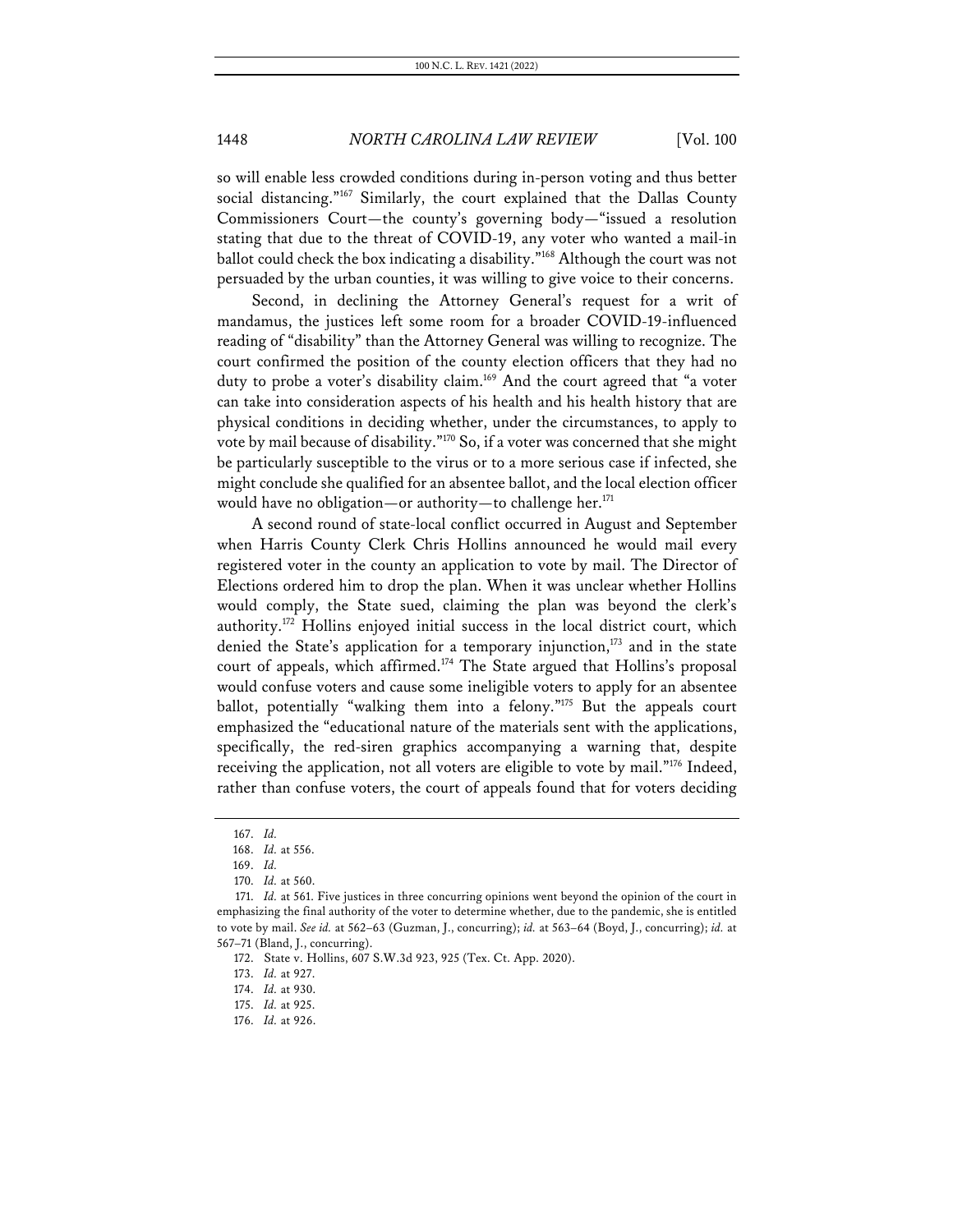whether they were eligible to vote by mail based on having a disability, the Harris County mailer was quite helpful.<sup>177</sup> The Secretary of State's website failed to define disability, whereas the Harris County mailer provided the necessary information "including important details" that would be useful to voters making that decision, meaning there was little danger that a voter would commit fraud because of the mailer.<sup>178</sup> The court noted the Director of Elections' own statement that the Secretary of State doesn't "allow or disallow counties to do anything. Counties are the ones that run elections in Texas, we assist and advise."179

The state supreme court, however, reversed and granted the temporary injunction.180 The court emphasized the limited authority of county election officers in light of the "subordinate and derivative" position of counties, which possess "no sovereignty distinct from the state," and, in Dillon's Rule language, "only such powers and privileges as have been expressly or impliedly conferred upon them."181 The court rejected Hollins's argument that the state Election Code's grant of authority to county clerks to conduct voting by mail—called "early voting" under Texas law—or the clerk's more general statutory powers to manage and conduct elections locally impliedly authorized clerks to mail unsolicited ballot applications to all registered voters.182 Although Texas law did not forbid his action, it failed to provide the authorization that the court's Dillon's Rule reading of county clerk election authority required and so was ultra vires. The court stressed the importance of uniform application of the election code throughout the state as a justification for blocking local voting initiatives.183 The court concluded that notwithstanding the lack of evidence that the county clerk's action would harm the integrity of the electoral process, the state's "sovereign" interest in overseeing its local governments and preventing local misapplication of state law supported granting the temporary injunction.184

The final Texas state-local conflict was, as in Ohio, over options for returning absentee ballots. Governor Abbott issued an order on July 27, 2020, permitting absentee voters to return their ballots to county ballot centers early and in-person; that order did not impose a limit on the number of return centers

<sup>177.</sup> *Id.* at 928.

<sup>178.</sup> *Id.*

<sup>179.</sup> *Id.*

<sup>180.</sup> State v. Hollins, 620 S.W.3d 400, 403 (Tex. 2020).

<sup>181.</sup> *Id.* at 403–04.

<sup>182.</sup> *Id.* at 406–08.

<sup>183.</sup> *Id.* at 408.

<sup>184.</sup> *Id.* at 409–10.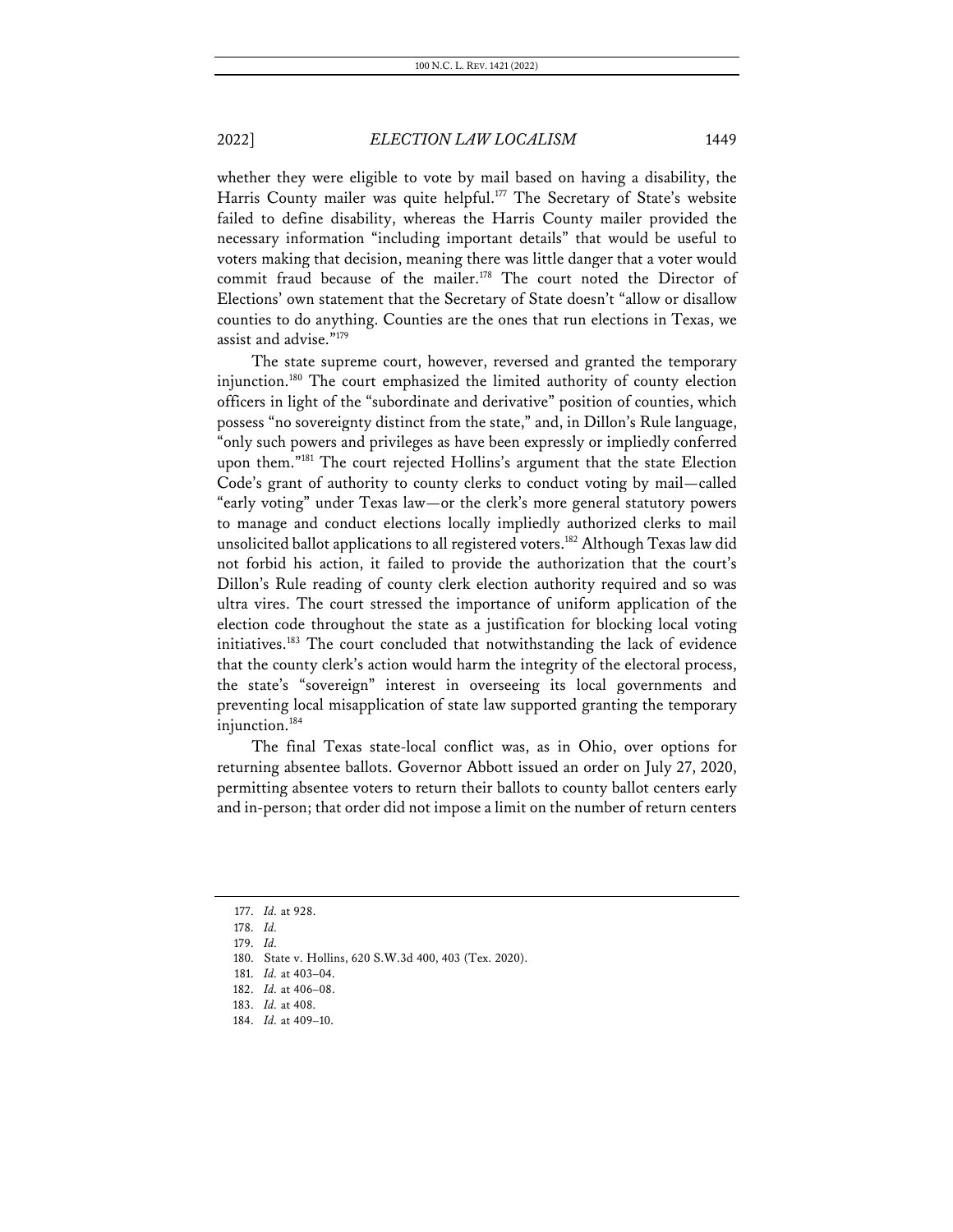per county.185 In response, many counties "decided to offer multiple ballot return centers because 'the size of some counties would make it difficult, if not impossible, for some voters to return their ballots to election administration headquarters in each county.'"186 Harris County, for example, planned on eleven centers; Fort Bend County on five; <sup>187</sup> and Travis and Galveston Counties announced plans for multiple return centers.<sup>188</sup> However, on October 1, 2020, Governor Abbott issued a new order limiting the number of ballot return centers to one per county, citing the need for ballot security, and giving county officials less than twenty-four hours to close their satellite ballot return centers.189 When voters and a pair of voting rights organizations brought suit, a federal district court granted a preliminary injunction barring enforcement of the order on the grounds that plaintiffs were likely to succeed on their claims that the order placed an undue burden on the right to vote and resulted in disparate treatment of absentee voters living in larger, more populous counties.190 The court also addressed the burden the order placed on county officials, citing LEO statements and stating that they would have to address "the confusion and logistical complications created by the October 1 Order"; the administrative burden of "having to change our voter education materials and our staff training"; the impact on county efforts to meet federal requirements for accommodating disabled voters; and the threat to the health of election workers from increasing their exposure to the COVID-19.191

However, the Fifth Circuit in short order reversed,<sup>192</sup> finding that the gubernatorial order's limitation on ballot return locations placed little or no burden on the right to vote and was justified by the state's interest in ballot security and uniformity in the administration of election law.<sup>193</sup> Any burden imposed on voters in larger or more populous counties was dismissed as de minimis: "More to the point, it applies a uniform rule to every Texas county and does not weight the votes of those in some counties more heavily than

<sup>185.</sup> Tex. Governor Greg Abbott, Proclamation Suspending Certain Statutes Concerning Elections on November 3, 2020 (July 27, 2020), https://gov.texas.gov/uploads/files/press/PROC\_ COVID-19\_Nov\_3\_general\_election\_IMAGE\_07-27-2020.pdf [https://perma.cc/HD8J-N7D2].

<sup>186.</sup> Tex. League of United Latin Am. Citizens v. Abbott, 493 F. Supp. 3d 548, 560 (W.D. Tex. 2020).

<sup>187.</sup> *Id.*

<sup>188.</sup> Tex. League of United Latin Am. Citizens v. Hughs, 978 F.3d 136, 141 (5th Cir. 2020).

<sup>189.</sup> *Abbott*, 493 F. Supp. 3d at 560.

<sup>190.</sup> *Id.* at 581–82.

<sup>191.</sup> *Id.* at 563–64. The Travis, Harris, Fort Bend and El Paso County Clerks or Election Administrators were technically defendants in the suit, but the court repeatedly cited their declarations in support of its decision to enjoin the Governor's October 1 Order. *See id.* at 548, 559, 562–65, 580.

<sup>192.</sup> *Hughs*, 978 F.3d at 149–50.

<sup>193.</sup> *Id.* at 147–48 (noting that only 4 of 254 counties use multiple ballot return locations).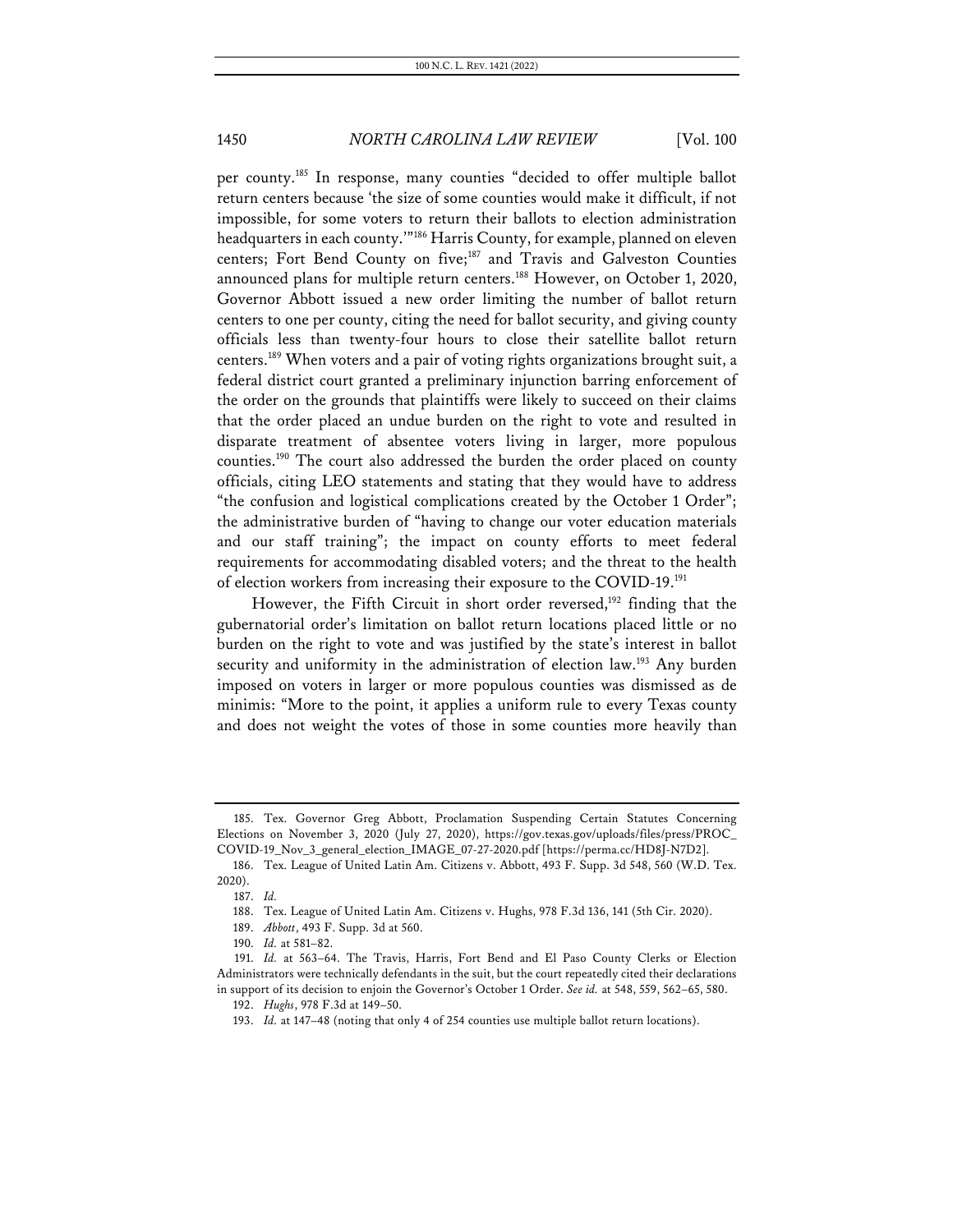others."<sup>194</sup> As in Ohio,<sup>195</sup> formal uniformity across counties was used to deny equal treatment to the voters in the more populous counties.

A similar scenario played out in the state courts, with the trial court enjoining the governor's order, the court of appeals affirming the injunction, and the Texas Supreme Court staying the injunction and then reversing.<sup>196</sup> The state court echoed the Fifth Circuit's analysis of the right-to-vote issues but gave more attention to the state-local aspect of the conflict, specifically rejecting the argument that the governor's order improperly "intrudes on local officials' prerogatives."197 Indeed, in rejecting the argument that the order disparately burdened voters in populous or geographically large counties, the court sought to rationalize it as consistent with what it described as "Texas's county-based system of elections."198 Under that system,

county lines are frequently what determines how convenient voting may be for any given voter. The plaintiffs' assertion that the Constitution is violated when voters of one county face slightly greater logistical barriers than voters in another county . . . if taken seriously . . . would condemn Texas's county-based election apparatus to interminable litigation.<sup>199</sup>

\* \* \*

The state-local election litigations in these four states are marked by two common themes. First, the willingness of some urban-area LEOs, aware of the practical difficulties facing their constituents in voting during the pandemic, to adopt expansive interpretations of their powers to facilitate voting and oppose the voting-restrictive actions of state officials, whether as litigants, amici, or affiants, in court. Second, when LEO activism was challenged by state officials, the LEOs nearly always lost, sometimes after an initial lower court victory. State supreme courts and federal courts of appeals repeatedly focused on the limited nature of local authority, the hierarchical superiority of state officers, and the asserted value of statewide uniformity in the application of state election laws, notwithstanding the considerable interlocal variation in the conditions and circumstances of voting. In elections at least, statewide uniformity may often lead to the unequal treatment of voters from different localities. State supremacy and the asserted interest in uniformity also mark the state legislative attack on LEOs in 2021, which is the subject of the next part.

<sup>194.</sup> *Id.* at 149.

<sup>195.</sup> *See supra* notes 146–56 and accompanying text.

<sup>196.</sup> Abbott v. Anti-Defamation League Austin, Sw. & Texoma Regions, 610 S.W.3d 911, 916, 923 (Tex. 2020).

<sup>197.</sup> *Id.* at 918.

<sup>198.</sup> *Id.* at 923.

<sup>199.</sup> *Id.*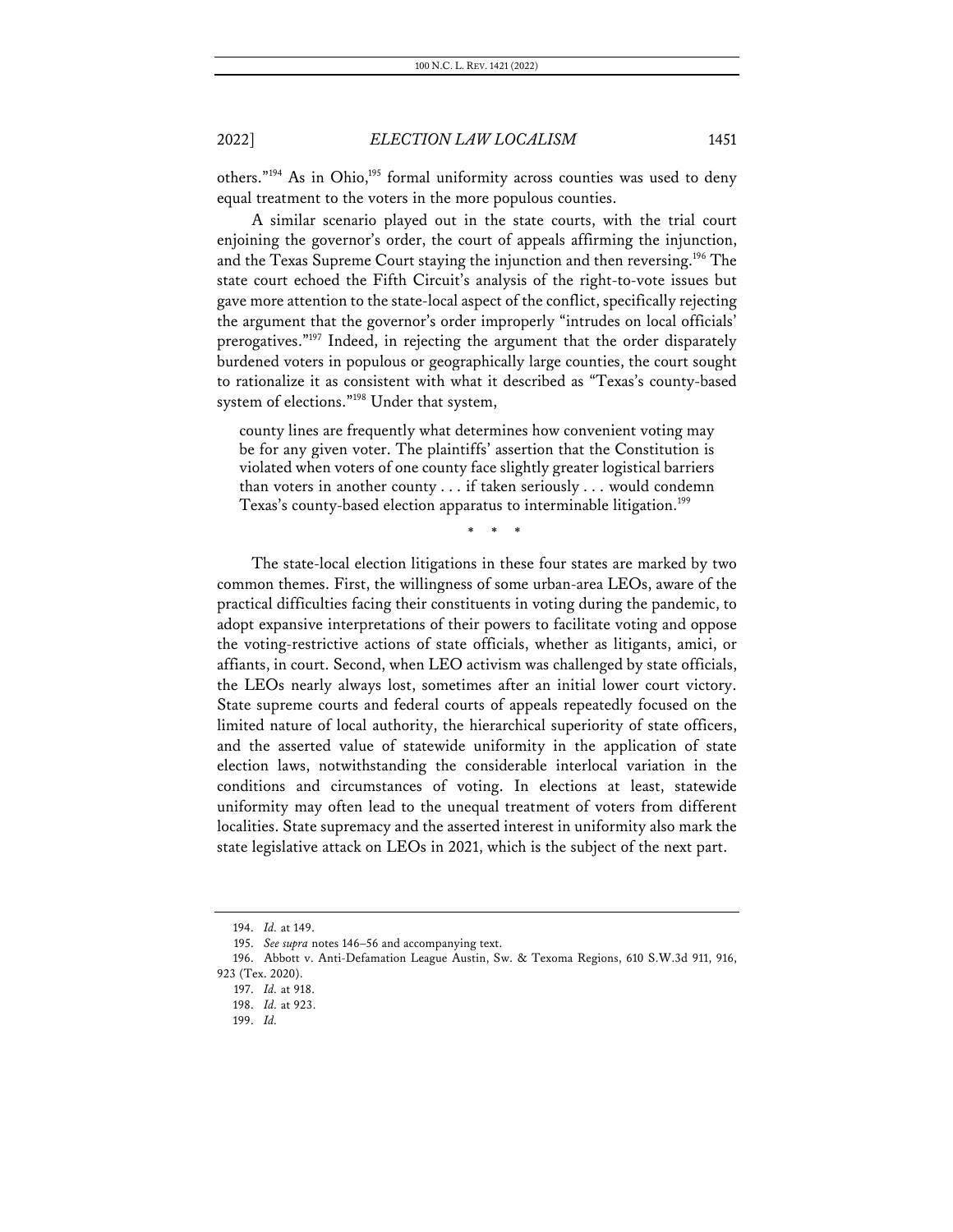# III. BACKLASH: THE STATE LEGISLATIVE ATTACK ON ELECTION LAW LOCALISM

2021 witnessed a tsunami of state legislative action in Republicandominated states to make voting more difficult and the administration of election laws more partisan. These states adopted measures that burden mail voting and early voting, impose "harsher voter ID requirements, and make[] faulty voter purges more likely."200 With respect to election administration, they reduce the role of state-level election officials in offices currently held by Democrats or by Republicans who displayed some commitment to professional implementation of voting laws in 2020.<sup>201</sup> Although the attack on independent election administration targeted some state officers, a particularly striking feature of the 2021 legislative reaction to the expansion of access to the ballot in 2020 was the rash of laws undermining LEOs.<sup>202</sup> This assault on local election administration has three main strands:

(i) Denying LEOs the authority to take some of the specific actions they took or attempted to take in 2020, such as by prohibiting the sending of mail ballot applications to voters who did not request them;<sup>203</sup> limiting the number, availability or location of early voting places and drop boxes; and barring mobile, drive-through, curbside, or 24-hour voting. $204$ 

204. *See, e.g.*, Election Integrity Act of 2021 § 20, 2021 Ga. Laws at 33–34 (codified at GA. CODE ANN. § 21-2-266 (2021)); Act of Mar. 8, 2021 § 53, 2021 Iowa Acts at 32–33 (codified at IOWA CODE

<sup>200.</sup> *See, e.g.*, *Voting Laws Roundup: October 2021*, BRENNAN CTR. FOR JUST. (Oct. 4, 2021), https://www.brennancenter.org/our-work/research-reports/voting-laws-roundup-october-2021 [https: //perma.cc/4YSD-H2AS]; *A Threat to Our Democracy: Election Subversion in the 2021 Legislative Session*, VOTING RTS. LAB (Sept. 29, 2021), https://votingrightslab.org/a-threat-to-our-democracy-electionsubversion-in-the-2021-legislative-session/ [https://perma.cc/S3TH-LRDJ].

<sup>201.</sup> *See, e.g.*, Quinn Scanlan, *10 New State Laws Shift Power over Elections to Partisan Entities*, ABC NEWS (Aug. 16, 2021, 3:29 PM), https://abcnews.go.com/Politics/dozen-state-laws-shift-powerelections-partisan-entities/story?id=79408455 [https://perma.cc/K9JK-WYKH].

<sup>202.</sup> The backlash did not end in 2021 but continued into 2022. *See, e.g.*, Shawn Johnson, *GOP Election Bills Would Make Legislature More Powerful and Absentee Voting More Difficult*, WIS. PUB. RADIO (Feb. 9, 2022, 5:00 AM), https://www.wpr.org/gop-election-bills-would-make-legislaturemore-powerful-and-absentee-voting-more-difficult [https://perma.cc/5D8G-FLEV]; Michael Wines, *Republicans Want New Tool in Elusive Search for Voter Fraud: Election Police*, N.Y. TIMES (Jan. 20, 2022), https://www.nytimes.com/2022/01/20/us/voting-rights-election-police.html [https://perma.cc/RNR6- LV4M (dark archive)]; *Arizona Republicans Continue Voter Suppression and Election Subversion Efforts*, DEMOCRACY DOCKET (Jan. 25, 2022), https://www.democracydocket.com/alerts/arizonarepublicans-continue-voter-suppression-and-election-subversion-efforts/ [https://perma.cc/7R66-TK 7A] (describing bills to eliminate early voting, no-excuse mail-in voting, and emergency voting centers); *Virginia Republicans Introduce 20 Bills To Restrict Mail-In Voting*, DEMOCRACY DOCKET (Jan. 18, 2022), http://www.democracydocket.com/alerts/virginia-republicans-introduce-20-bills-to-restrict -mail-in-voting/ [https://perma.cc/C5KD-UZ3R].

<sup>203.</sup> *See, e.g.*, Election Integrity Act of 2021, § 25(a)(1)(C)(ii), 2021 Ga. Laws 14, 38–39 (codified at GA. CODE ANN. § 21-2-381 (2021)); Act of Mar. 8, 2021, § 43(1)(c), 2021 Iowa Acts 22, 31 (codified at IOWA CODE § 53.2(1)(c) (2021)).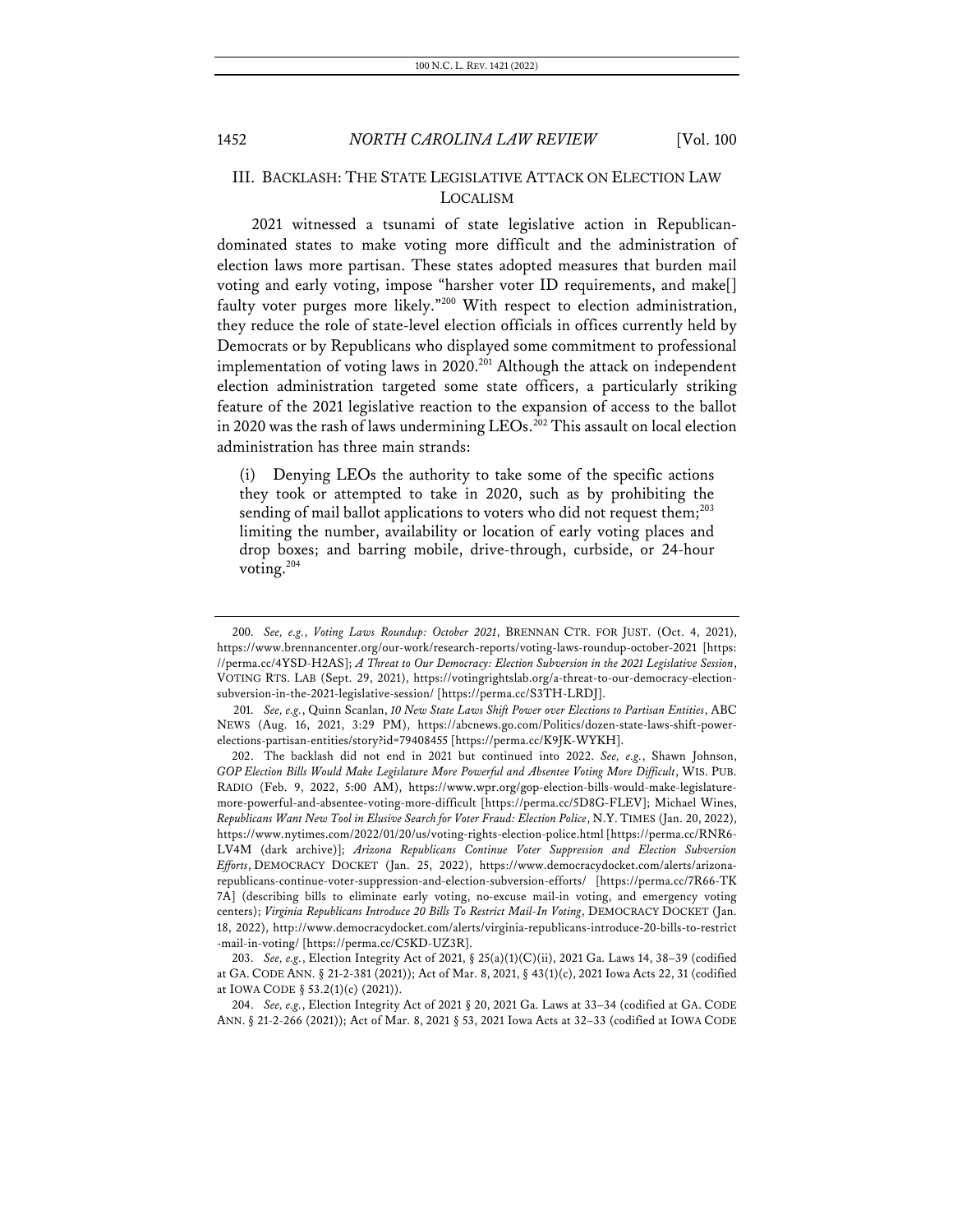(ii) Making it harder for LEOs to do their jobs generally, such as by prohibiting them from accepting private donations,<sup>205</sup> which were crucial to the ability of many local agencies to successfully conduct elections in 2020; by imposing new reporting requirements;<sup>206</sup> or by giving new rights to potentially disruptive partisan poll watchers.<sup>207</sup>

(iii) Taking a page from the punitive preemption playbook<sup>208</sup> and authorizing the imposition of fines or criminal penalties for local actions deemed inconsistent with state law and providing for the removal of local officials and their replacement by state designees.<sup>209</sup>

<sup>§ 53.17(1) (2021));</sup> Election Integrity Protection Act of 2021, §§ 3.04, 3.12–3.13, ch. 1, 2021 Tex. Sess. Law Serv. (West) (codified at TEX. ELEC. CODE ANN. §§ 43.031, 85.061(a), 85.062 (2021)).

<sup>205.</sup> *See, e.g.*, Election Integrity Act of 2021 § 9, 2021 Ga. Laws at 24–25 (codified at GA. CODE ANN. § 21-2-71 (2021)); Act of May 3, 2021, § 1(c), 2021 Kan. Sess. Laws 1107, 1107 (codified at KAN. STAT.ANN. § 25-2436(c) (2021)); Act of June 30, 2021, § 3501.054(B), 2021 Ohio HB 110 (LexisNexis) (codified at OHIO REV. CODE § 3501.054(B) (2021)).

<sup>206.</sup> *See, e.g.*, Act of Mar. 8, 2021 §§ 60, 64, 2021 Iowa Acts at 34, 35 (codified at IOWA CODE §§ 53.19(1), 53.30 (2021)) (adding new reporting requirements concerning absentee ballots, including date returned, date opened, method of return, and concerning affidavits and provisional ballots).

<sup>207.</sup> *See, e.g.*, *id.* § 45 (codified at IOWA CODE § 53.2); Election Integrity Protection Act of 2021 § 2.09, 2021 Tex. Sess. Law Serv. (West) (codified at TEX. ELEC. CODE ANN. § 87.028 (2021)).

<sup>208.</sup> *Cf.* Briffault, *supra* note 11, at 2002–08 (discussing the rise of punitive preemption).

<sup>209.</sup> *See, e.g.*, Election Integrity Act of 2021 §§ 6–7, 2021 Ga. Laws at 21–22 (codified at GA.CODE ANN. § 21-2-33 (2021)); Act of Mar. 8, 2021 § 9–11, 2021 Iowa Acts at 23 (codified at IOWA CODE §§ 39A.6–7 (2021)) (providing for fines of up to \$10,000 and suspension of county election commissioners for "technical infractions" of election law, and for referrals to the attorney general for investigation and prosecution); Election Integrity Protection Act of 2021 §§ 2.06, 4.06, 4.09, 7.04, 2021 Tex. Sess. Law Serv. (West) (codified at TEX. ELEC. CODE ANN. §§ 18.065, 33.051, 33.061(a), 276.015–019 (2021)) (creating new offenses for local election boards or officials).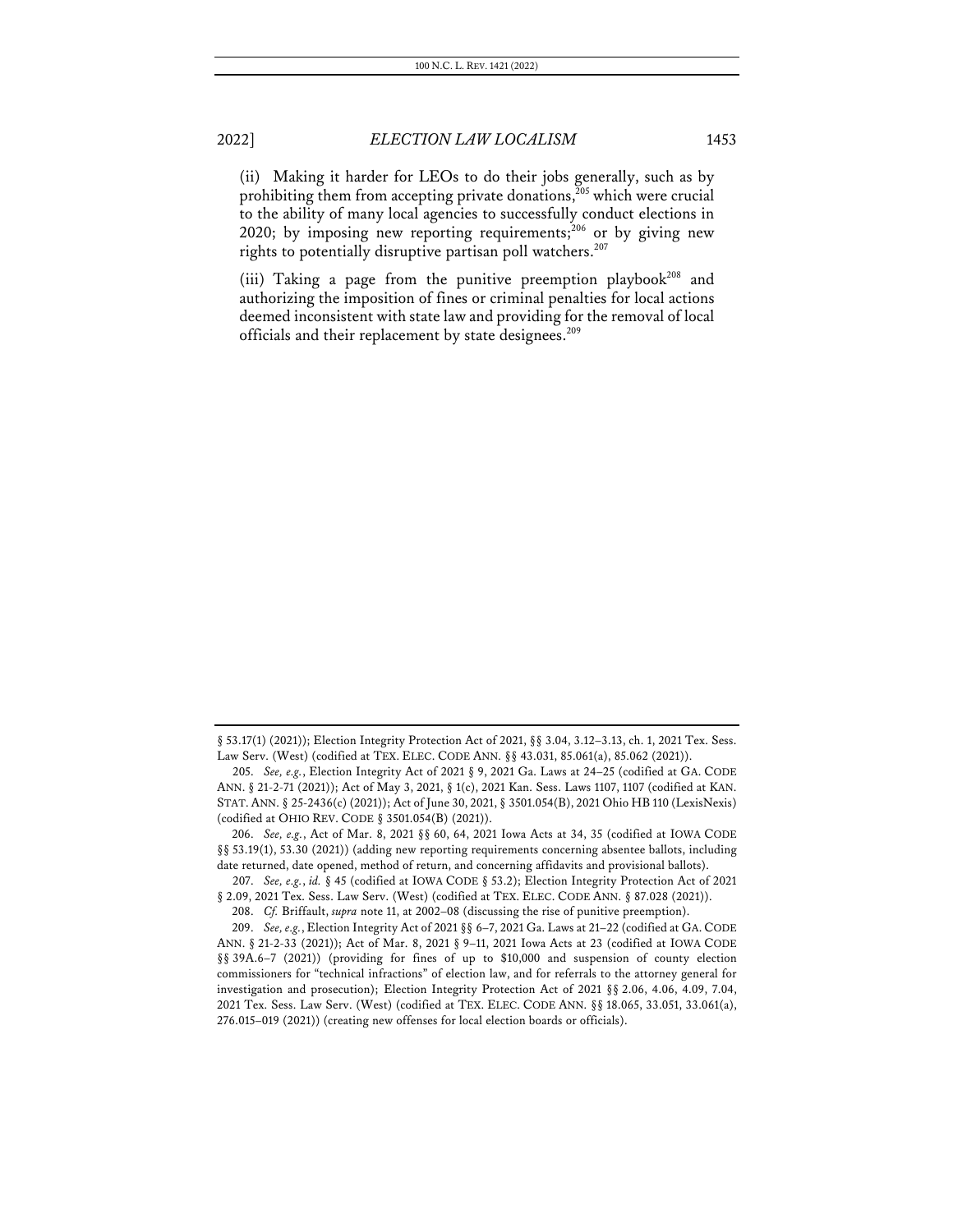Although laws with one or more of these measures were adopted in a wide range of states, including Arizona,<sup>210</sup> Arkansas,<sup>211</sup> Florida,<sup>212</sup> Indiana,<sup>213</sup> Kansas,<sup>214</sup> Ohio,<sup>215</sup> and South Carolina,<sup>216</sup> arguably the most sweeping measures—worthy of some detailed attention—were enacted in Georgia, Iowa, and Texas.

*Georgia.* Georgia's S.B. 202 was the first of 2021's major anti-local voting laws. The measure, which took effect in March 2021, combines all of the major elements of antilocal voting change, including restrictions on pro-democracy actions, burdens on LEO performance, and threats to displace local administration. The law prohibits sending absentee ballot applications that have not been specifically requested by the voter;<sup>217</sup> prohibits the use of portable or mobile polling facilities other than during an emergency declared by the governor;<sup>218</sup> limits possible early voting sites;<sup>219</sup> and limits the number of drop boxes to the lesser of one per 100,000 registered voters or the number of early voting locations.<sup>220</sup> Many of these provisions seem directly targeted at actions

212. *See* Act of May 6, 2021, §§ 2, 24(1)(c)(7), 28, 31, ch. 2021-11, 2021 Fla. Sess. Law Serv. (West) (codified at FLA. STAT. ANN. §§ 101.62(1)(c)(7), 101.69, 102.141, 97.0291 (2021)) (barring unrequested provision of absentee ballots or acceptance of private funds; increasing poll watcher access; imposing new requirements concerning drop boxes; and reporting concerning absentee ballots and Election Day vote tabulations).

213. *See* Act of Apr. 23, 2021, Pub. L. No. 109-2021, 2021 Ind. Acts 1022 (codified in scattered sections of IND. CODE) (prohibiting acceptance of private contributions for "preparing, administering, or conducting elections").

214. Act of May 3, 2021, § 1, 2021 Kan. Sess. Laws 1107, 1107 (codified at KAN. STAT. ANN. § 25- 2436 (2021)) (prohibiting acceptance or use of private contributions for election administration).

215. *See* Act of June 30, 2021, § 3501.054(B), 2021 Ohio HB 110 (codified at OHIO REV. CODE § 3501.054(B) (2021)) (prohibiting acceptance of private contributions "for any costs or activities related to voter registration, voter education, voter identification, get-out-the-vote, absent voting, election official recruitment or training, or any other election-related purpose").

216. *See* H.B. 3444, 124th Gen. Assemb., 2021–2022 Reg. Sess. § 1 (S.C. 2021) (requiring county boards of elections to follow the "standardized processes" as well as the policies and procedures of the State Election Commission, with penalties for noncompliance). As this Article was going to press, H.B. 3444 had passed the South Carolina Senate but had not yet been approved by the state House of Representatives.

217. Election Integrity Act of 2021, § 25(a)(1)(C)(ii), 2021 Ga. Laws 14, 38–39 (codified at GA. CODE ANN. § 21-2-381 (2021)).

218. *Id.* § 20(b) (codified at GA. CODE ANN. § 21-2-266(b)).

219. *Id.* § 26(c)(1)–(4) (codified at GA. CODE ANN. § 21-2-382(c)).

220. *Id.* § 26(c)(1) (codified at GA. CODE. ANN. § 21-2-382(c)(1)).

<sup>210.</sup> *See* Act of Apr. 9, 2021, ch. 199, 2021 Ariz. Legis. Serv. (West) (codified at ARIZ. REV. STAT. ANN. § 16-407.01 (2021)) (prohibiting acceptance of private donations for preparing for or conducting an election); Act of July 9, 2021, § 1L, 2021 Ariz. Legis. Serv. (West) (codified at ARIZ. REV. STAT. ANN. § 16-542L (2021)) (prohibiting mailing early ballots to voters who have not requested one).

<sup>211.</sup> *See* Act of Apr. 27, 2021, § 1, Act 736, 2021 Ark. Legis. Serv. (West) (codified at ARK. CODE. ANN. § 7-1-103 (2021)) (prohibiting distribution of unrequested absentee ballots and increasing requirements concerning handling of absentee ballots); Act of Apr. 27, 2021, §§ 1–2, Act 973, 2021 Ark. Legis. Serv. (West) (codified at ARK. CODE. ANN.  $\S$  7-5-404(a)(3)(A), -411(a)(2)-(3) (2021)) (eliminating ability to return absentee ballots to satellite offices); Act of Apr. 27, 2021, §§ 1–7, Act 974, 2021 Ark. Legis. Serv. (West) (codified in scattered sections of ARK. CODE. ANN.) (adding new procedures for investigating and new penalties for violations of election laws).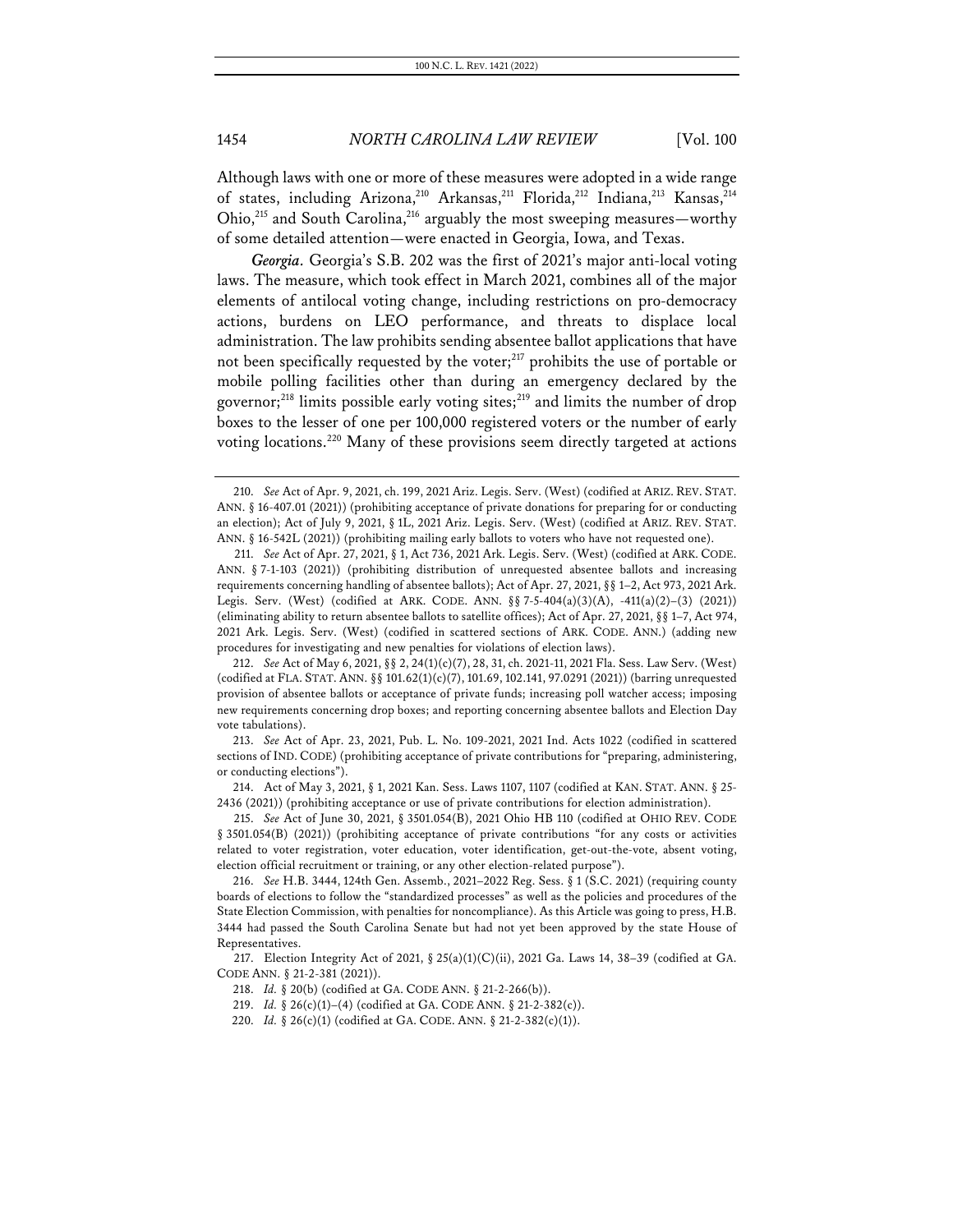that Fulton County and other metro-area Atlanta election offices took in 2020. For example, the law would prohibit Fulton from using the two mobile voting vans that it purchased and used in 2020 and would cut the number of drop boxes from the ninety-four used in 2020 to a maximum of twenty-three.<sup>221</sup> The law not only limits the number of drop boxes but also prohibits making them accessible twenty-four hours a day as many were in 2020. Instead, they must be placed indoors in government buildings and accessible only during early voting hours, making them unavailable during nonbusiness hours and, thus, useless to working voters who have daytime jobs.<sup>222</sup>

Beyond these obstacles to making voting easier, S.B. 202 places new constraints on the ability of LEOs to do their jobs. It bars local election boards from accepting private funding,<sup>223</sup> which was crucial to the ability of many LEOs to address the challenges posed by COVID-19.<sup>224</sup> It makes it easier for poll watchers to challenge voters by eliminating limits on the number of challenges a poll watcher can make.<sup>225</sup> It also imposes new administrative requirements such as the printing of ballots on costly "security paper"226 to enable ballot authentication, tighter deadlines for key election processes like absentee ballot processing and vote counting, $227$  and more requirements to track the types and total number of ballots cast.<sup>228</sup> Precinct-level officials must now report the number of Election Day and provisional ballots as soon as the polls close; counting and tabulating "shall not cease" until all such ballots are counted and tabulated; and they must report by 10 p.m. the day after Election Day all ballots cast on Election Day, all ballots cast during early voting, and all absentee ballots returned by the Election Day deadline.<sup>229</sup> These reporting requirements

<sup>221.</sup> *See* Nick Corasaniti & Reid J. Epstein, *What Georgia's Voting Law Really Does*, N.Y. TIMES, https://www.nytimes.com/2021/04/02/us/politics/georgia-voting-law-annotated.html [http://perma.cc /CNC2-7QEH (dark archive)] (Aug. 18, 2021).

<sup>222.</sup> *Id.*; Election Integrity Act of 2021 § 26, 2021 Ga. Laws at 43–44 (codified at GA. CODE ANN. § 21-2-382 (2021)).

<sup>223.</sup> Election Integrity Act of 2021 § 14, 2021 Ga. Laws at 28 (codified at GA. CODE ANN. § 21- 2-212 (2021)).

<sup>224.</sup> *See, e.g.*, Emma Hurt, *Why Local Election Officials in Georgia Take Issue with Many Parts of New Law*, NPR (Apr. 16, 2021, 5:01 AM), https://www.npr.org/2021/04/16/987825440/why-local-electionofficials-in-georgia-take-issue-with-many-parts-of-new-law [https://perma.cc/DE6V-XZQ6] (quoting statement by Douglas County Registrar in suburban Atlanta that grants from nonprofits were the "only reason" his county was able to afford the election).

<sup>225.</sup> Election Integrity Act of 2021 §§ 15–16, 2021 Ga. Laws at 28–31 (codified at GA. CODE ANN. §§ 21-2-229 to -230 (2021)).

<sup>226.</sup> *Id.* § 23 (codified at GA. CODE ANN. § 21-2-372 (2021)).

<sup>227.</sup> *Id.* § 36 (codified at GA. CODE ANN. §§ 21-2-420 to -421 (2021)).

<sup>228.</sup> *Id.* § 28 (codified at GA. CODE ANN. § 21-2-385 (2021)).

<sup>229.</sup> *Id.* § 36 (codified at GA. CODE ANN. §§ 21-2-420 to -421 (2021)).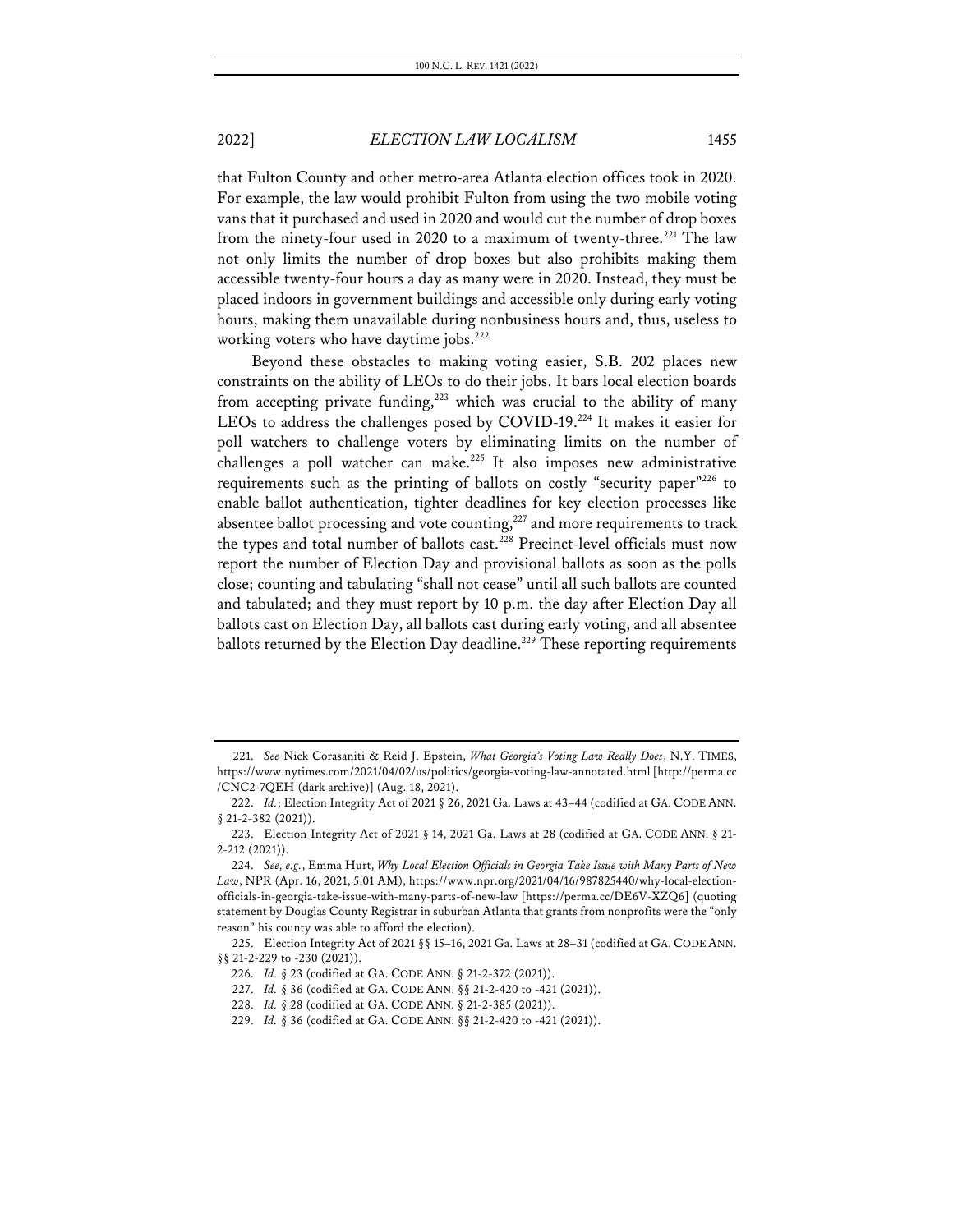will likely be particularly burdensome for populous metropolitan area counties.<sup>230</sup>

Most troubling for the prospect of local pro-democracy initiatives in election administration, the law authorizes the State Election Board<sup>231</sup> to suspend and replace local superintendents of elections.<sup>232</sup> This would follow a "performance review" that could be initiated either by the state board itself or by a small number of state legislators from the affected county.<sup>233</sup> Although there is certainly some justification for state oversight of the performance of local elections offices, $^{234}$  in the current climate of intense political polarization and sharp policy and ideological divisions in some states between suburban and rural-dominated state governments and voters in urban areas, the new local board suspension authority raises the prospect of a hostile red state government taking over election administration in blue counties for partisan purposes. As if to substantiate this fear, Republican state officials wasted little time in targeting the new removal process on Democratic Fulton County, when the State Election Board in mid-August 2021 appointed a majority-Republican panel to review the performance of the county election board.235 Subsequently, the Fulton County elections director announced his resignation as of the end of 2021.236

*Iowa.* Iowa's 2021 election law also combines limits, burdens, and punishments. It prohibits local election commissioners from sending an

<sup>230.</sup> *Id.*; Stephen Fowler, *2020 Was Tough but Georgia Election Officials Say Future Elections Won't Be Easier*, NPR (Sept. 4, 2021), https://www.npr.org/2021/09/04/1034128221/2020-was-tough-but-georgiaelection-officials-say-future-elections-wont-be-easie [https://perma.cc/WD3E-KFK3]; Hurt, *supra* note 224.

<sup>231.</sup> The law also restructures the State Election Board to increase the influence of the legislature and reduce that of the independently elected secretary of state. Previously the secretary of state had been the chair of the board. Under S.B. 202, the secretary is reduced to an ex officio nonvoting member; all the voting members are selected by the legislature, or by the governor, who must appoint nominees designated by the executive committees of the state political parties. Election Integrity Act of 2021 § 6, 2021 Ga. Laws at 21 (codified at GA. CODE ANN. § 21-2-33.1 (2021)).

<sup>232.</sup> *Id.*

<sup>233.</sup> *Id.* §§ 7, 11–12 (codified at GA. CODE ANN. §§ 21-2-33.2, -92, -105 to -108 (2021)).

<sup>234.</sup> For example, after recounting numerous incidents of egregious errors by local boards of election across New York, a New York State Senate committee presented moderate and well-reasoned recommendations for expanding the state role with respect to local boards, including more standardsetting, training, and the resolution of partisan deadlocks. *See* N.Y. STATE S. ELECTIONS COMM., REPORT AND FINDINGS OF THE NEW YORK STATE SENATE ELECTIONS COMMITTEE 31– 32 (2021), https://www.nysenate.gov/sites/default/files/press-release/attachment/elex1115\_vfinal.pdf [https://perma.cc/JM7V-D2MD].

<sup>235.</sup> Nick Corasaniti, *Potential G.O.P. Takeover of Atlanta-Area Election Board Inches Forward*, N.Y. TIMES (Aug. 18, 2021), https://www.nytimes.com/2021/08/18/us/politics/georgia-electionsrepublicans.html [https://perma.cc/KK7N-76HK (dark archive)].

<sup>236.</sup> *See* Associated Press, *Election Director in Georgia's Fulton County Resigning*, U.S. NEWS (Nov. 3, 2021, 4:30 PM), https://www.usnews.com/news/politics/articles/2021-11-03/election-director-ingeorgias-fulton-county-resigning [https://perma.cc/2CG3-Q2G6].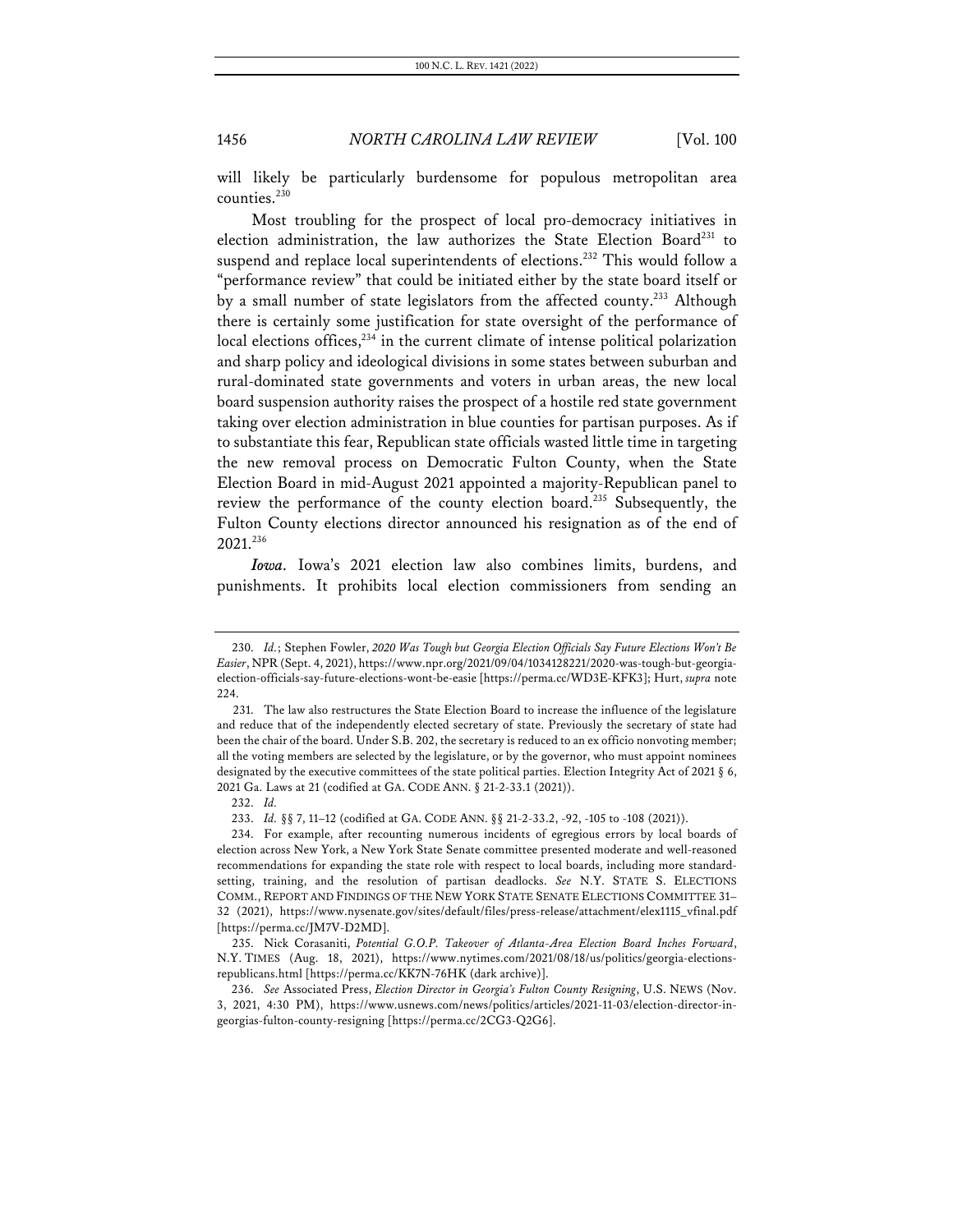absentee ballot application unless the voter specifically requests one.<sup>237</sup> Reflecting the litigation that took place in Iowa in 2020, it specifically prohibits prefilling any field in an absentee ballot application other than the type or date of the election.<sup>238</sup> Tracking the anti-drop-box measures in other states, it limits the number of drop boxes to one per county and requires that the drop box be in the office of an elections commissioner or on property owned and maintained by the county that surrounds a commissioner's office.<sup>239</sup> It imposes burdensome new reporting requirements, including reports concerning the number of absentee ballot forms received, ballots sent to voters, and ballots received from voters with separate indications of whether the ballots were returned by mail, drop box, or by hand.<sup>240</sup> The law also includes multiple punitive provisions. It makes it a crime—election misconduct in the third degree—for an LEO to interfere with a poll watcher; $^{241}$  threatens LEOs with felony prosecution for election misconduct in the first degree for failing to perform election duties;<sup>242</sup> and authorizes the imposition of fines of up to \$10,000 on a county election commissioner and suspension of the commissioner from office for up to two years if the state election commissioner determines the LEO committed a "technical infraction" of the election law.<sup>243</sup>

More generally, the law highlights the limited nature of LEO powers and the hierarchical superiority of state law and state officials. It specifically provides that "the county commissioner of elections does not possess home rule powers with respect to the exercise of powers or duties related to the conduct of elections prescribed by statute or rule, or guidance issued" by the state commissioner of elections.<sup>244</sup> The state commissioner may issue guidance, binding on local boards, concerning election laws and rules without having to go through the state's rulemaking process<sup>245</sup>—thereby addressing and eliminating an issue raised in the challenge to the Secretary of State's 2020 order concerning absentee ballot applications.246 A local election official who fails to follow the state commissioner's guidance can be charged with first degree election misconduct.<sup>247</sup>

<sup>237.</sup> *See* Act of Mar. 8, 2021, § 43, 2021 Iowa Acts 22, 31 (codified at IOWA CODE § 53.2 (2021)) (absentee ballot application); *id.* § 49 (codified at IOWA CODE § 53.8 (2021)) (absentee ballot).

<sup>238.</sup> *Id.* § 44 (codified at IOWA CODE § 53.2(2) (2021)).

<sup>239.</sup> *Id.* § 53 (codified at IOWA CODE § 53.17(1) (2021)).

<sup>240.</sup> *Id.* §§ 60, 64 (codified at IOWA CODE §§ 53.19(1), 53.30 (2021)).

<sup>241.</sup> *Id.* § 7 (codified at IOWA CODE § 39A.4(1)(b) (2021)).

<sup>242.</sup> *Id.* § 3 (codified at IOWA CODE § 39A.2(1) (2021)).

<sup>243.</sup> *Id.* §§ 9–11 (codified at IOWA CODE §§ 39A.6–7 (2021)).

<sup>244.</sup> *Id.* § 19 (codified at IOWA CODE § 47.2(1) (2021)).

<sup>245.</sup> *Id.* § 18 (codified at IOWA CODE § 47.1(1) (2021)).

<sup>246.</sup> *See supra* notes 133–35 and accompanying text.

<sup>247.</sup> Act of Mar. 8, 2021 § 3, 2021 Iowa Acts at 22 (codified at IOWA CODE § 39A.2(1) (2021)).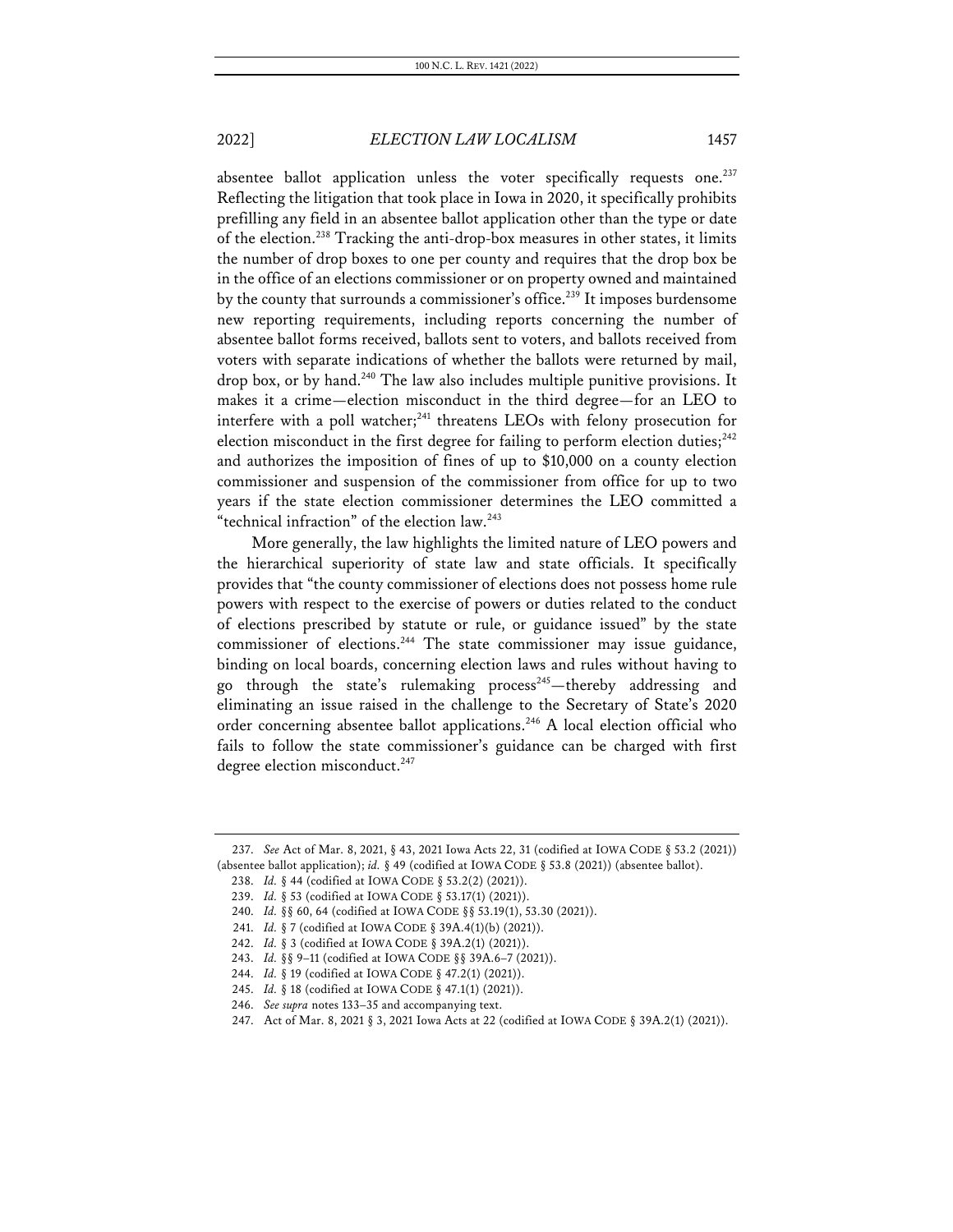*Texas.* Perhaps not surprising given the repeated state-local election battles of 2020, Texas's S.B.  $1^{248}$  - enacted after a protracted but ultimately unsuccessful effort by the Democratic minority in the legislature to prevent a quorum249—contains multiple provisions targeting local election officers. With respect to the process of voting, it bars drive-through voting and twenty-fourhour voting.<sup>250</sup> It also prohibits any voting in or collection of ballots by motor vehicles.<sup>251</sup> These were all techniques used by LEOs, particularly in urban counties,252 to expand voters' options. In Harris County alone, 127,000 voters used drive-through voting in 2020.<sup>253</sup> The law limits early voting to sites inside buildings that are regularly maintained as offices for elections functions<sup>254</sup> and makes it illegal for LEOs to send mail ballot applications to anyone, including voters eligible to vote by mail, who had not specifically requested an application.255 Indeed, it makes it a felony for a public official to send someone a mail ballot application that the person did not request or to prefill any part of an application.<sup>256</sup> It prohibits public officials from doing anything to "facilitate" the distribution of absentee ballot applications by third parties, such as nonpartisan community organizations or get-out-the-vote groups.257 The combination of new requirements for mail ballots and restrictions on the ability of LEOs to help voters comply with the law in distributing voter registration and absentee ballot forms, as well as new requirements with respect to voter ID, led to a sharp increase in the rejection of ballot applications for mail ballots for Texas's March 2022 primary election as well as additional burdens for LEOs and voters alike.<sup>258</sup> As this Article was going to press, a federal district enjoined,

<sup>248.</sup> Election Integrity Protection Act of 2021, ch. 1, 2021 Tex. Sess. Law Serv. (West) (codified as amended in scattered sections of TEX. ELEC. CODE ANN.).

<sup>249.</sup> *See, e.g.*, Benjamin Swasey, *After a Bitter Fight, the Texas House Passes a Restrictive Voting Bill*, NPR (Aug. 27, 2021, 9:50 AM), https://www.npr.org/2021/08/27/1031154177/after-a-bitter-fight-thetexas-house-passes-a-restrictive-voting-bill [https://perma.cc/K8PQ-4Z4H].

<sup>250.</sup> Election Integrity Protection Act of 2021 §§ 3.09–10, 2021 Tex. Sess. Law Serv. (West) (codified at TEX. ELEC. CODE ANN. §§ 85.005–006 (2021)).

<sup>251.</sup> *Id.* § 3.04 (codified at TEX. ELEC. CODE ANN. § 43.031(b) (2021)).

<sup>252.</sup> Nick Corasaniti, *Republicans Target Voter Access in Texas Cities, but Not Rural Areas*, N.Y. TIMES, https://www.nytimes.com/2021/04/24/us/politics/texas-republicans-voting.html [http:// perma.cc/EBT4-A5MJ (dark archive)] (May 30, 2021).

<sup>253.</sup> Election Integrity Protection Act of 2021 § 3.04, 2021 Tex. Sess. Law Serv. (West) (codified at TEX. ELEC. CODE ANN. § 43.031(b) (2021)).

<sup>254.</sup> *Id.* § 3.12 (codified at TEX. ELEC. CODE ANN. § 85.061(a) (2021)).

<sup>255.</sup> *Id.* § 5.04 (codified at TEX. ELEC. CODE ANN. § 84.0111 (2021)).

<sup>256.</sup> *Id.* § 7.04 (codified at TEX. ELEC. CODE ANN. §§ 276.015–9 (2021)).

<sup>257.</sup> *Id.* §§ 5.04, 7.04 (codified at TEX. ELEC. CODE ANN. §§ 84.0111, 276.015–9 (2021)).

<sup>258.</sup> *See, e.g.*, Alex Ura, *Thousands of Texas Mail-In Votes Still in Jeopardy Under New GOP Voting Restrictions*, TEX. TRIB. (Mar. 2, 2022, 3:00 PM), https://www.texastribune.org/2022/03/02/texasprimary-ballot-rejections/ [https://perma.cc/X9TF-WCHY]; Marissa Martinez, *Texas Officials Bemoan 'Lack of Foresight' as They Struggle with GOP's New Voting Law*, POLITICO (Feb. 10, 2022, 4:31 AM), https://www.politico.com/news/2022/02/10/texas-gop-voting-law-primaries-00007473 [https://perma. cc/83GV-WXA5]; Eugene Scott, *Election Officials in Texas Reject Hundreds of Ballot Applications Under*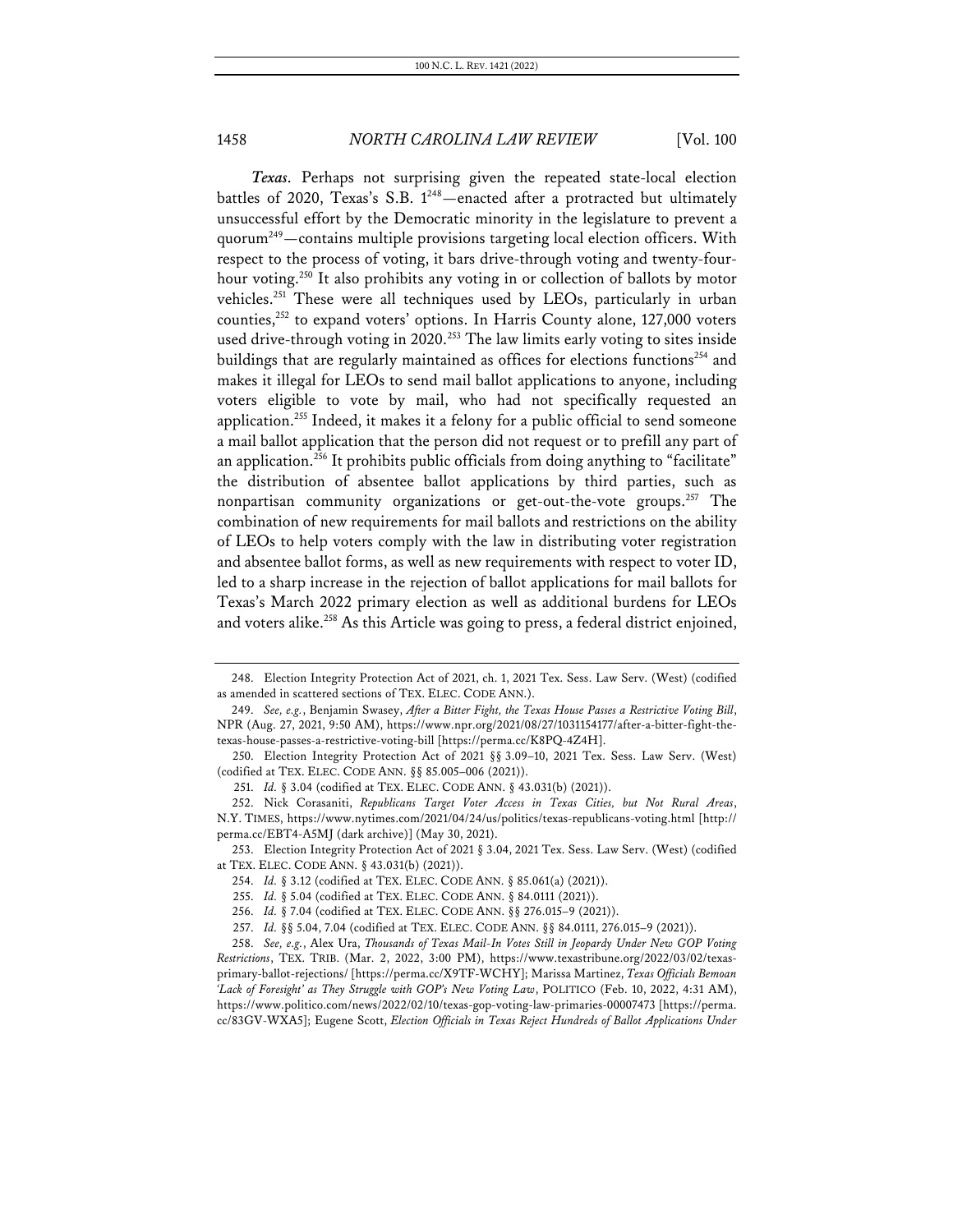as a violation of the First Amendment, a closely related provision of S.B. 1 that makes it an offense, subject to criminal and civil penalties, for a local election official to "solicit[] the submission of an application to vote by mail from a person who did not request an application."259

The law also provides significant new protections for partisan poll watchers and punishments for poll workers who try to limit their potentially disruptive activities. Poll watchers must be allowed "free movement" within a polling place and are "entitled to sit or stand near enough to see and hear the activity" at the polling place.<sup>260</sup> Indeed, it is now a criminal offense for a poll worker "to obstruct the view of a watcher or distance the watcher from the activity or procedure to be observed in a manner that would make observation not reasonably effective."261 Poll watchers are entitled to watch poll closing activities "including the sealing and transfer of a memory card, flash card, hard drive, data storage device, or other medium" and to follow the transfer of election materials to a regional tabulating center.<sup>262</sup> The degrading of the integrity of LEOs and the potential for partisan troublemaking could not be clearer.<sup>263</sup>

261. *Id.* § 4.09 (codified at TEX. ELEC. CODE ANN. § 33.061 (2021)).

262. *Id.* § 4.08 (codified at TEX. ELEC. CODE ANN. § 33.0605 (2021)).

263. As an example of the kind of harm these so-called "poll watcher" protection laws can inflict, Texas's Republican Attorney General Ken Paxton sought to indict the Travis County (Austin) Clerk on the charge of unlawfully obstructing a poll watcher. *See* Reese Oxner, *Amid Texas GOP's Effort To Question Electoral Integrity, Attorney General Tried To Indict Travis County Elections Chief*, TEX. TRIB. (Dec. 20, 2021, 7:00 PM), https://www.texastribune.org/2021/12/20/texas-ken-paxton-travis-countyelections/ [https://perma.cc/HPB4-PUPQ]. The investigation grew out of a complaint from a poll watcher that she was obstructed "from entering and completing her duties at the Travis County central counting station." *Id.* According Travis County Clerk Dana DeBeauvoir,

the biggest challenge she faced during [the 2020] election came from poll watchers, who, unlike election workers, are inherently partisan figures . . . . "These poll watchers were getting in people's faces and [would] scream and spit. We're in the middle of a pandemic. So the idea is that they're either deliberately trying to infect people or they're just intimidating with that implication," she said.

*Id.* The case against DeBeauvoir was thrown out by the grand jury, but only after she had racked up \$75,000 in legal fees. *Id.* The county ultimately reimbursed the fees, although DeBeauvoir did not know that when she paid them. *Id.* Under S.B. 1, unlawfully obstructing a poll watcher is a Class A misdemeanor, punishable by up to a year in prison, a \$4000 fine, or both. *Id.*; *see also* Paige St. John, *Election Watchers Snap Photos of Workers, Challenge Voter Signatures as Recall Nears*, L.A. TIMES (Sept. 10, 2021, 12:38 PM), https://www.latimes.com/california/story/2021-09-10/election-chiefs-wary-ofcalifornia-recall-vote-fraud-claims [https://perma.cc/UEB8-NAQZ (dark archive)].

*State's New Voting Restrictions*, WASH. POST (Jan. 14, 2022, 5:34 PM), https://www.washington post.com/politics/texas-voting-ballots-republicans/2022/01/14/97c3d2de-7580-11ec-b202-b9b92330d4 fa\_story.html [https://perma.cc/N325-EQHJ (dark archive)].

<sup>259.</sup> Longoria v. Paxton, No. 21-CV-1223-XR (W.D. Tex. Feb. 11, 2022) (order granting preliminary injunction) (quoting TEX. ELEC. CODE ANN. § 276.016(a)(1) (2021)).

<sup>260.</sup> Election Integrity Protection Act of 2021 § 4.07, 2021 Tex. Sess. Law Serv. (West) (codified at TEX. ELEC. CODE ANN. § 33.056 (2021)).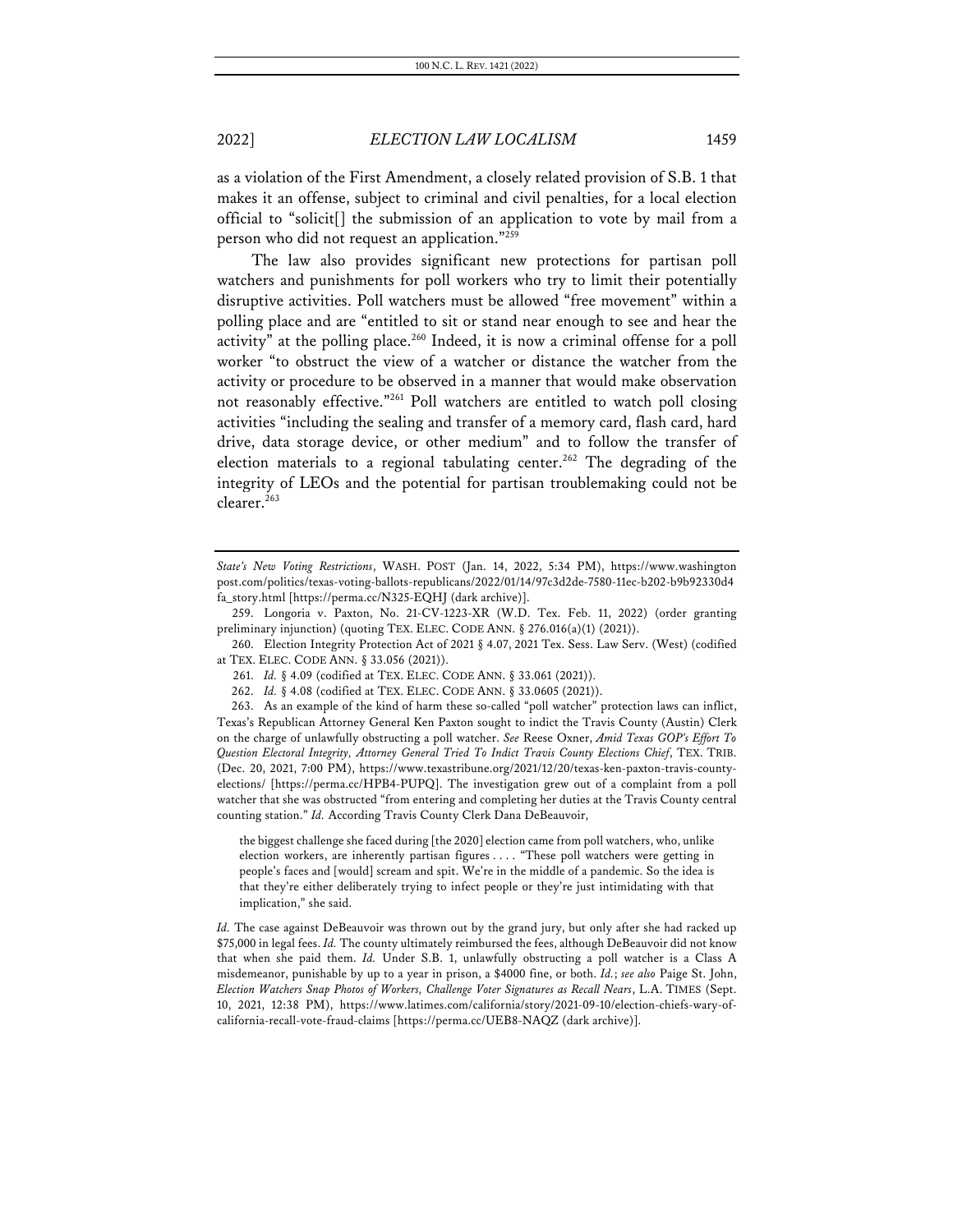The backlash against LEOs—including name-calling, verbal abuse, personal attacks, baseless claims of fraud, calls for audits, and threats of violence—for doing their jobs is disturbing and has led to a surge in LEO retirements and departures.<sup>264</sup> And attacks on election workers did not end with the 2020 election.<sup>265</sup> What is particularly disquieting is the extent to which these states have fed the narrative of LEO misconduct through legislative changes that target the local actions, and the local authority, that contributed to the success of the 2020 election.

<sup>264.</sup> *See, e.g.*, Zach Montellaro, *Local Election Officials Are Exhausted, Under Threat and Thinking About Quitting*, POLITICO (Mar. 10, 2022, 5:01 AM), https://www.politico.com/news/2022/03/ 10/election-officials-exhausted-under-threat-00015850 [https://perma.cc/YT9P-4V4W]; Saja Hindi, *Colorado Clerks Targeted by Election-Fraud Conspiracy Groups*, DENVER POST (Mar. 3, 2022), https:// www.governing.com/security/colorado-clerks-targeted-by-election-fraud-conspiracy-groups [https:// perma.cc/746F-AK2K]; Press Release, Off. of Pub. Affs., U.S. Dep't of Just., Man Charged for Threatening Nevada State Election Worker (Jan. 27, 2022), https://www.justice.gov/opa/pr/mancharged-threatening-nevada-state-election-worker [https://perma.cc/XM7M-Y7C2]; Gary Fineout, *A Dire Warning from Florida Election Officials*, POLITICO (Oct. 21, 2021, 6:58 AM), https://www. politico.com/newsletters/florida-playbook/2021/10/21/a-dire-warning-from-florida-election-officials-494791 [https://perma.cc/W947-UDPR]; Jeremy Schwartz, *Trump Won Hood County in a Landslide. His Supporters Still Hounded the Elections Administrator Until She Resigned.*, TEX. TRIB. (Oct. 12, 2021, 5:00 AM), https://www.texastribune.org/2021/10/12/hood-county-elections-administrator-trump/ [https:// perma.cc/NJ7W-M4AU]; Tom Hamburger, Rosalind S. Hellerman & Amy Gardner, *'We Are in Harm's Way': Election Officials Fear for Their Personal Safety amid Torrent of False Claims About Voting*, WASH. POST (Aug. 11, 2021, 2:59 PM), https://www.washingtonpost.com/politics/election-officialsthreats/2021/08/11/bb2cf002-f9ed-11eb-9c0e-97e29906a970\_story.html [https://perma.cc/Z9S3-2R2T (dark archive)]; Michael Wines, *After a Nightmare Year, Election Officials Are Quitting*, N.Y. TIMES (July 2, 2021), https://www.nytimes.com/2021/07/02/us/politics/2020-election-voting-officials.html [http:// perma.cc/TP4A-ALH6 (dark archive)] (discussing Iowa county LEO who quit because she feared felony prosecution under Iowa's new law for authorizing extra pay to recruit poll workers in 2020); Carl Smith, *Under Fire and Overworked, Election Officials Feel Unsafe*, GOVERNING (June 18, 2021), https://www.governing.com/now/under-fire-and-overworked-election-officials-feel-unsafe [https://perma.cc/Y3QN-WX53]; *Election Officials Under Attack*, BRENNAN CTR. FOR JUST. (June 16, 2021), https://www.brennancenter.org/our-work/policy-solutions/election-officials-under-attack [http ://perma.cc/7ZUM-HLFN].

<sup>265.</sup> *See, e.g.*, Tim Elfrink, *As GOP Candidate Used RV for 24/7 Watch, Anchorage Election Staff Say They Faced 'Unprecedented Harassment*,*'* WASH. POST (May 28, 2021, 4:09 AM), https://www. washingtonpost.com/nation/2021/05/28/anchorage-election-harassment-bronson-dunbar/?utm\_campa ign=wp\_main&utm\_medium=social&utm\_source=facebook [https://perma.cc/EW92-FUKE (dark archive)] (discussing intimidating and confrontational behavior by "citizen observers" supporting the ultimately victorious candidate in the Anchorage, Alaska, mayoral runoff election); St. John, *supra* note 263 (discussing misinformation about and harassment of election workers in the September 2021 California gubernatorial recall vote).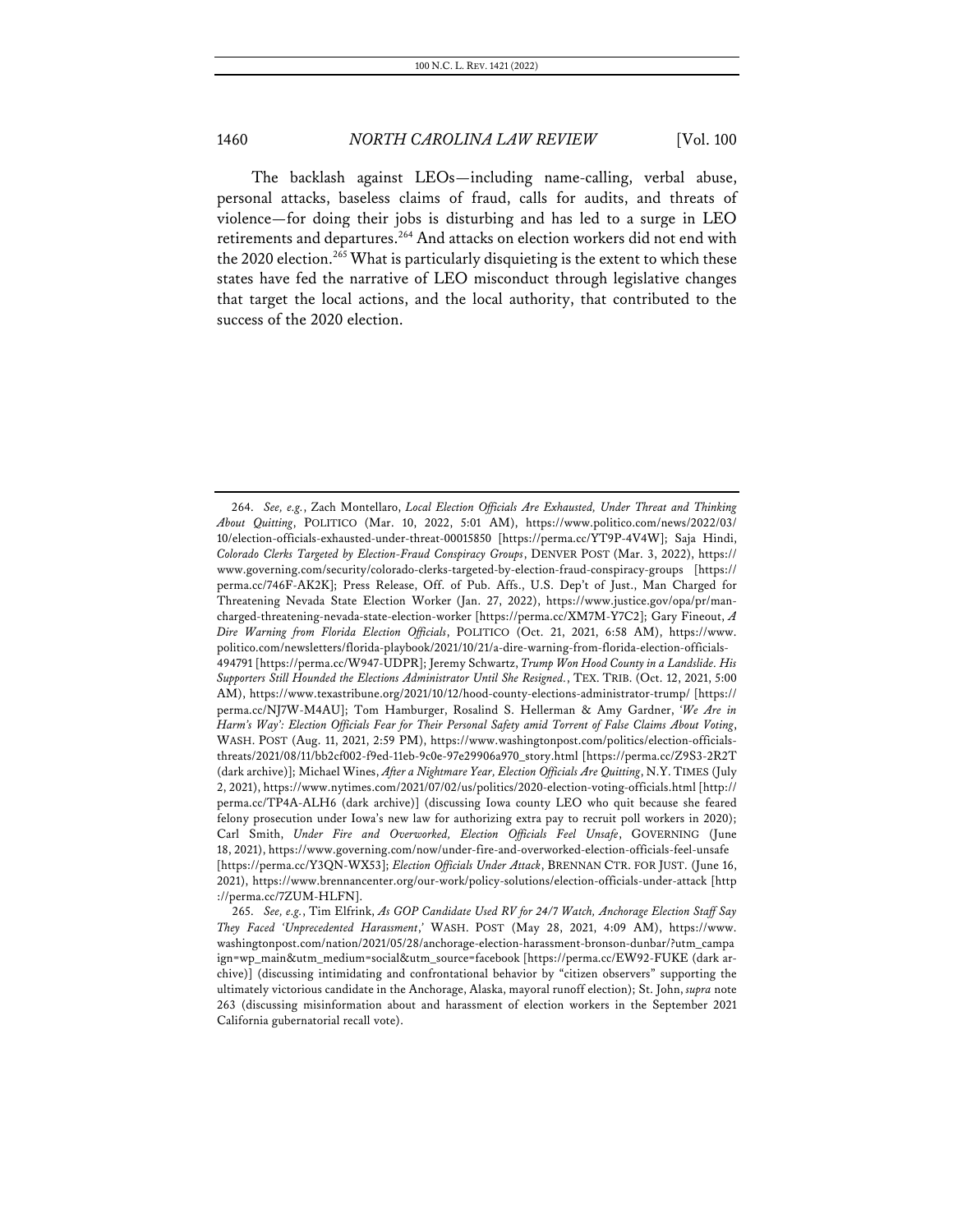# IV. LESSONS FROM ELECTION ADMINISTRATION LOCALISM: FOR ELECTIONS AND FOR LOCALISM

#### A. *The Local Role in Election Administration*

This Article spotlights the positive role local election officials played in the 2020 election, but it would be a mistake to overstate the benefits of local administration in running elections.

Local boards can be partisan or incompetent.<sup>266</sup> Local officials may be slow in carrying out federal mandates expanding voting rights.<sup>267</sup> Interlocal inconsistencies in the application of election rules can be troubling.<sup>268</sup> The very lack of uniformity in the conditions and circumstances of voting resulting from extensive state delegation of the responsibility for election administration to local governments with significantly different resources can result in the unequal availability of the right to vote in different counties in the same state.<sup>269</sup> The use of older or inadequately maintained voting technology in some counties can lead to a higher error rate in the recording of votes.<sup>270</sup> LEOs will not always be professional or committed to the evenhanded administration of elections; indeed, some may actively try to subvert the integrity of the election. <sup>271</sup> The significant role that local election offices played in 2020 has already sparked

<sup>266.</sup> *See, e.g.*, N.Y. STATE S. ELECTIONS COMM., *supra* note 234, at 10–18 (recounting multiple errors over a period of years by both New York City and upstate county boards of elections); Timothy Bella, *Georgia Election Workers Fired for Allegedly Shredding Hundreds of Voter Registration Forms*, WASH. POST (Oct. 12, 2021, 10:30 AM), https://www.washingtonpost.com/politics/2021/10/12/georgiafultoncounty-election-workers-fired/ [https://perma.cc/W7RE-ADTN (dark archive)]; Lach, *supra* note 13; Magnarelli & Golden, *supra* note 13.

<sup>267.</sup> *See, e.g.*, Weinstein-Tull, *Election Law Federalism*, *supra* note 54, at 759–60.

<sup>268.</sup> *See, e.g.*, Ziccarelli v. Allegheny Cnty. Bd. of Elections, 2021 WL 101683, at \*1 (W.D. Pa. 2021) (detailing how two counties within the same state senate district took different approaches to whether a type of voter error required rejection of absentee ballots).

<sup>269.</sup> *See, e.g.*, Cholden-Brown, *supra* note 62, at 129–30.

<sup>270.</sup> *See, e.g.*, Stewart v. Blackwell, 444 F.3d 843, 871 (6th Cir. 2006). *But cf.* Wexler v. Anderson, 452 F.3d 1226, 1227 (11th Cir. 2006) (rejecting constitutional challenge to different manual recount procedures in counties using different voting machinery); Cholden-Brown, *supra* note 62, at 134–35. For a limited defense of interlocal variation in voting rules as an appropriate response to differences in voting conditions, such as the size of the voting population, see Hasen, *supra* note 63, at 205–09.

<sup>271.</sup> *See, e.g.*, Maggie Astor, *Colorado County Clerk Indicted in Voting Security Breach Investigation*, N.Y. TIMES (Mar. 9, 2022), https://www.nytimes.com/2022/03/09/us/politics/tina-peters-coloradoelection.html [https://perma.cc/NWW2-XUJN (dark archive)]; Cristina Cabrera, *Yet Another GOP Colorado Election Clerk Faces Probe over Potential Election Security Breach*, TALKING POINTS MEMO (Feb. 4, 2022, 2:50 PM), https://talkingpointsmemo.com/news/yet-another-gop-colorado-election-clerkprobed-over-potential-voting-security-breach [https://perma.cc/24BP-YBK7].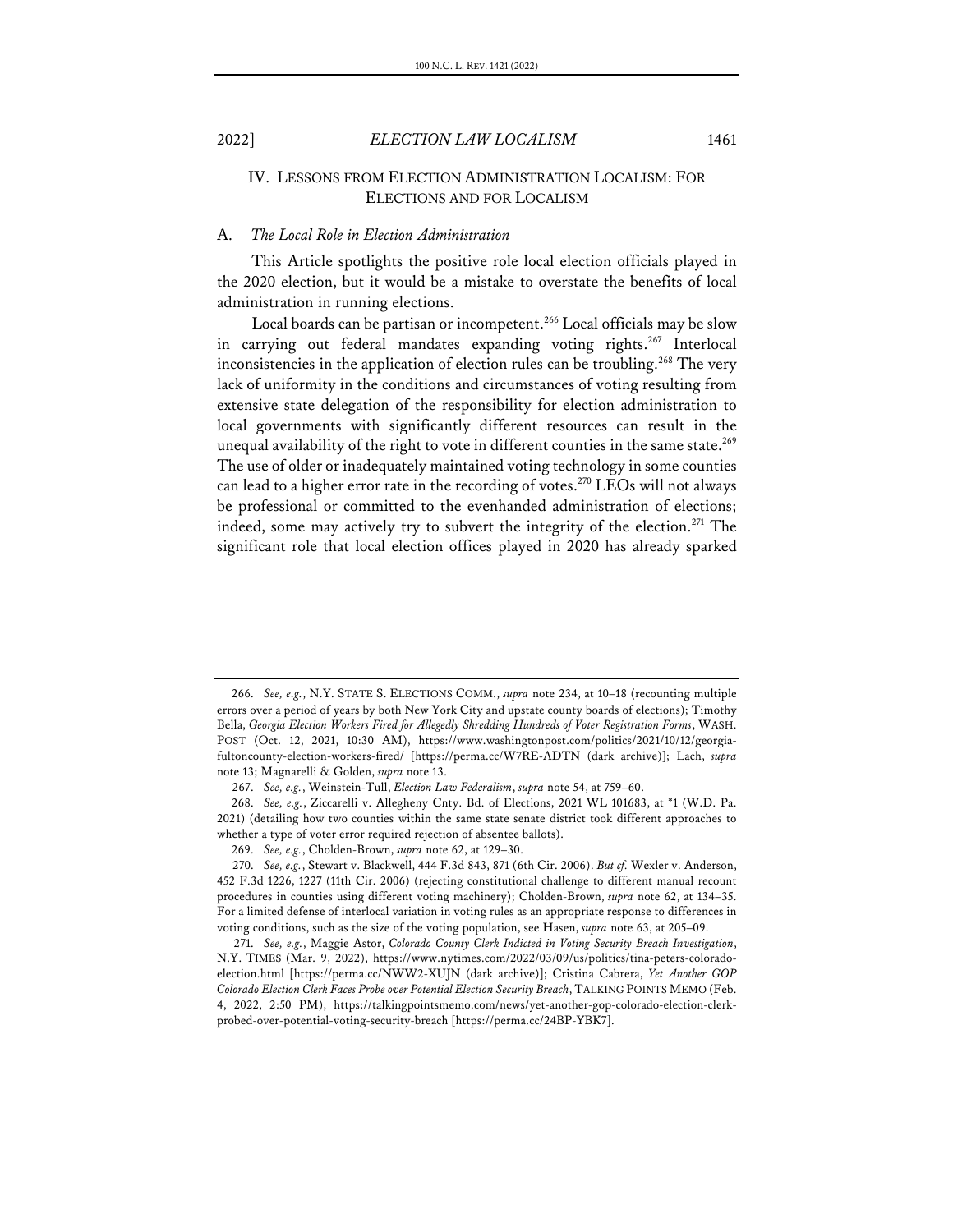efforts by partisans and ideologues—including at the local level<sup>272</sup>—to take control of these offices.<sup>273</sup>

Nor were LEOs the only heroes in the 2020 election. Many state election officers also took a leadership role in dealing with the unprecedented burdens posed by COVID-19 and in expanding access to the ballot.<sup>274</sup> So, too, state officers resisted efforts by copartisans to undo election results.<sup>275</sup> Democracyenhancing election administration need not be a matter of state versus local.

Still, given the long tradition of disparaging the local role in running elections and the trend toward centralizing election law decision-making at the state level, it is important to recognize what 2020 demonstrated—that local election administration can provide an effective response to emergencies and LEOs can move vigorously to vindicate access to the ballot for their constituents.

This is not the place for a theory of the appropriate division of state and local roles in election administration. It is unclear whether such a complete theory is possible, just as it is unclear whether there can be a comprehensive theory for the division of state and local roles more generally. However, a few observations are possible.

First, many of the concerns at work in thinking about state-local relations generally are relevant to election administration, but they may play out in different ways. When the election involves a state or federal office or a state

<sup>272.</sup> *See, e.g.*, Schwartz, *supra* note 264; Niall Stanage, *The Memo: Attacks on Democracy Seep down to School Boards, Election Offices*, HILL (Sept. 4, 2021, 11:55 AM), https://thehill.com/homenews/thememo/570826-the-memo-attacks-on-democracy-seep-down-to-school-boards-election-offices [https:// perma.cc/U9G2-DR22]; Nick Corasaniti & Reid J. Epstein, *How Republican States Are Expanding Their Power over Elections*, N.Y. TIMES, https://www.nytimes.com/2021/06/19/us/politics/republican-states. html [https://perma.cc/ND97-DEE3 (dark archive)] (July 1, 2021) (describing how, in Georgia, partisan county governments are using new laws to take control of local election boards).

<sup>273.</sup> *See, e.g.*, Tim Reid, Nathan Layne & Jason Lange, *Special Report: Backers of Trump's False Fraud Claims Seek To Control Next Elections*, REUTERS (Sept. 22, 2021, 7:19 AM), https://www.reuters.com/ world/us/backers-trumps-false-fraud-claims-seek-control-next-us-elections-2021-09-22/ [http://perma .cc/S5KX-7P8T (staff-uploaded archive)].

<sup>274.</sup> *See, e.g.*, *Why Your Secretary of State Matters*, DEMOCRACY DOCKET (July 23, 2021), https://www.democracydocket.com/explainers/why-your-secretary-of-state-matters/ [https://perma.cc /VF53-4HR9] (citing the democracy-enhancing work of secretaries of state in Arizona, California, Colorado, Michigan, and Vermont).

<sup>275.</sup> *See, e.g.*, Richard Fausset, *'It Has To Stop': Georgia Election Official Lashes Trump*, N.Y. TIMES, https://www.nytimes.com/2020/12/01/us/politics/georgia-election-trump.html [https://perma.cc/5FH 3-JDSS (dark archive)] (Jan. 7, 2021); David Eggert, Zeke Miller & Colleen Long, *Michigan Certifies Biden Win Despite Trump's GOP Overtures*, L.A. TIMES (Nov. 23, 2020, 1:45 PM), https://www.latimes. com/world-nation/story/2020-11-23/michigan-certifies-biden-win-despite-trumps-gop-overtures [http ://perma.cc/7R88-69NX]. *But cf.* David Eggert, *GOP Replaces Canvasser Who Certified Biden's Win in Michigan*, US NEWS (Jan. 19, 2021, 4:41 PM), https://www.usnews.com/news/best-states/michigan/ articles/2021-01-19/whitmer-names-new-republican-to-michigan-election-board [https://perma.cc/D8 AE-9GFA (staff-uploaded archive)] (describing how Michigan Republicans refused to renominate to the Board of State Canvassers the Republican canvasser who voted to certify Joe Biden's win over Donald Trump).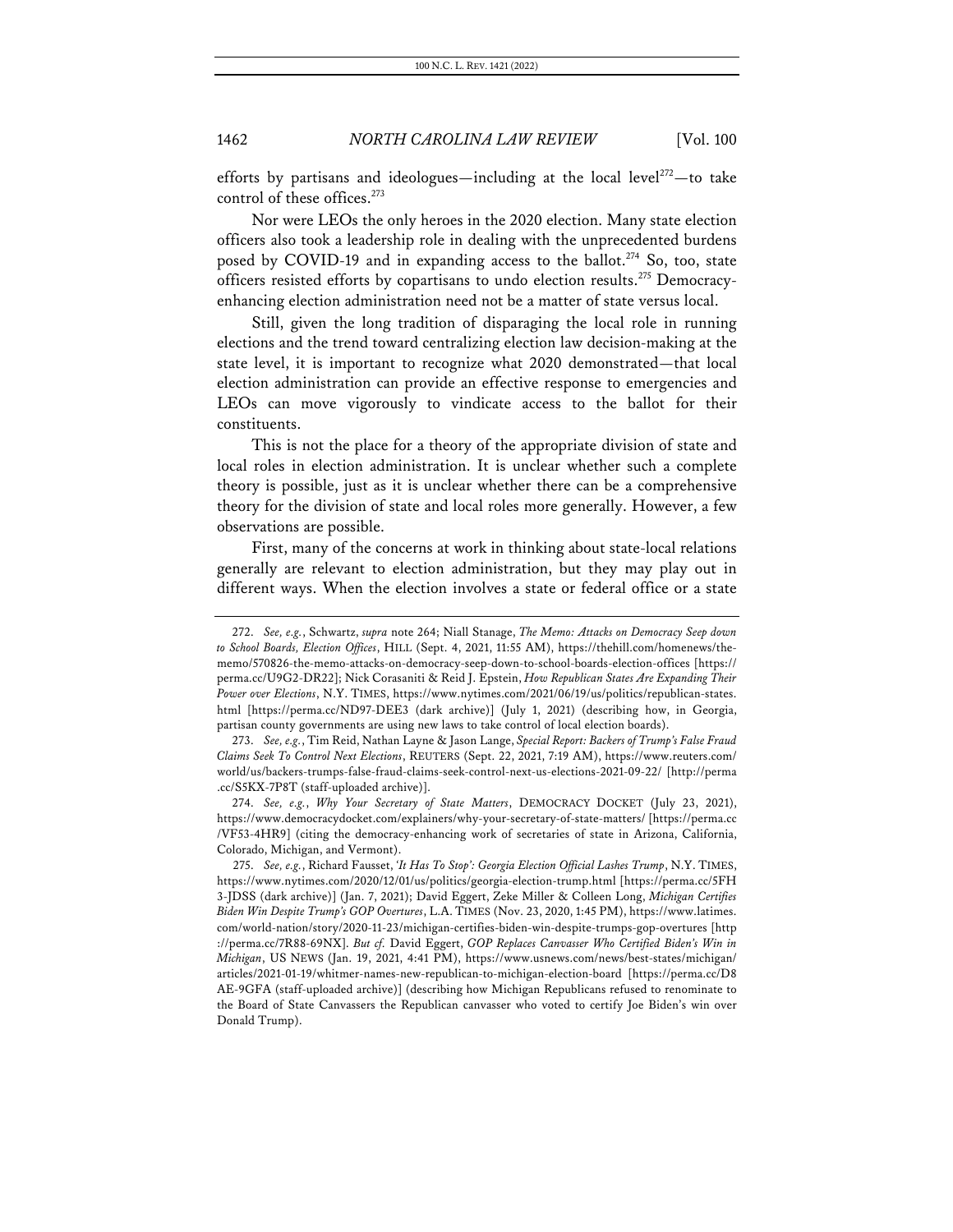ballot proposition, local rules can have an external effect on state policy or the representation of voters beyond the locality.276 However, to the extent that local measures operate to expand democracy (without raising the risk of fraud) and increase the voice of a community's voters, that can be handled by other communities adopting similar measures rather than having the state suppress the more democracy-enhancing locality.<sup>277</sup> So, too, the problem of interlocal variation in balloting rules—such as voting hours, drive-through voting, satellite voting locations, and the use of drop boxes—is not a problem *for voters* as each voter votes in only one place at one time. However, given possible voter mobility between elections, centralizing the voter registration database with the state as HAVA requires makes sense.<sup>278</sup>

Second, some general issues in local government law such as interlocal inequality in resources and the limitations on personnel, skills, and administrative capacity, particularly for smaller local units, are critical factors in election administration. Many local governments lack staff with the expertise necessary for handling the increasingly sophisticated questions of voting technology evaluation and cybersecurity, so it makes sense to vest many aspects of technology selection, cybersecurity requirements, and LEO training criteria with the state. Given the possibility of local corruption or the capture of a local board by a political faction, state performance standards and oversight are also appropriate.<sup>279</sup>

Third, the 2020 election demonstrated that the greatest assets of local election boards—as with local government generally—are their grasp of local conditions and relationships with other local entities such as community groups, nonprofits, for-profit businesses, and other local governments, which they can use to leverage their resources and design and implement locally appropriate voting mechanisms. As the record in many of the 2020 cases indicates, local circumstances are incredibly diverse. Densely populated urban areas, sprawling lightly populated rural areas, communities with large numbers of elderly people, or localities where working people can't get to the polls during ordinary business hours all raise different issues for assuring access to the ballot. Local boards are particularly well-positioned to understand distinctive local problems and adopt local solutions. The many court decisions in 2020 that focused on the state's interest in uniformity in the balloting process got it exactly wrong. This is one

<sup>276.</sup> *See, e.g.*, Cholden-Brown, *supra* note 62, at 118–20 (discussing spillovers from local election decisions).

<sup>277.</sup> *Cf.* RICHARD BRIFFAULT, LAURIE REYNOLDS, NESTOR M. DAVIDSON, ERIN ADELE SCHARFF & RICK SU, CASES AND MATERIALS ON STATE AND LOCAL GOVERNMENT LAW 419–20, 462–65 (9th ed. 2022) (discussing the significance of the presence or absence of external effects in determining the appropriate scope of local decision-making).

<sup>278.</sup> *See, e.g.*, *Statewide Voter Registration Systems*, U.S. ELECTION ASSISTANCE COMM'N (Aug. 31, 2017), https://www.eac.gov/statewide-voter-registration-systems [https://perma.cc/E4LL-UXUF].

<sup>279.</sup> *See* N.Y. STATE S. ELECTIONS COMM., *supra* note 234, at 31–32.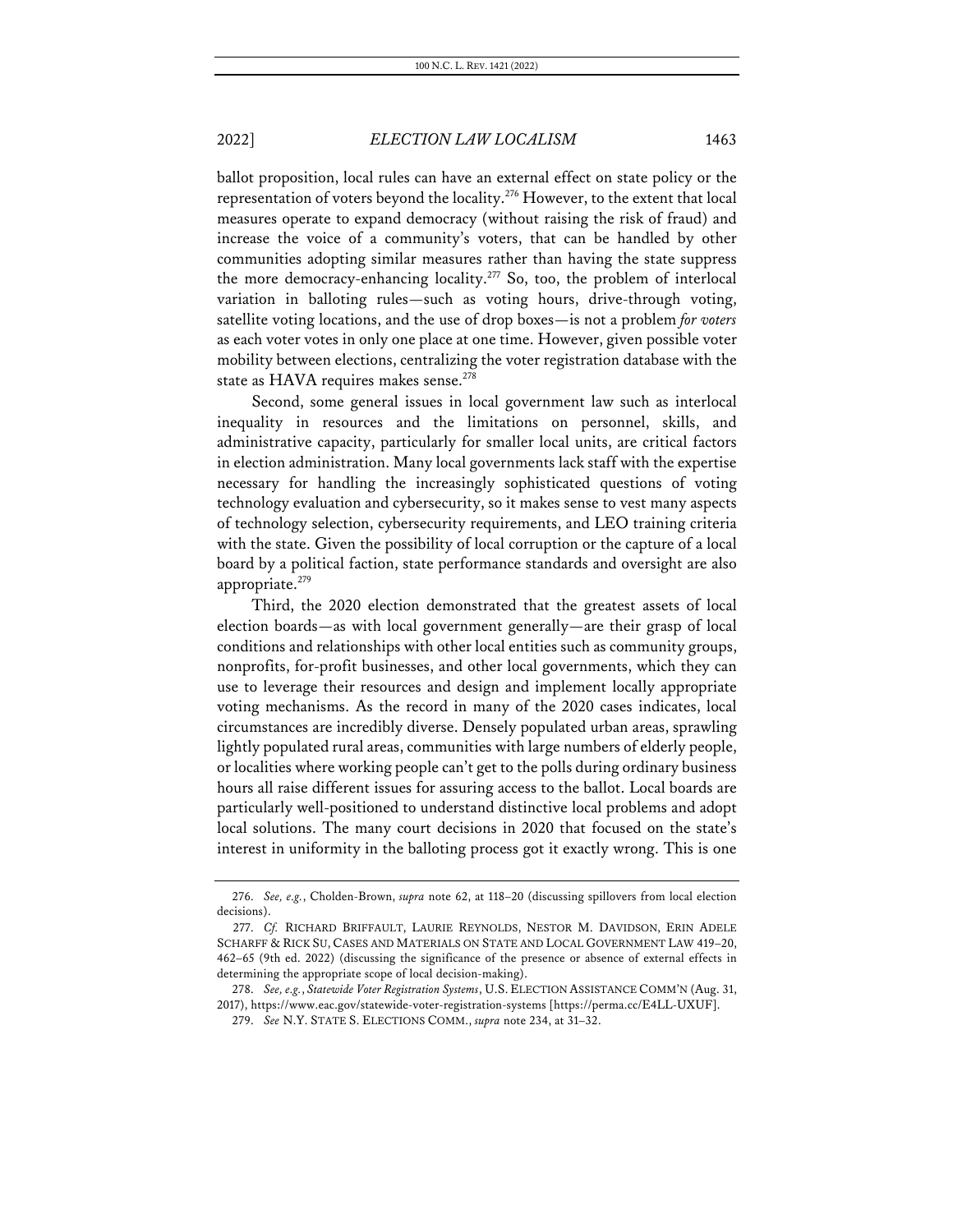area where mandating a leveling-down uniformity in the face of diverse local conditions makes little sense; letting local boards use their local knowledge and resources to address these varying local needs and problems seems the better approach.<sup>280</sup> Or, to borrow again from the general literature of state-local relations, this seems like an area where state laws should be a floor and not a ceiling.281

A final, and particularly speculative, point. Looking at the record of the 2020 election, it is striking to see how many local election offices acted as if they felt they had a mission to make voting accessible and to enable as many people as possible to vote.<sup>282</sup> Perhaps because they were the frontline workers in direct contact with voters and actually responsible for delivering the election to their communities, they felt some obligation to make the election work. To be sure, it is not clear that all local election boards acted that way—and many state election officials also displayed that same sense of mission—but one argument for protecting a local role in election administration is the possibility that the more direct connection between government and individual members of the public at the local level may itself provide an incentive for doing a professional job.283

#### B. *Lessons for Localism from Local Election Administration*

Local election administration ought to be a poor candidate for providing lessons about localism generally. Most elections are run by counties, which typically lack home rule and enjoy less lawmaking autonomy than municipalities. With respect to state and federal elections, the local role is formally administrative—to implement state laws and carry out state rules locally. Local governments cannot engage in substantive policy-making with

283. *See* ADONA ET AL., *supra* note 33, at 23–24 ("The LEOs we surveyed overwhelmingly expressed voter-centric attitudes and endorsed statements that value voter education and outreach.").

<sup>280.</sup> *See, e.g.*, BARRY C. BURDEN, THE EXPERIENCES OF MUNICIPAL CLERKS AND THE ELECTORATE IN THE NOVEMBER 2020 GENERAL ELECTION IN WISCONSIN 29–34 (2021), https:// electionlawblog.org/wp-content/uploads/Burden-2020-Wisconsin-Election-Report.pdf [http://perma. cc/PS7N-YGWK] (noting differences in commitment to public education and innovation in facilitating voter access to the ballot varied between larger and smaller elections offices).

<sup>281.</sup> *See, e.g.*, BRIFFAULT ET AL., THE NEW PREEMPTION READER, *supra* note 96, at 8–10; *see also* BURDEN, *supra* note 280, at 34 ("When there are disagreements, the right statewide approach might be to provide municipalities with options rather than mandates. Some minimum standards of service need to be established for the entire state, . . . communities will . . . benefit from the ability to innovate to serve the particular needs of their populations. For example, having a single set of statewide deadlines for requesting and returning absentee ballots is essential so that voters are treated equally under the law. On the other hand, it seems counterproductive to ban drop boxes in all communities or to prevent clerks from allowing in-person absentee voters from inserting ballots directly into tabulators because some smaller jurisdictions are not interested in these options.").

<sup>282.</sup> *See* BURDEN, *supra* note 280, at 28 (noting that because 18% of clerks surveyed suggested that the 2020 experience made them more likely to continue serving, "weathering the challenges of the elections enhanced some clerks' commitments to serving voters").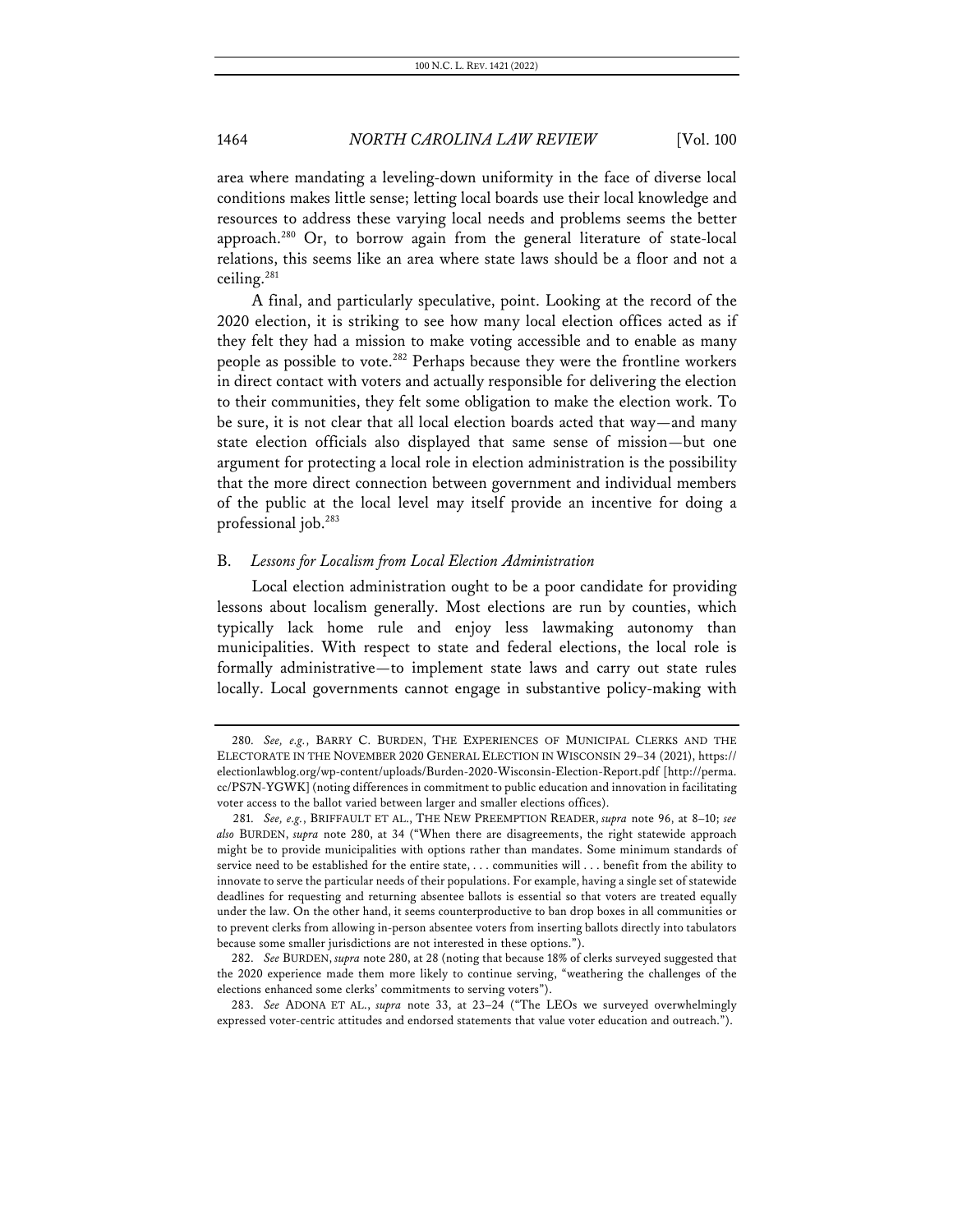respect to federal and state elections, and there is little or no thought that they should. In some states, the state is involved in the selection of LEOs, and state executive branch officers oversee local election administration. From this perspective, local elections commissioners and boards are indistinguishable from state administrative officers carrying out state law locally.

Yet, local election administration does provide at least three lessons about localism more generally. First, even with the severe restrictions on local power, LEOs—many of whom are either locally elected or appointed by locally elected officials—enjoy a degree of discretion and can make a difference in advancing the interests of their constituents. Some of their actions were innovative, locally responsive uses of their administrative discretion in finding new ways to hire poll workers, locate and operate polling places, or implement early voting and mail voting procedures. Others went beyond what state law clearly permitted or occasionally challenged what state law required. When the state pushed back, the LEOs typically lost. But in many counties and cities, LEOs used their limited powers to do what all local governments at their best try to do implement locally developed or tailored policies that improve the lives of their constituents. Even these extremely weak local units nicely demonstrate the possibilities of activist local government.

Second, as with other local governments—albeit more so—the power of local election officers is fragile and easily curtailed. Legislatures may adopt laws stripping them of their powers and subjecting them to criminal penalties, or in an extreme case, threaten them with impeachment.<sup>284</sup> State governors, attorneys general, or secretaries of state may issue directives limiting LEO discretion; these will usually be sustained in court. Two of the pro-state strands that dominate most state-local jurisprudence—the state's formal hierarchical superiority in the state-local structure and the asserted functional value of statewide uniformity as a justification for preempting local innovation repeatedly recurred in 2020's state-local election litigation. Recent and pending state election law changes, with their mix of ideological restrictions, requirements, and punishments, also resonate closely with the main themes of the new preemption.

Third, the democratic accountability of local elections officers, which contributed to the commitment of so many of them to vindicating the right to vote, may also be their Achilles' heel when antidemocratic forces mobilize at the local level. Just as not all local communities support progressive values, with many instead electing officials and adopting policies that promote more

<sup>284.</sup> *See, e.g.*, Ford Turner, *Pennsylvania House Republicans Threaten To Remove Lehigh County Elections Board Unless It Rescinds Acceptance of Undated Absentee Ballots*, MORNING CALL (Nov. 17, 2021, 7:27 PM), https://www.mcall.com/news/elections/mc-nws-pa-elections-house-reforms-20211117-ybyor cfqmbarja2te2yhpnvokm-story.html [https://perma.cc/TG8F-YXAL (staff-uploaded archive)].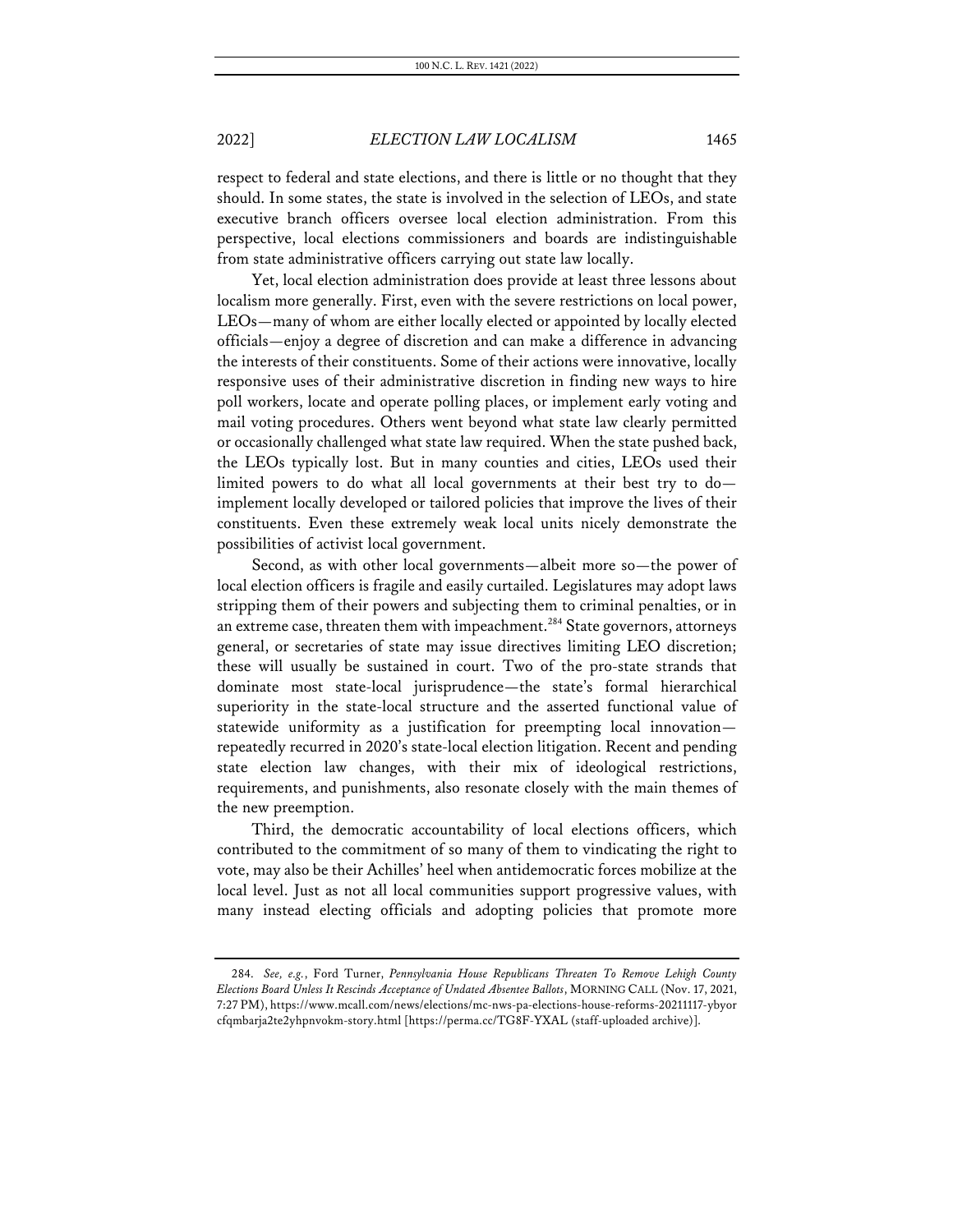politically conservative programs,<sup>285</sup> not all local elections officers will be prodemocratic. In the aftermath of the 2020 election and former President Trump's repeated unsubstantiated claims of election fraud, in many states Trump supporters have moved to take over local election offices. In Michigan, for example, where the members of county election canvassing boards are appointed by the political parties, local Republican leaders are replacing Republicans on canvassing boards who voted to approve results showing a Biden victory with other Republicans who have shown sympathy for the Trumpian "big lie."286 Where LEOs are elected, Trumpists are running for these offices and winning. In Lancaster and York Counties, Pennsylvania, candidates who embraced Trump's false claims of election fraud won elections as local election judges and election inspectors in 2021.<sup>287</sup> One of these new local election judges participated in the January 6, 2021, "Stop the Steal" rally that led to the storming of the U.S. Capitol.<sup>288</sup> Trump supporters are also seeking to be hired to work inside local elections offices.<sup>289</sup>

Elections for local elections offices have traditionally been relatively noncompetitive. The positions are relatively low level, and given the large number of one-party jurisdictions, they are rarely contested at the general election. The emergence of a corps of highly motivated partisan candidates and applicants for these positions who "see the issue of election system control as a matter of life and death,"<sup>290</sup> could have the potential to undermine democracy

<sup>285.</sup> *See, e.g.*, RICHARD ROTHSTEIN, THE COLOR OF LAW: A FORGOTTEN HISTORY OF HOW OUR GOVERNMENT SEGREGATED AMERICA 115–38 (2017) (discussing the local role in promoting racial segregation); Shawn E. Fields, *Second Amendment Sanctuaries*, 115 NW. U. L. REV. 437, 437–501 (2020) (discussing local resistance to state gun control laws); Eric E. Stern, Note, *A Federal Builder's Remedy for Exclusionary Zoning*, 129 YALE L.J. 1516, 1520–56 (2020) (discussing the local role in promoting exclusionary zoning).

<sup>286.</sup> *See* Sam Levine, *Why Are Michigan Republicans Quietly Replacing Key Election Officials?*, GUARDIAN (Oct. 14, 2021, 10:00 AM), https://www.theguardian.com/us-news/2021/oct/14/michiganrepublicans-election-officials-fight-to-vote [https://perma.cc/99J6-VYA9 (staff-uploaded archive)]; Amy Gardner, Tom Hamburger & Josh Dawsey, *Trump Allies Work To Place Supporters in Key Election Posts Across the Country, Spurring Fears About Future Vote Challenges*, WASH. POST (Nov. 29, 2021, 6:00 AM), https://www.washingtonpost.com/politics/trump-allies-election-oversight/2021/11/28/3933b3ce -4227-11ec-9ea7-3eb2406a2e24\_story.html [https://perma.cc/5FT2-Z9JU (dark archive)] [hereinafter Gardner et al., *Spurring Fears*].

<sup>287.</sup> Gardner et al., *Spurring Fears*, *supra* note 286.

<sup>288.</sup> *See* Charles Homans, *In Bid for Control of Elections, Trump Loyalists Face Few Obstacles*, N.Y. TIMES, https://www.nytimes.com/2021/12/11/us/politics/trust-in-elections-trump-democracy. html [https://perma.cc/37B6-WBKY (dark archive)] (Dec. 15, 2021).

<sup>289.</sup> Gardner et al., *Spurring Fears*, *supra* note 286; *see also* Stephanie McCrummen, *'Gutted': What Happened When a Georgia Elections Office Was Targeted for Takeover by Those Who Claim the 2020 Election Was a Fraud*, WASH. POST (Mar. 14, 2022, 6:00 AM) (discussing consequences of dissolution of nonpartisan county election board), https://www.washingtonpost.com/nation/2022/03/14/georgiaelections-fraud-purge/ [https://perma.cc/Z6RB-3L6Y (dark archive)].

<sup>290.</sup> Homans, *supra* note 288.